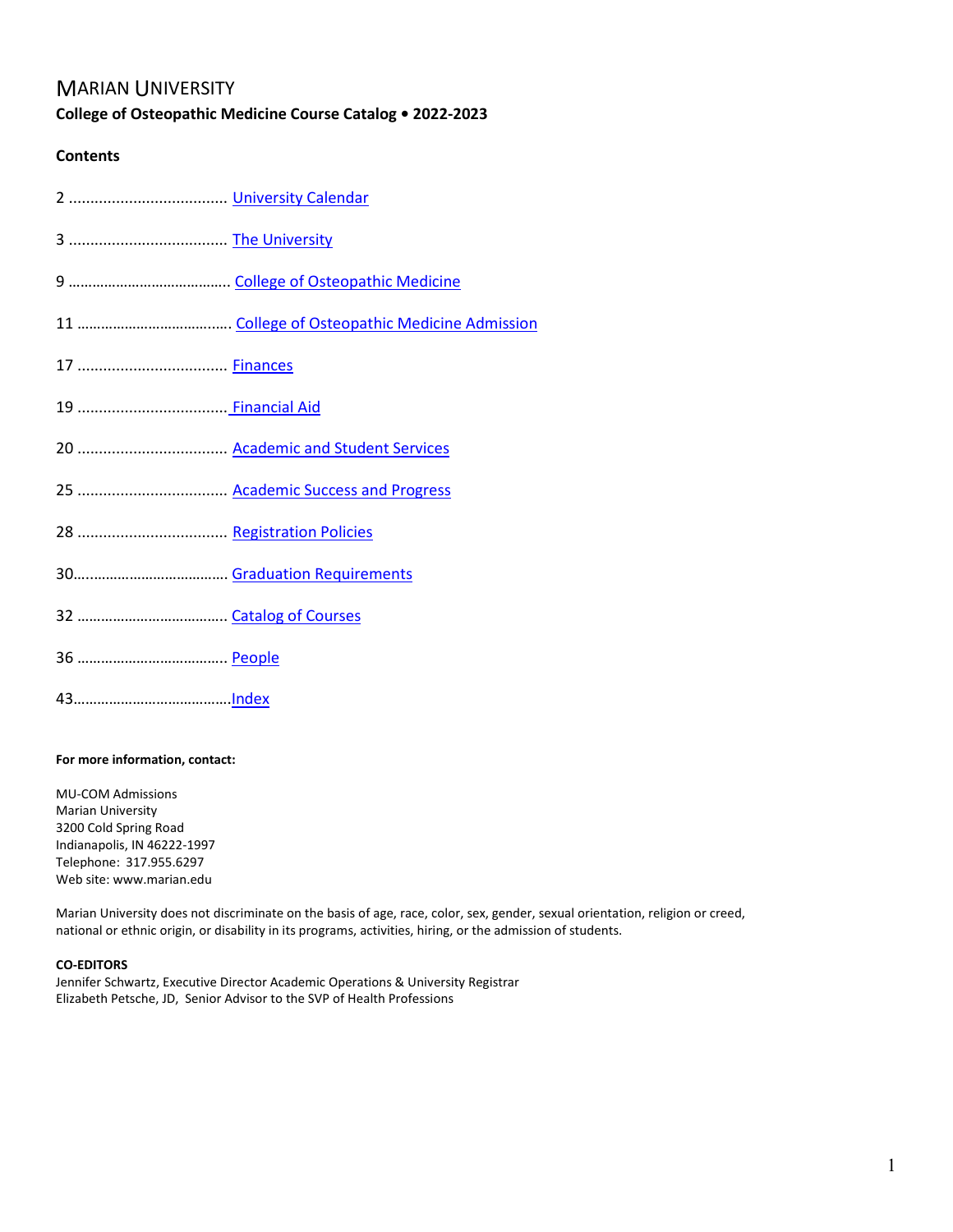# <span id="page-1-0"></span>**ACADEMIC CALENDAR 2022-2023**

| <b>FIRST SEMESTER . FALL 2022</b> |  |
|-----------------------------------|--|
|                                   |  |
|                                   |  |
|                                   |  |
|                                   |  |
|                                   |  |
|                                   |  |
|                                   |  |
|                                   |  |
|                                   |  |
|                                   |  |
|                                   |  |
|                                   |  |
|                                   |  |
|                                   |  |
|                                   |  |
|                                   |  |
|                                   |  |
|                                   |  |
|                                   |  |
|                                   |  |
| SECOND SEMESTER . SPRING 2023     |  |
|                                   |  |
|                                   |  |
|                                   |  |
|                                   |  |
|                                   |  |
|                                   |  |
|                                   |  |
|                                   |  |
|                                   |  |
|                                   |  |
|                                   |  |
|                                   |  |
|                                   |  |
|                                   |  |
|                                   |  |
|                                   |  |
|                                   |  |
|                                   |  |
|                                   |  |
|                                   |  |
|                                   |  |

- Last date to withdraw from any course 4 or fewer weeks in length is prior to the start of the course.
- Last date to withdraw from courses lasting 5 weeks or more, but less than a full semester, is 5 business days before the published end date of the course.
- Students cannot withdraw from any class in which the final examination has been given.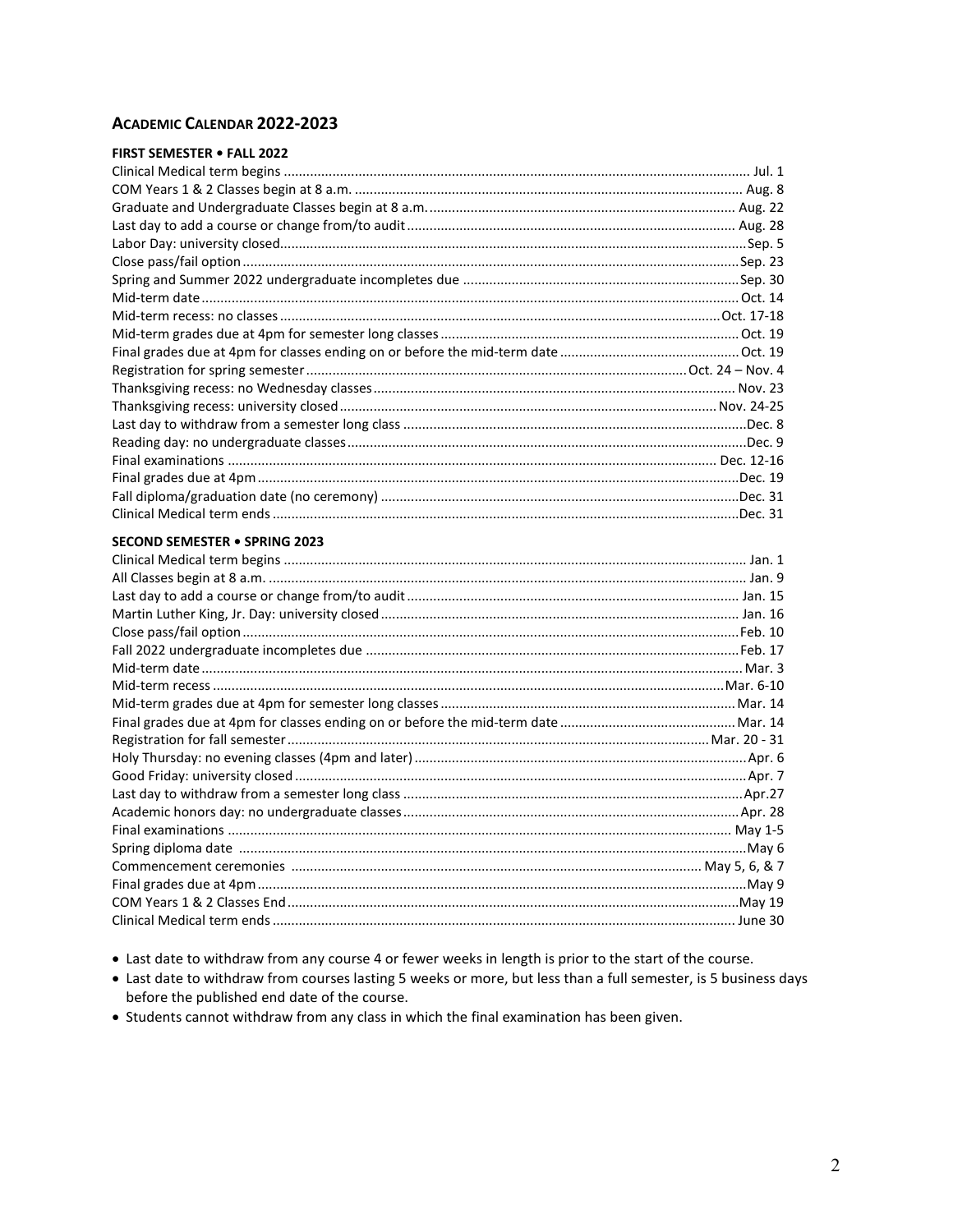## <span id="page-2-0"></span>**The University**

#### <span id="page-2-5"></span>**Vision Statement**

To provide an education distinguished in its ability to prepare transformative leaders for service to the world.

#### <span id="page-2-2"></span>**Mission Statement**

To be a great Catholic university dedicated to providing students with excellent teaching and learning in the Franciscan and liberal arts tradition.

#### <span id="page-2-4"></span>**Our Franciscan Values**

Our campus welcomes students of all faiths who seek an educational experience that emphasizes a Franciscan understanding of four values: dignity of the individual, peace and justice, reconciliation, and responsible stewardship. These values guide faculty, staff, and students.

#### <span id="page-2-1"></span>**Description and Goals of Marian University**

Marian University is a Catholic, coeducational, comprehensive liberal arts university established by the Sisters of Saint Francis, Oldenburg, which provides higher education for a student body of traditional age and adult students, resident and non-resident, with diverse abilities and varied religious, cultural, ethnic, and socio-economic backgrounds. The university integrates a values-centered, liberal arts-based approach into its curriculum. Associate and bachelor degrees are conferred in arts, business administration, nursing, science, and social work. In addition, Marian University confers master's degrees in specific disciplines and doctoral degrees in nursing practice, organizational leadership and osteopathic medicine. Marian University provides a mentoring environment that emphasizes individual attention and fosters multi-faceted personal development. Marian University is engaged in dialogue and conversation within the Catholic Church, with the broader Christian community, with other religious people, and with all people of good will.

Marian University also commits itself with integrity and creativity to the ongoing process of renewal as it pursues its institutional goals:

- to provide quality academic programs, support services, and enrichment activities to ensure intellectual, emotional, social, physical, and spiritual development and responsible career preparation, within an environment that promotes respect for knowledge and the intellectual life, and a habit of critical thinking in pursuit of what is true, good, holy, and beautiful;
- to promote the continuing search for a mutually enriching synthesis of faith and reason; and to be engaged in a fruitful dialogue between the gospel and culture in order to discern and evaluate both the progress and decline of society;
- to support academic freedom with responsibility in order to foster a dynamic community of learners;
- to provide for effective development of faculty and staff, by encouraging academic and professional excellence and by acknowledging creative achievements;
- to provide students and personnel financial and physical resources sufficient to achieve, based on a strategic planning process, the institution's goals; to create a caring and challenging learning environment in which students, faculty, and staff prepare to be responsible agents of a more humane society, with special concerns for those who are socially, politically, and economically marginalized.

### <span id="page-2-3"></span>**Strategic Direction**

Marian University has fashioned a bold, clear vision to profoundly transform the lives of our students through an excellent education that addresses every dimension of their collegiate experience. The university intends to educate the human person—mind, body, and spirit. To realize this vision, Marian University's Board of Trustees approved a strategic plan with four goals that will:

- elevate the university's academic stature to a superior level;
- create a more vibrant campus life and learning environment;
- enrich the Catholic and Franciscan dimension of the university; and
- strengthen the university's financial resources.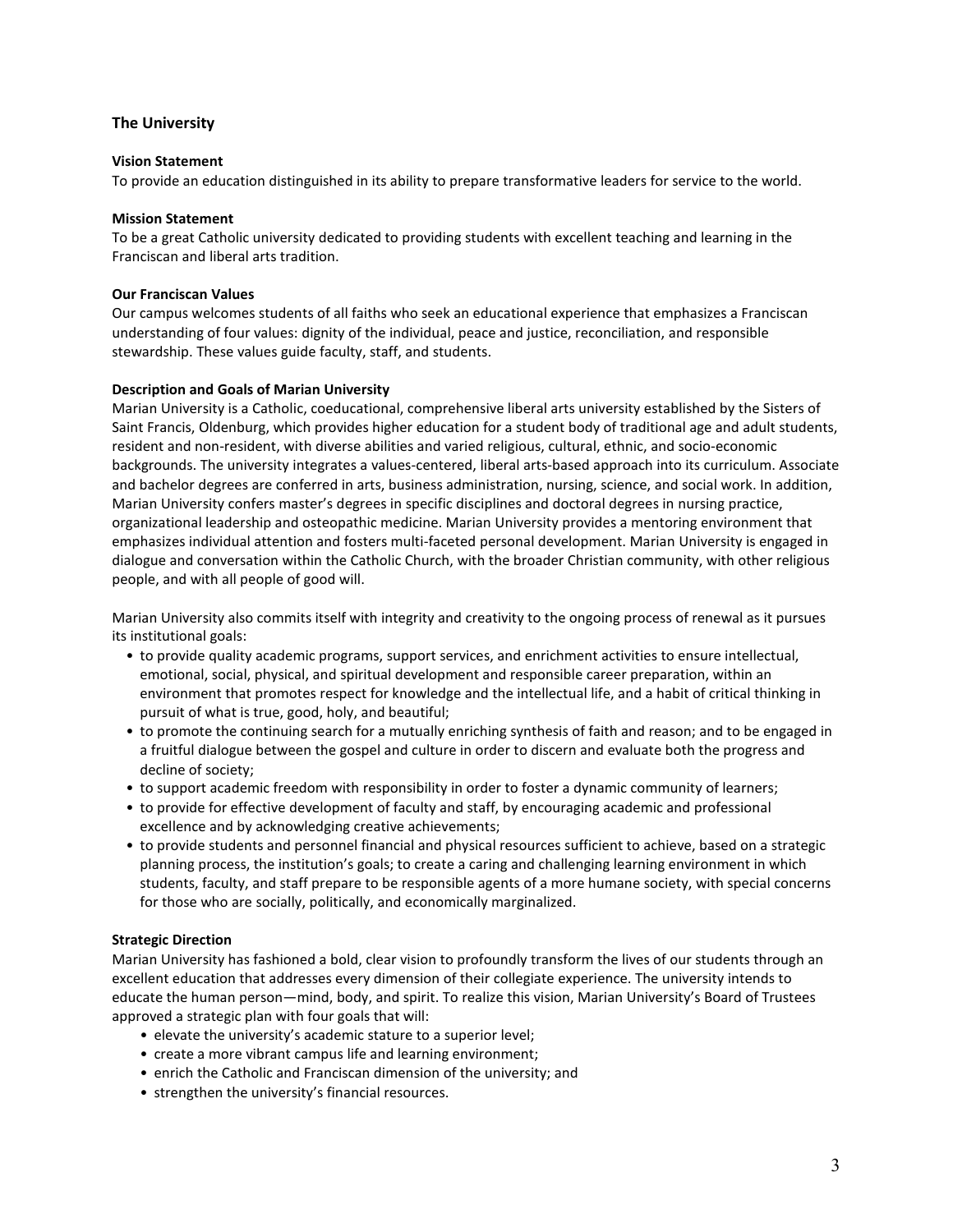These goals will be achieved primarily through seven initiatives that build on the traditional strengths of the university and address the needs of our modern society. They are:

- Great teaching and learning
- Mathematics and science education
- "Rebuild My Church" a faith-based initiative
- Nursing
- Performing and visual arts
- Athletics
- Technology and facility improvement

#### **Accreditation**

Marian University is accredited by the Higher Learning Commission; Council for the Accreditation of Education Preparation, the Indiana Department of Education, the Indiana State Board of Nursing, International Assembly of Collegiate Business Education, the Commission on Osteopathic College Accreditation, and the Council on Accreditation of Nurse Anesthesia Educational Programs. The baccalaureate degree program in nursing and Doctor of Nursing Practice program at Marian University are accredited by the Commission on Collegiate Nursing Education [\(https://www.ccneaccreditation.org\)](https://www.ccneaccreditation.org/).

#### <span id="page-3-0"></span>**History**

Marian University, dedicated to Mary the Blessed Mother of God, evolved out of the teaching mission of the Sisters of Saint Francis, Oldenburg in Oldenburg, Indiana. Founded in 1851 by Father Francis Joseph Rudolf and Mother Theresa Hackelmeier, a Franciscan sister from Vienna, Austria, the congregation sought to meet the educational needs of the German-Catholic residents of southern Indiana. Soon, the new congregation started teacher-training classes to prepare its members for teaching in its schools.

This teacher-training program, eventually called St. Francis Normal, was established long before Indiana adopted its first taxsupported normal school for the preparation of teachers. St. Francis Normal was accredited by the Indiana State Board of Education in 1910. In 1936, the normal school merged with Immaculate Conception Junior College, founded in 1924, to become Marian College, a four-year institution open to both Sisters and lay women. The following year, under the direction of its founder Mother M. Clarissa Dillhoff, the college moved to Indianapolis after securing a state charter and purchasing the James A. Allison estate.

When the college for Catholic women opened in the fall of 1937, a staff of 16 welcomed 24 full-time women students and a larger number of part-time students; with the addition of evening and Saturday classes, enrollment quickly increased to 100. In June of 1938, the first commencement was held; four Bachelor of Arts degrees were conferred. For the initial 10-year period, the entire college—classrooms, library, dormitory space, cafeteria, science laboratory, and faculty residences—was housed in existing buildings of the Allison Estate. In 1948, the college embarked on an expansion program, which added Clare Hall and the gymnasium, now known as the intramural gymnasium. Marian Hall, the present administration building, was completed in 1954. In that year, Marian College became the first Catholic coeducational college in Indiana. Monsignor Francis J. Reine was then named president, succeeding Sister Mary Kevin Kavanagh. Two years later the college was accredited by the North Central Association.

The gradual increase in student numbers demanded a larger campus. In 1963, the Frank Wheeler estate, then owned by William Stokely, was purchased. The mansion became the William Stokely Jr. Music Hall. The former estate of Carl Fisher separated the north and south campuses. Until 1967 it served as a private preparatory school for boys, when it was purchased, giving the college 114 adjoining acres. Over time, residence halls and classroom buildings were added to the campus, and features such as the Blessed Mother Mary Shrine and Rosary Walk (2016). Renovations to existing buildings have been ongoing and include the Physical Education Center (2007), St. and the Francis Hall garage, which became the Marian College Cycling Center (2007). Additional building include the new residence halls, University Hall (2008) and Drew Hall (2012), the Campus Operations Building (2008), the multipurpose field (2008-2009), the Evans Center for Health Sciences (2013), the student center, Alumni Hall (2014), the Norman Center for Business (2017), the Dinning Commons (2018), and Huntington Hall (2019).

Until 1968 Marian College was administered by the Sisters of Saint Francis, Oldenburg with the assistance of Monsignor Reine who served as president from 1954 to 1968. He was succeeded by Marian College's first lay president, Dr. Dominic J. Guzzetta, and the Board of Trustees was reorganized with a predominance of lay members. Dr. Louis C. Gatto, the college's fifth president, retired at the end of the 1988-89 academic year after leading the college for 18 years. Dr. Daniel A. Felicetti served as the sixth president of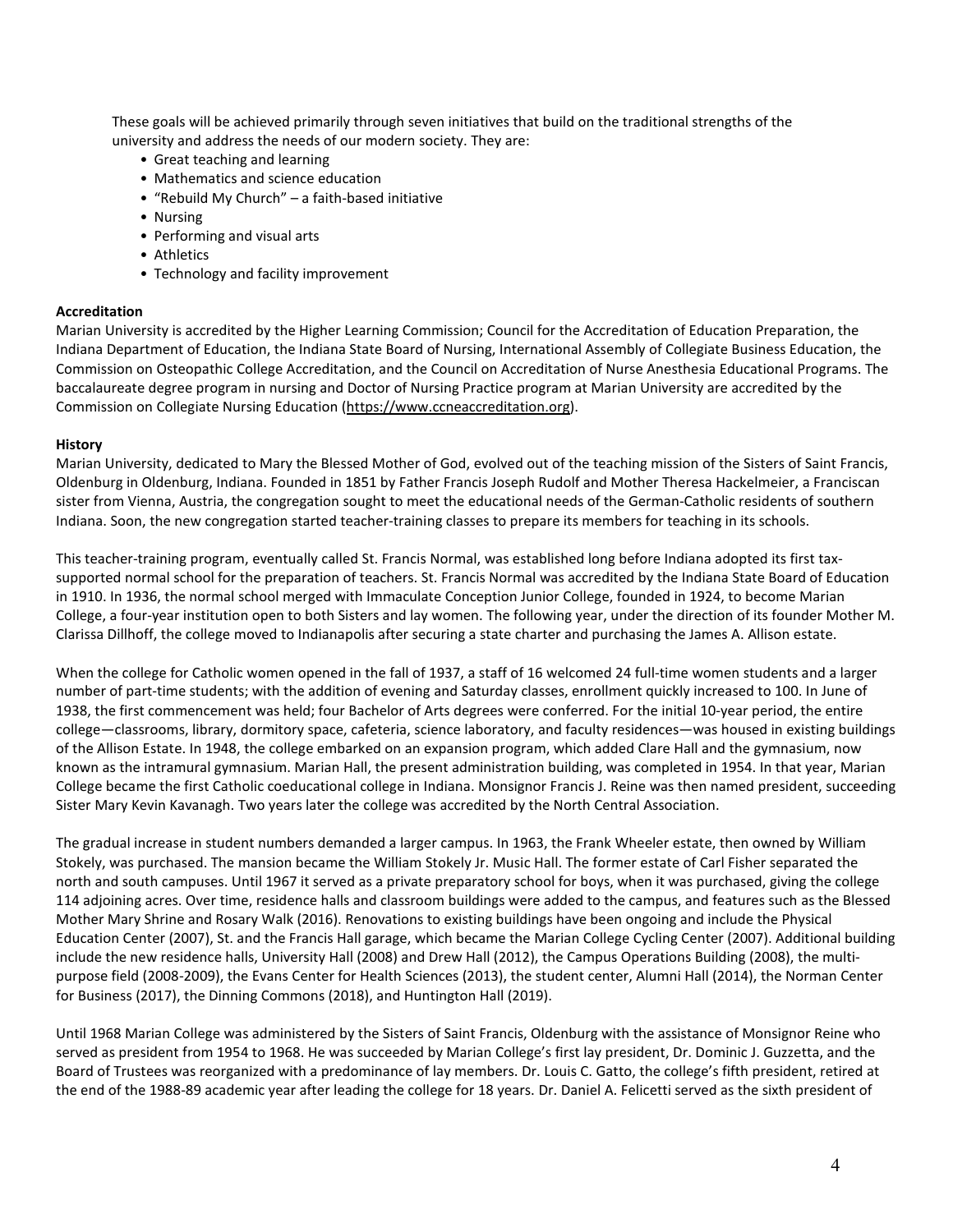Marian College from 1989-99, and Dr. Robert M. Abene, the seventh president of Marian College, served from 1999-2001. Daniel J. Elsener became the eighth president in 2001.

All teacher education programs where formerly accredited by The National Council for Accreditation of Teacher Education in 1976; these programs are now accredited by the Council for the Accreditation of Education Preparation. The Indiana State Board of Nursing initially approved the bachelor-level nursing curriculum in 1987.The Commission on Collegiate Nursing Education renewed the accreditation in 2009. The Council on Social Work Education admitted the college program to candidacy status in 2020.

On July 1, 2009, Marian College became Marian University, and continues to seek means to make significant educational contributions to Indianapolis. This commitment to the community is actively demonstrated through such initiatives as Consortium for Urban Education; advanced placement testing and Advanced Study Program for outstanding high school students; degreecompletion programs for the career military; Marian's Adult Programs; career ladder programs in nursing; the Master of Arts in Teaching program; intensive summer science workshops and camps for middle and high school teachers and students; Family Mathematics and Family Science nights; and a partnership with the Nina Mason Pulliam EcoLab.

The Marian University College of Osteopathic Medicine (MU-COM) welcomed its first class of 162 medical students in August 2013. MU-COM combines the strengths of the osteopathic philosophy and Marian University's rich Catholic history, making it one of only five Catholic medical schools, and the only Catholic osteopathic medical school in Indiana.

This effort was followed by the introduction of doctoral level training in both Nurse Anesthesiology and Family Nursing Practice in 2018, and a doctorate in Organizational Leadership in 2020.

Fall 2019 saw the creation of a specialized two year college, Marian University Saint Joseph's College, with a focused earn and learn program of study in business and liberal arts. This has been followed in 2021 with the reaction of Marian University's Ancilla College, Located in Plymouth, IN, a second two year college providing educational programing and opportunities to students in North Central, IN.

### <span id="page-4-0"></span>**Mentoring**

The Marian University environment encourages mentoring relationships. As with many colleges and universities, natural mentoring relationships develop between students and faculty or staff such as those of academic advisor and advisee, club advisor and club officer, residence hall directors and on-campus students, coaches and team members, etc. Opportunities for Marian University students to volunteer as mentors include both on and off campus programs. For example, students may volunteer to welcome and orient new students in the first weeks of the academic year, to relate to new students residing on campus throughout the year, or to provide extra support to off-campus students, especially those who are "non-traditional" students, age 24 years or older. Offcampus opportunities include outreach to younger students in elementary, junior high, or high schools.

### **Campus Ministry**

Campus ministry is an essential part of the mission of the church on campus. The ministers at Marian seek to "walk with others as Jesus Christ is God walking with us." The components of campus ministry include rich worship, service and education for social justice, faith and evangelization along with ministry to our graduate, online and interfaith community. Much of this work is done through the formation of faith-filled student leaders, to include peer ministers, liturgical ministers, retreat leaders, Alternative Break and service leaders. We seek to deepen the faith of our Catholic students as well as our students of various Christian denominations and are open to and supportive of our interfaith students and those who do not affiliate with any faith tradition.

There are three chapels on our campus; St. Francis Hall chapel in Oldenburg Hall, Our Lady of Perpetual Help in the Evans Center and Bishop Chartrand Memorial Chapel, in Marian Hall, which is the center for liturgical services on campus. Mass is offered daily Sunday through Friday along with the Sacrament of reconciliation. At the opening of each semester and on the regularly established holy days, special all-community liturgical celebrations are scheduled, during which classes are cancelled and professional meetings are discouraged. Regardless of religious affiliation, all are welcome to join the community in worship and prayer.

During the current pandemic, Campus Ministry has adapted the various ministries to include live streaming weekly Mass, putting safe protocols in place for public worship, weekly online reflections, recorded prayer services and sacred music concerts and creating a Canvas course to hold all campus ministry resources, including the ability to make a remote appointment with any one of our mission and ministry team. Marian.instructure.com/courses/2894447. Information regarding the real time offerings from campus ministry, can be found on the weekly email, through social media outlets such as Facebook and Instagram. To receive this weekly email, please contact Lesley Bartone - lbartone@marian.edu.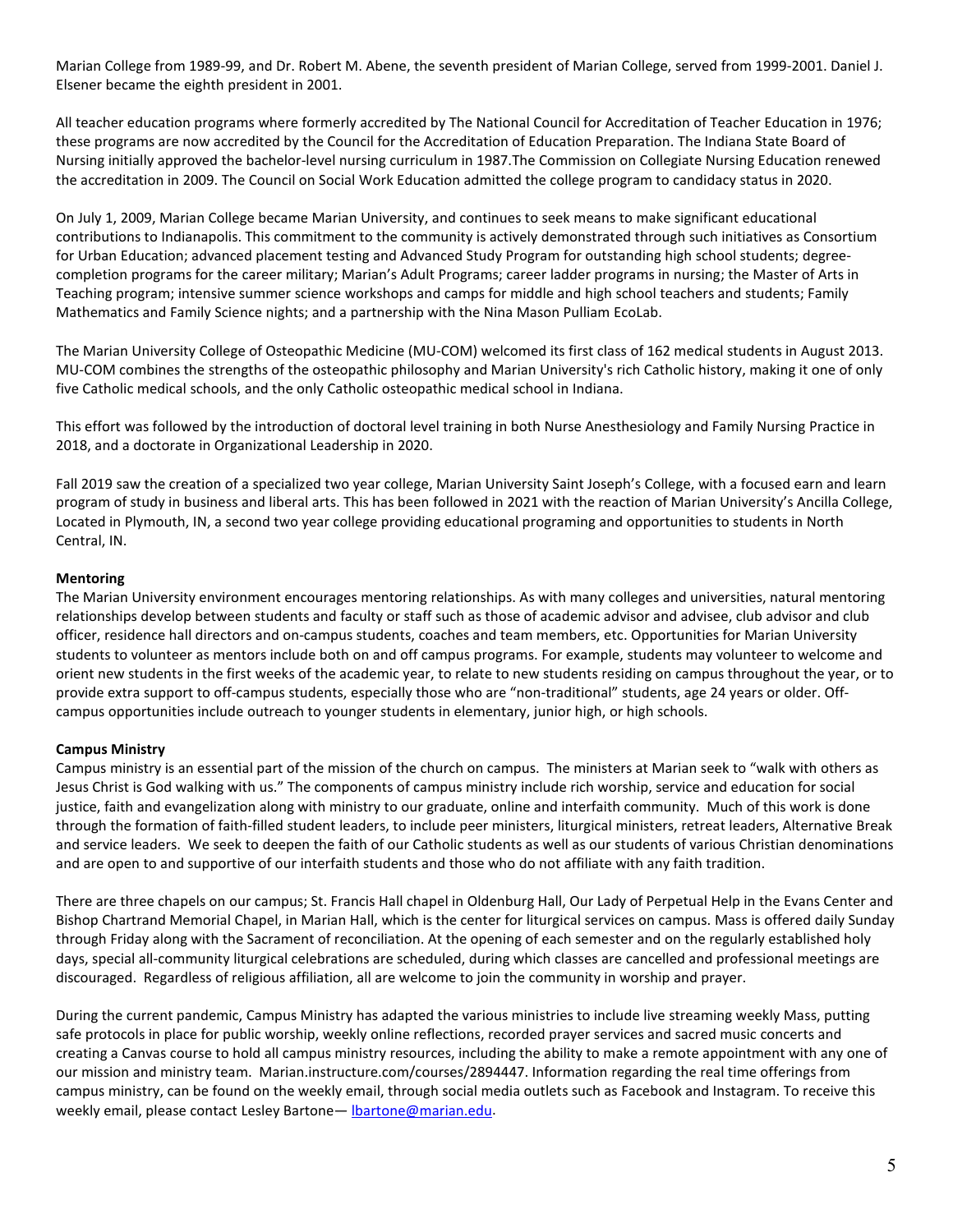### **Main Campus**

The Marian University main campus, located six miles from the center of Indianapolis, extends over 165 wooded acres, and includes the estates of three of the four developers of the Indianapolis Motor Speedway: James A. Allison, Carl G. Fisher, and Frank H. Wheeler. The university is within easy access of state and interstate highway systems which pass through Indianapolis.

A 95-acre wetland and forest area that was part of the original Jens Jensen landscape plan for the Allison estate has been established as an outdoor environmental science laboratory, known as the Nina Mason Pulliam EcoLab, which is used by central Indiana educational groups as an educational resource and learning center.

#### Buildings include:

- Allison Mansion The former home of James Allison was known as the "House of Wonders" when it was completed in 1914. The Sisters of Saint Francis purchased it in 1936 and relocated Marian College from Oldenburg to the property in 1937. It was originally the main building on campus and housed the library, administrative offices, classrooms, and sleeping quarters for the Sisters. Biology and chemistry offices and student dormitory were located in the former greenhouses. Listed in the National Register of Historic Places, today the offices of the university's president are located here.
- Alumni Hall This building opened in fall 2014 to serve as the new student center for the campus. The university bookstore and a food court with a Starbucks, grill, and pizza, serves the students, faculty and staff. There are outdoor and indoor seating options and gathering spaces, including nooks designed for small group collaboration. The building was designed to also serve as a banquet hall with seating for up to 300 guests.
- Arena and Convocation Center In 1983, the university opened the Physical Education Center, a building attached to Clare Hall at the west end. It houses the varsity gym, an intramural gym (the former Clare Hall gymnasium), a weight room, physical assessment lab, and classrooms as well as offices for athletics administration. To accommodate the growing need for better equipment and more space, an expansion and renovation of the center was completed in 2019. There is now a fitness center, expanded locker rooms, and weight room, and all are open to all students, faculty, staff, and alumni.
- Caito-Wagner Hall Caito-Wagner Hall broke ground in 2020 with a planned opening in 2021. The hall is intended to serve as first year student housing for over 200 students. A bell tower dedicated to the Sisters of Saint Francis, Oldenburg, Indiana–Marian's founder and sponsor–is intended to be the highest point of elevation on campus. The hall also plans to house Saint Joseph Chapel and include a garden and reflection area. The hall was made possible after a generous gift from Phil and Brigitt Caito.
- Caretaker's Cottage This building served as the caretaker's cottage for the Wheeler-Stokely estate.
- Clare Hall Clare Hall was named for Mother Clarissa Dillhoff, the first president of Marian College. Clare Hall was completed in 1949 and used as the primary residence hall. The lower level of Clare Hall houses the Writing Center; and language lab. The first floor of this building houses the campus dining commons, the Counseling and Consultation Services Office, the Center for Academic Success and Engagement, Student Health Services, multiple classrooms, and our Unity Center. Upper floors serve as a residence for students.
- Doyle Hall Doyle Hall opened in 1964 as a men's residence hall. It was dedicated and named for Monsignor John J. Doyle on May 17, 1967. Today it is a coed residence hall that is home to 220 students, including most incoming freshmen.
- Drew Hall Drew Hall opened in the fall of 2012 as a residence hall. The tallest building on campus, it has four floors of suitestyle rooms, with four students sharing a common living area and private bathroom in each suite. All floors have the benefit of the OnGuard Card system, allowing students access to the building, their floor, and their suite with their student ID card. The building's amenities extend to its exterior, with a bricked courtyard and fire pit available for student use. A coed residence, the hall is home to 144 upper class students.
- Huntington Hall Huntington Hall is home to Marian University's St. Joseph's College. The facility was opened in 2019. The hall was a former church located at the northeast corner of 30th Street and Kessler Blvd., just two blocks west of Marian's main campus. Marian initially acquired the property from an anonymous donor. The Hall was named in recognition of a gift from the Huntington family to honor Mary Ann Busemeyer Huntington a 1957 graduate.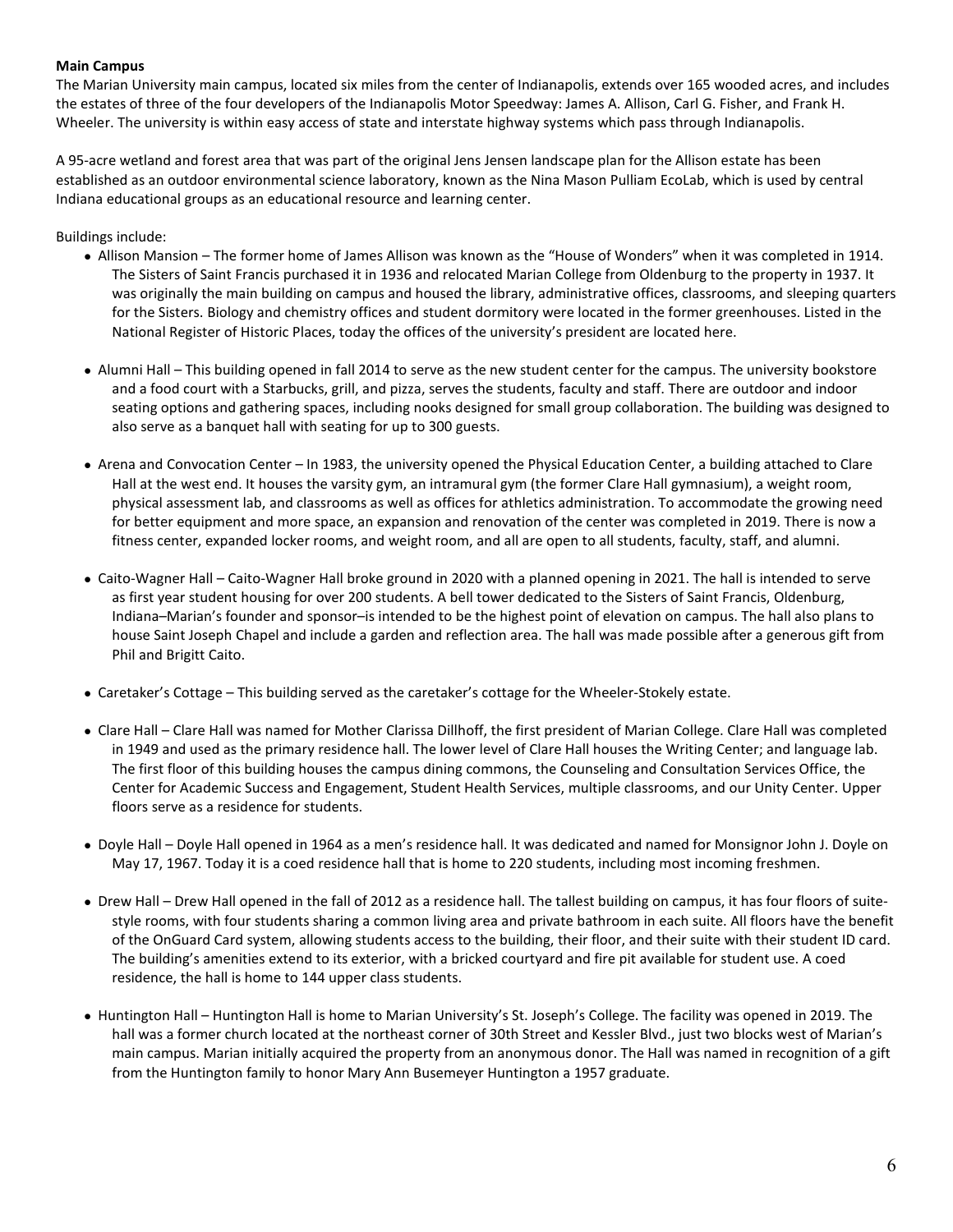- Marian University Cycling Center The indoor cycling training facility opened in the spring of 2007 and is the training ground for the over 45 time national champion Marian University cycling team. It also serves as a health and fitness resource for the larger campus and Indianapolis community.
- Marian Hall Dedicated in 1954 by Archbishop Paul Schulte of Indianapolis, Marian Hall, like the university, was named for and dedicated to Mary, the Mother of God, by the Sisters of Saint Francis, Oldenburg. The statue of Mary located at the building's center was also dedicated in 1954. The cornerstone of the building is set in the chapel wing to symbolize the Christ-centered education Marian University provides. Marian Hall houses the Bishop Chartrand Memorial Chapel and Marian Hall Theatre on opposite ends, with classrooms and Scotus Science Hall in the middle. In addition to being a classroom building, this central administration building houses the offices for academic and financial student services, human resources, and Marian's Adult Programs. It is the home of the office of the Dean of the College of Arts and Sciences and houses faculty offices for natural and social sciences.
- Michael A. Evans Center for Health Sciences The Michael A. Evans Center for Health Sciences is home to the Marian University College of Osteopathic Medicine (MU-COM), the Leighton School of Nursing, Exercise and Sport Science programs, an art gallery and classrooms. The building opened in August 2013. It is a 140,000 square foot building on four floors and is LEED Gold certified. Classrooms, two lecture halls, and the admissions and student affairs offices for graduate programs occupy the first floor. The building also houses an anatomy lab and osteopathic manipulative medicine lab. Modern patient simulation centers, which duplicate hospital and clinic treatment areas for teaching and assessment of student skills and competencies for both medical and nursing students, are also located here.
- Mother Theresa Hackelmeier Memorial Library Named for the founding member of the Oldenburg Franciscan congregation and dedicated in 1970, this contemporary structure can house 200,000 volumes. Students have access to individual and group study spaces as well as several collaborative research pods combining computing technology and research tools. The library offers students and faculty traditional library collections, electronic resources, and a wireless network in a friendly student-centered environment. The library Learning Commons includes the largest open computing lab on campus, SmartSuite seminar rooms, a student lounge, student presentation rehearsal room, and a 220-seat auditorium. The Exchange, located on the first floor, connects students with key stakeholders in the community and assists them in identifying and honing their skills and talents.
- Paul J. Norman Center The Paul J. Norman Center was built in 2017 to represent the changing work styles and mobile technology of businesses today, with breakout areas, expansive glass walls, and open perimeter spaces. The building includes a total of seven classrooms, 14 offices, three conference rooms, four collaboration rooms, a large board room, and a presentation venue. The center is home to the Bryum School of Business, campus safety and police services and Subway restaurant.
- Sisters of Saint Francis Oldenburg Hall Built in 1967 as a residence for the members of the Sisters of Saint Francis, Oldenburg who worked at Marian College. The Sisters lived there until additional room was needed to accommodate the school's growing enrollment. After serving as a residence hall for many years, it now houses many liberal arts, theology and philosophy department offices, the offices of the Klipsch Educator's College, Office of Mission Effectiveness, Rebuild My Church, San Damiano Scholars, Campus Ministry, the offices of the Department for University Marketing, offices of the Athletics Department, and the St. Francis Chapel. Originally named St. Francis Hall, the name of the building was changed to Sisters of Saint Francis of Oldenburg Hall in 2014.
- Sommers Mansion Added to the university in 2017, this mansion serves as the home for the University Advancement offices as well as outreach segments of the Klipsch Educator's College.
- Steffen Music Center The music center was originally built in 1968 as a home for the incoming president, Dominic Guzzetta. In 1990, the Department of Music relocated from the Wheeler-Stokely Mansion to this building after the university renovated the house and added classroom and rehearsal space. Special features were added during the renovation, making the acoustics tremendous in the teaching studios, practice rooms, and rehearsal room. A renovation and expansion project began in 2009 with a gift from the estate of the late Andrew Steffen. To honor the university's Catholic foundation, the building façade features the first 10 notes of the fight song, We Rise and Cheer for You Dear Marian, marked in pneumatic notation, a style most commonly associated with Gregorian chants and Catholic liturgical music. Additions included multiple Wenger practice rooms; a large rehearsal hall; large instrument, percussion, and uniform storage rooms; and instrument repair station.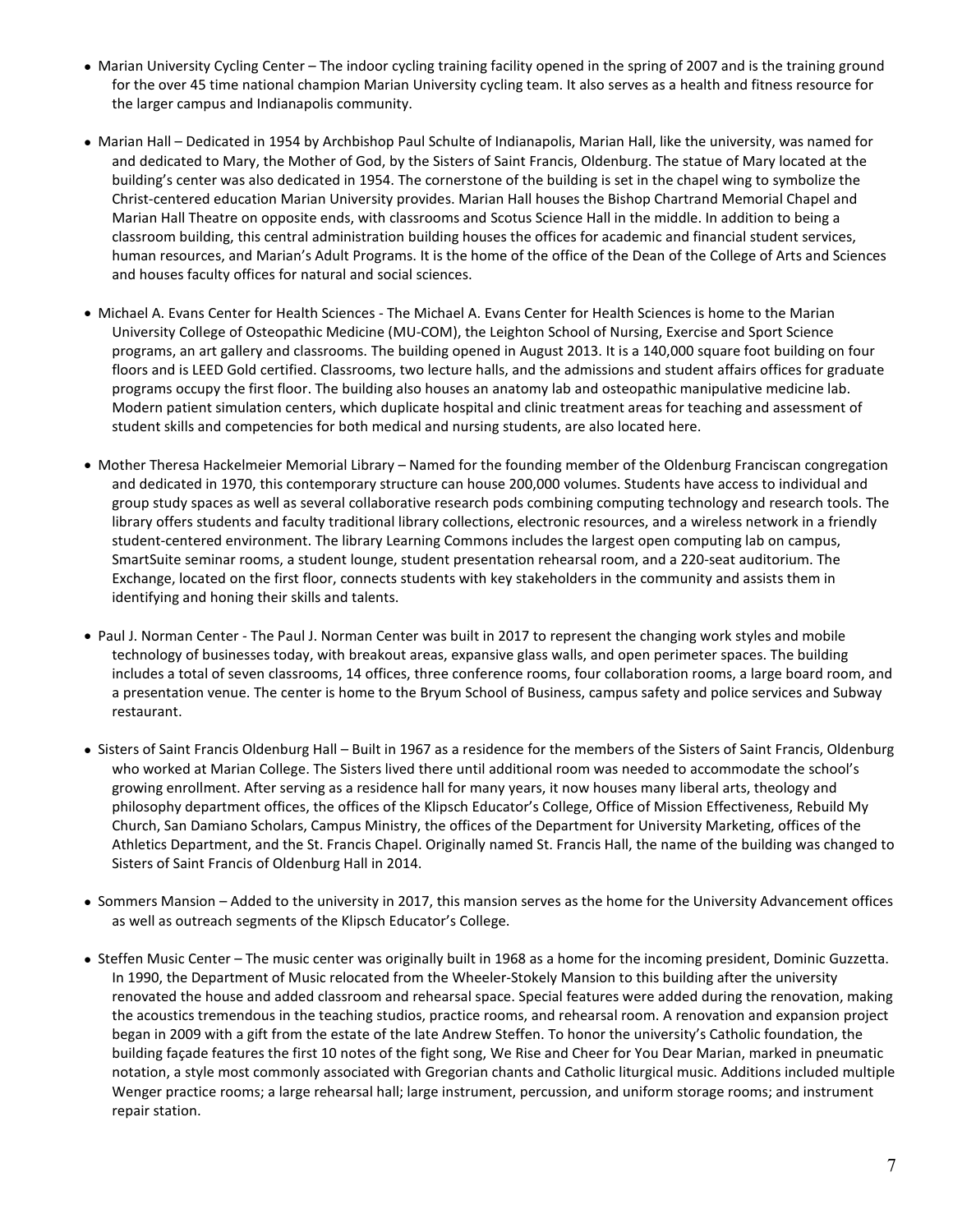- The Overlook at Riverdale The Overlook at Riverdale is the home of our graduate student apartments, which opened in the fall of 2015.
- University Hall University Hall opened in the fall of 2008 as a residence hall. Designed in consultation with Marian University students, the hall has suite-style rooms. Kitchenettes are available on every floor as well as large common areas for student gathering. The entire hall has a wireless network and internet access as well as shared student computers. A coed residence, the hall is home to 190 upper class students.
- Wheeler-Stokely Mansion The Wheeler-Stokely Mansion was built for Frank Wheeler in 1911 as the main house on his estate, which he named Hawkeye. The most distinctive feature associated with the building is the 324-foot long colonnade known as the "dog walk" that extends across campus to the west. Monty Williams, purchased the estate in 1921 following Wheeler's death. He filled in Wheeler's lake and built a swimming pool. Williams occupied the house until 1937 when William B. Stokely purchased the property. He sold it to Marian College in 1963; the college subsequently removed the servant's house, garage, and water tower to make room for a much-needed student residence, Doyle Hall. Marian University first used the mansion to house the music department. The office of admission occupies the mansion. The outdoor swimming pool, used for many years by students, alumni, and friends, was filled-in in 2003. The estate was listed on the National Register of Historic Places in 2004.

### **Marian University's Ancilla College**

On July 1, 2021 Marian University launched Marian University's Ancilla College (MUAC) near Plymouth, IN. This location offers an education to students in North Central Indiana on the campus of the Congregation of the Poor Handmaids of Jesus Christ. Coursework leading to associate level degrees as well as baccalaureate level nursing is offered here. Upon completion of their degree work, students may continue their studies on the main Marian University campus in Indianapolis.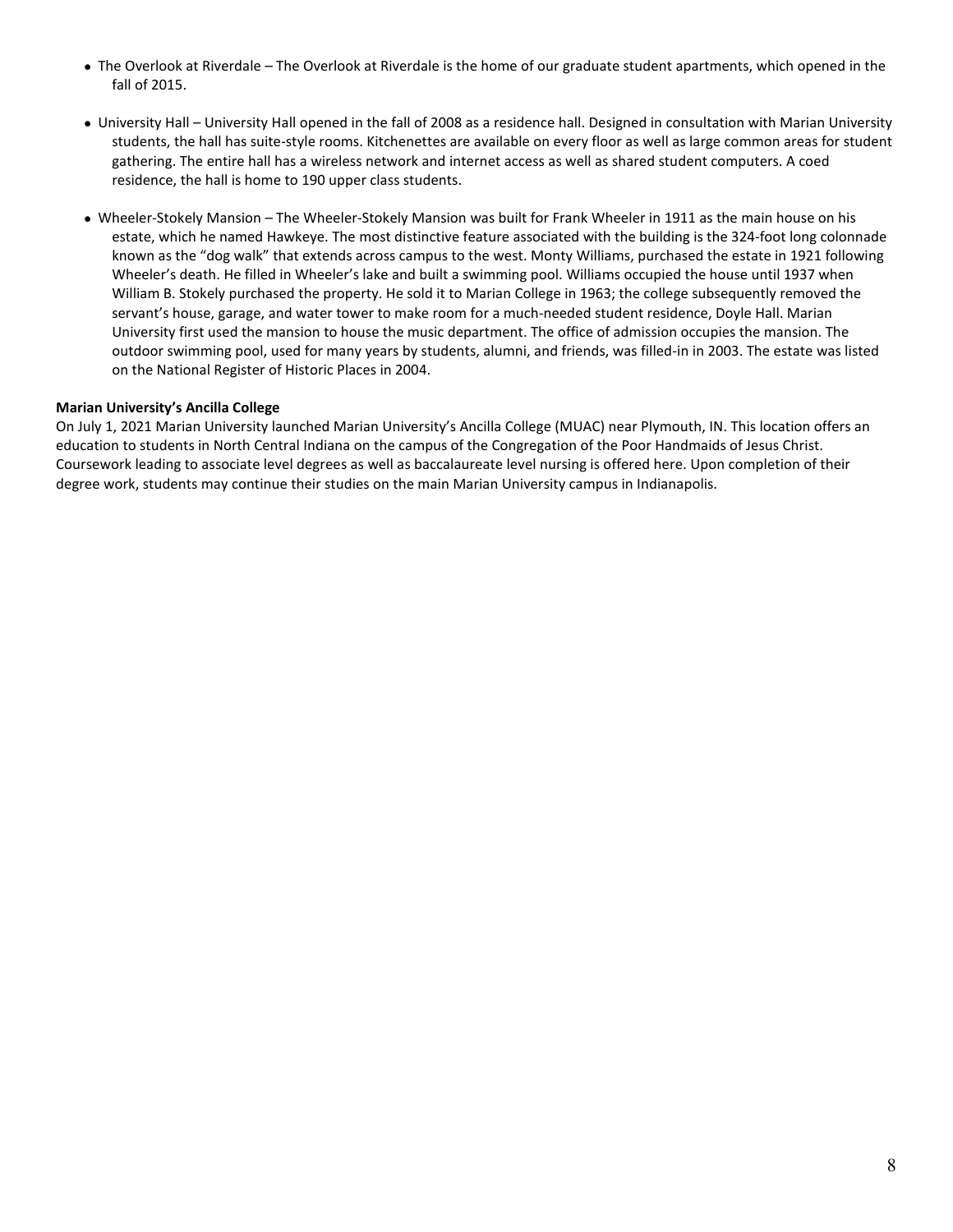# <span id="page-8-0"></span>**College of Osteopathic Medicine**

### <span id="page-8-2"></span>**Mission**

The Marian University College of Osteopathic Medicine is a Catholic medical institution built on the inspired vision and values of our Franciscan heritage, and dedicated to preparing osteopathic physicians who are committed to the complete healing of individuals' bodies, minds, and spirits. This institution is committed to serving the people of Indiana and to developing osteopathic physicians through research, service, and teaching.

Marian University's leadership recognized very early that there would be substantial synergy between our Franciscan Values and the Tenets of Osteopathic Medicine. These tenets state:

- 1. The body is a unit; the person is a unit of body, mind, and spirit.
- 2. The body is capable of self-regulation, self-healing, and health maintenance.
- 3. Structure and function are reciprocally interrelated.
- 4. Rational treatment is based upon an understanding of the basic principles of body unity, self-regulation, and the interrelationship of structure and function.

Hence, the mission of the Marian University College of Osteopathic Medicine is complementary both to the University's overall mission, vision, and values, and to the Tenets of Osteopathic Medicine.

#### <span id="page-8-3"></span>**Philosophy of Osteopathic Medicine**

Patients are more than just the sum of their body parts. That's why doctors of osteopathic medicine (DOs) practice a "whole person" approach to health care. Instead of just treating specific symptoms or diseases, osteopathic physicians concentrate on treating the whole patient.

Osteopathic physicians understand that all the body's systems are interconnected and each may affect the others. They focus special attention on the musculoskeletal system, which reflects and influences all other body systems.

The musculoskeletal system makes up about two-thirds of the body's mass, and a routine part of the examination D.O.s give patients is a careful evaluation of these important structures. D.O.s know that the body's structure plays a critical role in its ability to function. They use their eyes and hands to identify structural problems and to support the body's natural tendency toward health and self-healing.

Osteopathic physicians also use their ears to listen. D.O.s help patients develop attitudes and lifestyles that don't just fight illness but also help prevent disease. Millions of Americans prefer this concerned and compassionate care and have made D.O.s their physicians for life.

### <span id="page-8-1"></span>**Program Goals and Objectives**

Consistent with the mission of Marian University, the College of Osteopathic Medicine will provide:

1. A quality professional education program emphasizing osteopathic training through lifelong learning and scholarly activity in a caring, academic community. This community will include students from Indiana, the nation, and the world.

2. An education that "profoundly transforms lives, society and the world" consistent with the sponsoring Catholic University's four core Franciscan values (dignity of the individual; peace and justice; reconciliation; and responsible stewardship) and the tenets of osteopathic medicine.

3. A curriculum that promotes and measures student competencies with an emphasis on osteopathic clinical services in diverse populations of individuals and cultures, including the underprivileged and medically underserved, in local, regional, national and international environments.

4. A commitment to actively support and encourage hospitals in Indiana and surrounding states in the expansion of graduate medical education either by increasing positions in existing residency and fellowship programs or by creating new programs.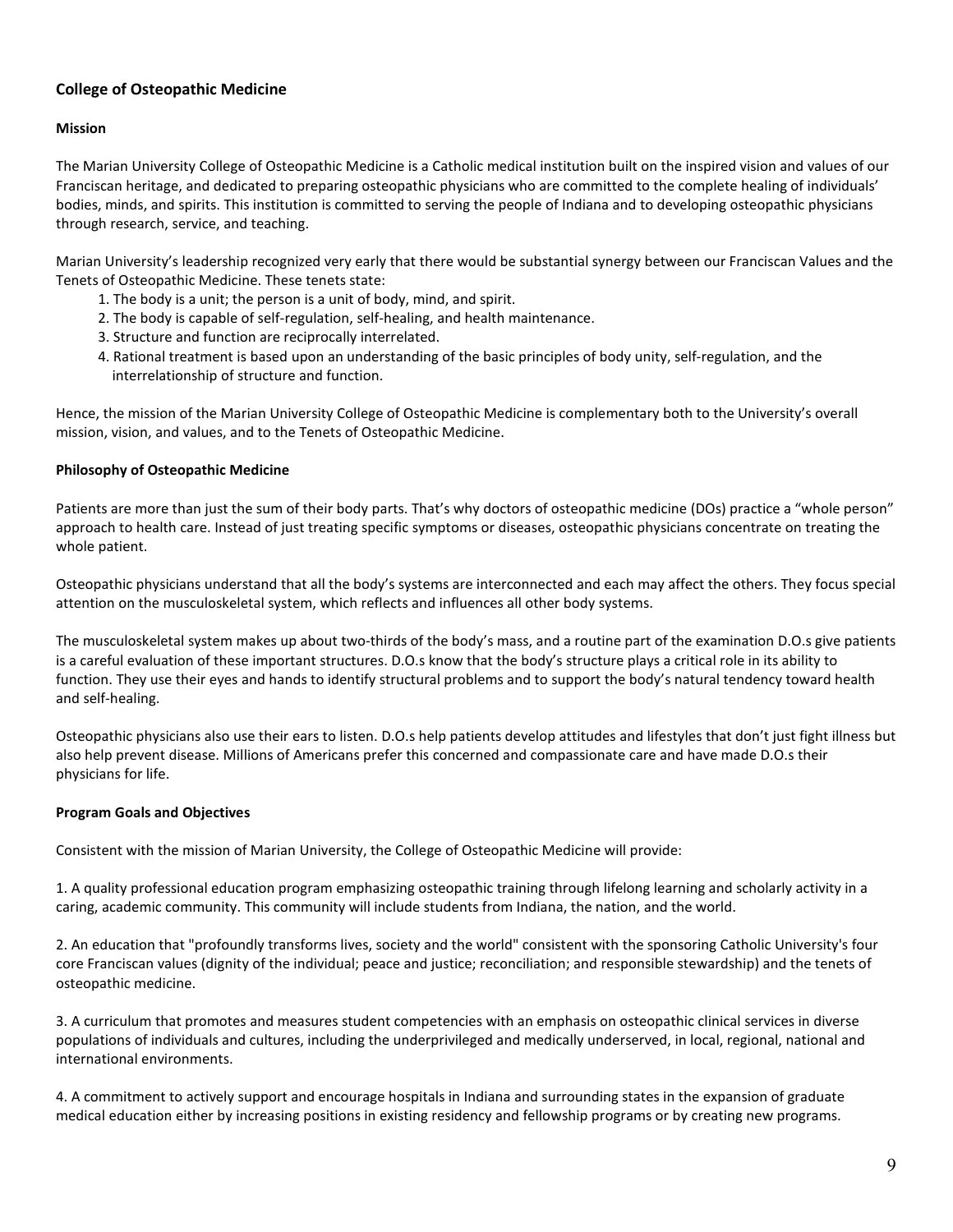### <span id="page-9-0"></span>**Osteopathic Oath**

I do hereby affirm my loyalty to the profession I am about to enter. I will be mindful always of my great responsibility to preserve the health and the life of my patients, to retain their confidence and respect both as a physician and a friend who will guard their secrets with scrupulous honor and fidelity, to perform faithfully my professional duties, to employ only those recognized methods of treatment consistent with good judgment and with my skill and ability, keeping in mind always nature's laws and the body's inherent capacity for recovery.

I will be ever vigilant in aiding in the general welfare of the community, sustaining its laws and institutions, not engaging in those practices which will in any way bring shame or discredit upon myself or my profession. I will give no drugs for deadly purposes to any person, though it be asked of me.

I will endeavor to work in accord with my colleagues in a spirit of progressive cooperation and never by word or by act cast imputations upon them or their rightful practices.

I will look with respect and esteem upon all those who have taught me my art. To my college I will be loyal and strive always for its best interests and for the interests of the students who will come after me. I will be ever alert to further the application of basic biologic truths to the healing arts and to develop the principles of osteopathy which were first enunciated by Andrew Taylor Still.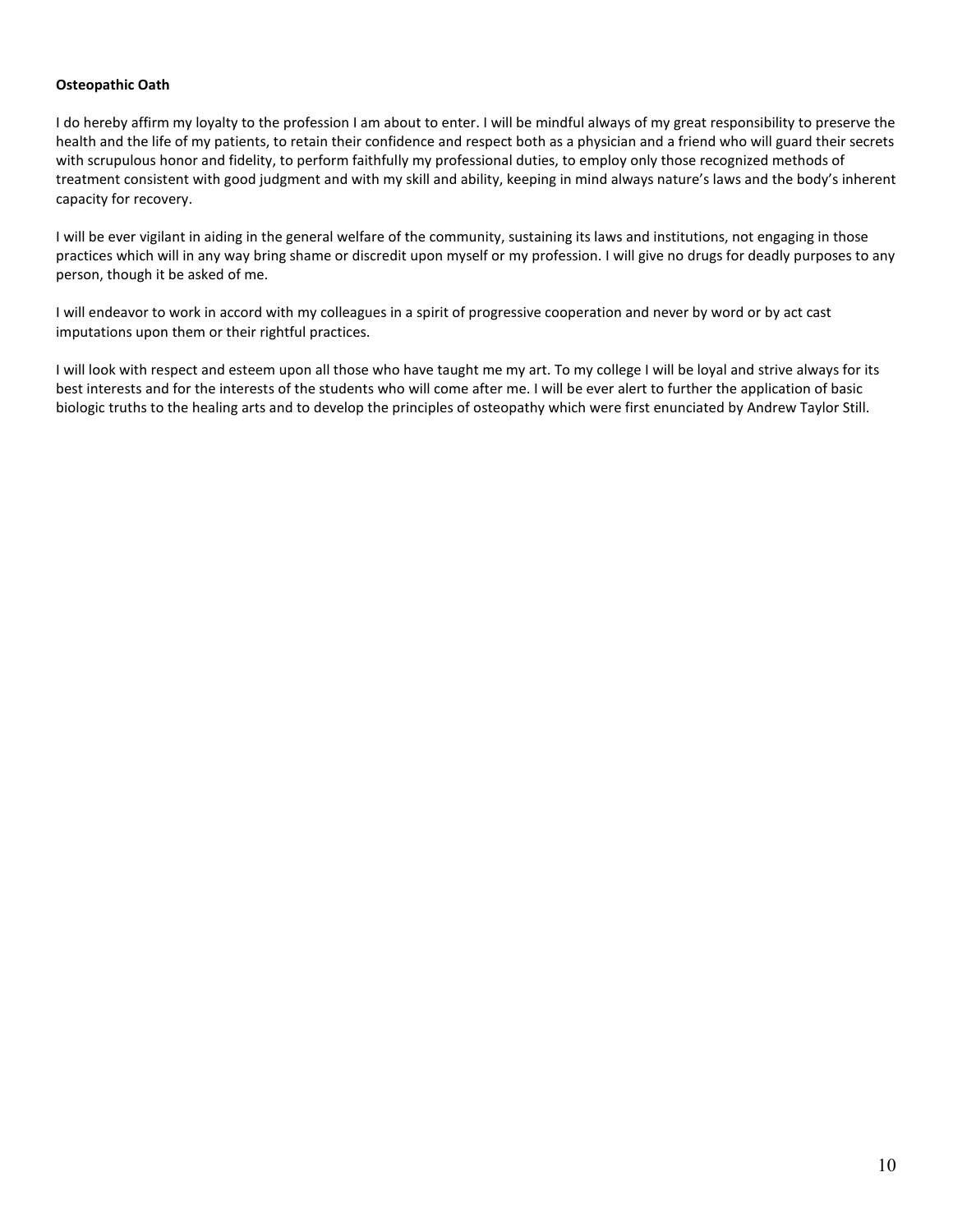# <span id="page-10-0"></span>**College of Osteopathic Medicine Admission**

## **Admissions Process**

Within a competitive environment, MU-COM uses multiple criteria to select the most qualified candidates from its applicant pool. Since a rolling admissions process is used, applications are reviewed and interview decisions are made during the admissions cycle. After interviews are conducted and the committee meets, students are notified of their status.

# <span id="page-10-1"></span>**AACOMAS Application**

MU-COM participates with other osteopathic colleges in a centralized application processing service called the American Association of Colleges of Osteopathic Medicine Application Service (AACOMAS). An application may be submitted online at: [https://aacomas.liaisoncas.com.](https://aacomas.liaisoncas.com/)

To initiate the application process, applicants must apply directly to AACOMAS.

Applicants who have taken coursework and/or have earned a degree from a foreign institution must also submit to AACOMAS an evaluation of their foreign transcripts. An approved list of evaluation services is in the AACOM College Information Book (CIB).

## <span id="page-10-2"></span>**Application Deadline**

All applicants are strongly urged to apply as early as possible to optimize the chance of success. The deadline for MU-COM applicants generally falls on February 1, but is subject to change annually.

Applicants who have their application sent to MU-COM through AACOMAS and who meet the minimum admissions requirements will be invited to submit the Supplemental Application and supporting documents. The last date for applicants to submit the Supplemental Application is March 1. Applicants should consult the AACOM College Information Book (CIB) for the most current, official deadlines. MU-COM begins reviewing applications as early as June of the year preceding matriculation.

## <span id="page-10-3"></span>**Supplemental Application**

The Supplemental Application is available by invitation only. If invited, applicants will receive a unique username and password to access the MU-COM admissions portal.

The Supplemental Application process consists of the following:

- Completing the MU-COM Supplemental Application
- Submitting a non-refundable application fee
- Submitting a certification of authenticity and responsibility
- Submitting three required letters of recommendation
	- o The first required recommendation must be from a premedical committee or academic advisor.
		- If a committee or advisor recommendation is not available, applicants should submit a recommendation letter from a science faculty member (preferably one with a lab).
	- $\circ$  The second required recommendation must be from a science professor (preferably one with a lab) familiar with the academic work of the applicant.
	- $\circ$  The third recommendation must be from a physician (DO preferred) who can speak to the applicant's ability to be a competent osteopathic physician. The preference is for the applicant to have shadowed the recommending physician.

All recommendation letters must be submitted electronically; paper recommendations are not accepted. The College welcomes minimal additional recommendations from those who are acquainted with the applicant's academic or professional ability. All recommendation letters must be originals on professional or college/university letterhead, signed by the evaluator and submitted directly to the Office of Enrollment Management—or via an approved online repository such as Interfolio or VirtualEvals. The MU-COM Admissions Committee does not review letters written by a relative.

Once the Office of Enrollment Management receives the Supplemental Application and all required supporting materials, the applicant's file is reviewed to determine eligibility for an interview.

If the applicant accepts the interview, she/he will meet virtually or in-person with several members of the faculty and administration. The applicant also joins other applicants in this process. Information sought during the interview includes not only the applicant's academic history and knowledge, but also an assessment of personal qualities that demonstrate the potential to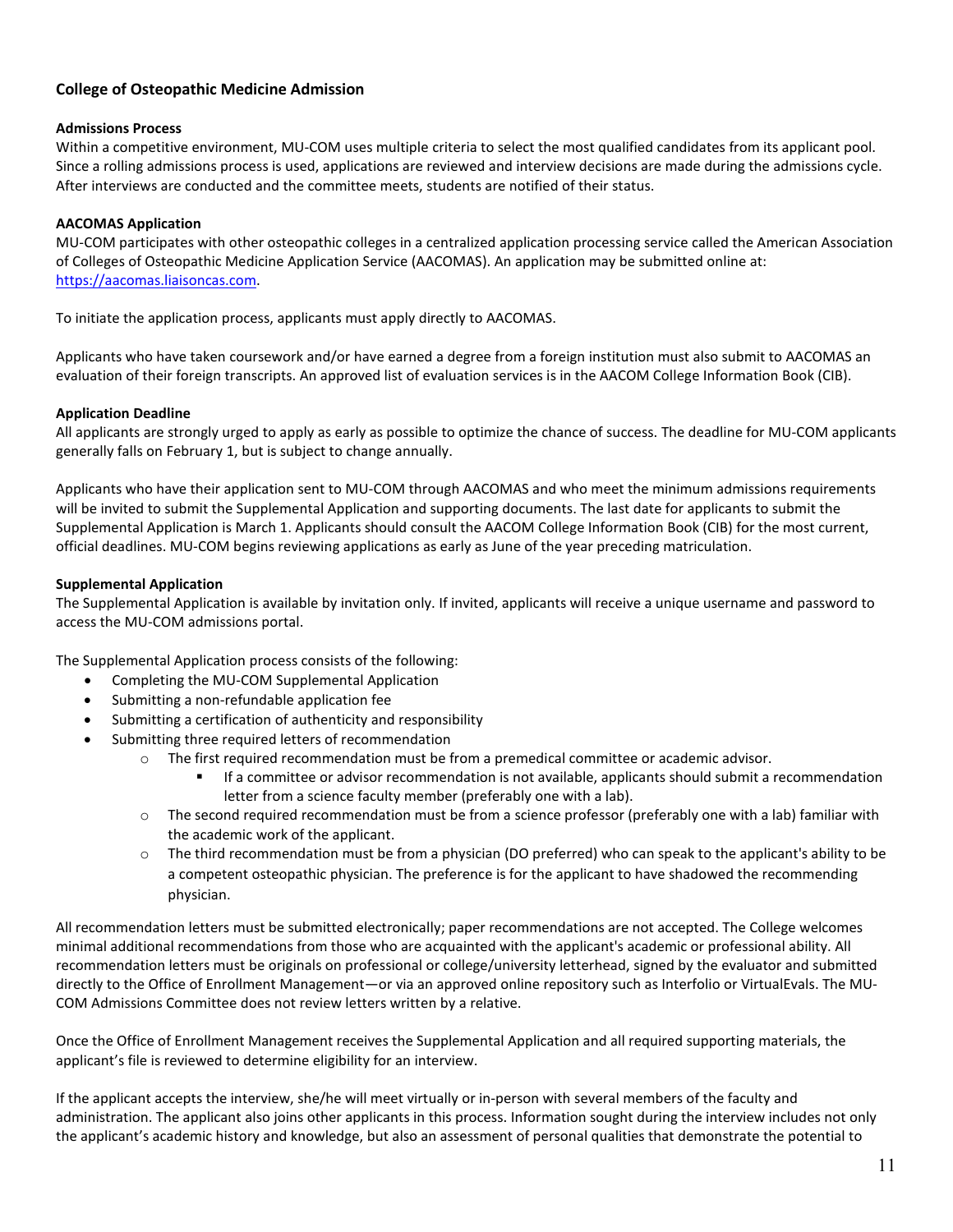become a quality osteopathic physician. These include such areas as non-cognitive competencies, personal record of accomplishment, health care experience, rural or underserved orientation, community service, personal goals, and other information that reflects her/his preparedness for professional training and a medical career.

At the conclusion of the interviews, the interviewers forward their evaluation to the Admissions Committee. The Admissions Committee may make any of the following decisions: accept, deny, or place the applicant on an alternate list.

#### <span id="page-11-3"></span>**Supplemental Application Fee**

A nonrefundable fee of \$100.00 is payable by credit card upon submission of the supplemental application for admission.

#### <span id="page-11-0"></span>**Deposit Fees**

A nonrefundable seat deposit fee of \$500 is payable, per AACOMAS guidelines, after an applicant has been accepted to MU-COM. Payment is credited toward the tuition fee upon matriculation.

#### <span id="page-11-2"></span>**Professionalism in the Process**

An applicant aspiring to become an osteopathic physician is expected to show integrity, professional conduct, and professionalism throughout the application process, in her/his interactions with AACOMAS, and with each college of osteopathic medicine. The applicant's interactions will be considered in the acceptance process as well. Applicants must familiarize themselves with the admissions requirements and procedures, meet all deadlines, report and update any changes to the application, attend all interviews, be accurate and complete in their application, disclose completely all information requested, and withdraw from all other medical schools when they have made a final decision on the medical school they plan to attend. Any falsification or misinformation is a reason for rejection or dismissal.

#### <span id="page-11-1"></span>**Minimum Requirements for Admission 1**

Applicants must complete and demonstrate a mastery of the subject matter in biology, physics, organic chemistry, inorganic chemistry, English, biochemistry, sociology, and psychology. The applicant's grade point average (GPA) in required courses weighs heavily in the admissions consideration. Applicants are required to take the Medical College Admissions Test (MCAT). In addition to demonstrated knowledge, acceptance is also based on the interview process. The applicant's ability to demonstrate a history of compassion, empathy, dedication and interest in patient care is considered. Applicants with a specific interest in primary care or rural practice are desired. Qualities that reflect the applicant's ability to adapt to a rigorous academic environment and to a future as a medical professional provide an advantage in the application process.

*1 This information is subject to change at the discretion of the Admissions Committee. Please refer to the MU-COM website at www.marian.edu/osteopathic-medical-school for the most up-to-date information.* 

Applicants for admission must meet the following requirements **prior to matriculation:**

- 1. Applicants must have completed 90 credit hours or three-fourths of the required credits for a degree in a college or university where the accrediting body is recognized by the Council for Higher Education Accreditation (CHEA) and the US Department of Education (DOE) in order to be considered for an interview. All applicants must earn a baccalaureate degree **prior to matriculation**. An exception to the 90-hour requirement may be made if the college has a formal articulation agreement with MU-COM for a combined studies program, and all required courses in the combined studies degree have been completed. An exception to the baccalaureate degree requirement may be made when a terminal professional degree, which does not require a bachelor's, has been conferred. In this case, all pre-professional program prerequisites must be completed satisfactorily.
- 2. **GPA**: To be considered a competitive applicant to MU-COM, candidates should have achieved at least a 3.2 science and cumulative grade point average, on a 4.0 scale. Applicants with a GPA less than 3.2 are rarely accepted. The admissions process is highly competitive, and a higher-grade point average (above 3.5) results in improved chances for acceptance. While persistence toward degree completion is scrutinized, MU-COM places emphasis on the last 120 credit hours and on the science and required courses when choosing between competitive applicants.
- 3. The required undergraduate courses for entry are:
	- **Biological Sciences**: One year with laboratory (8 credit hours/12 quarter hours)
	- **Physics**: One year with laboratory (8 credit hours/12 quarter hours)
	- **Inorganic Chemistry**: One year with laboratory (8 credit hours/12 quarter hours)
	- **Organic Chemistry**: One year with laboratory (8 credit hours/12 quarter hours)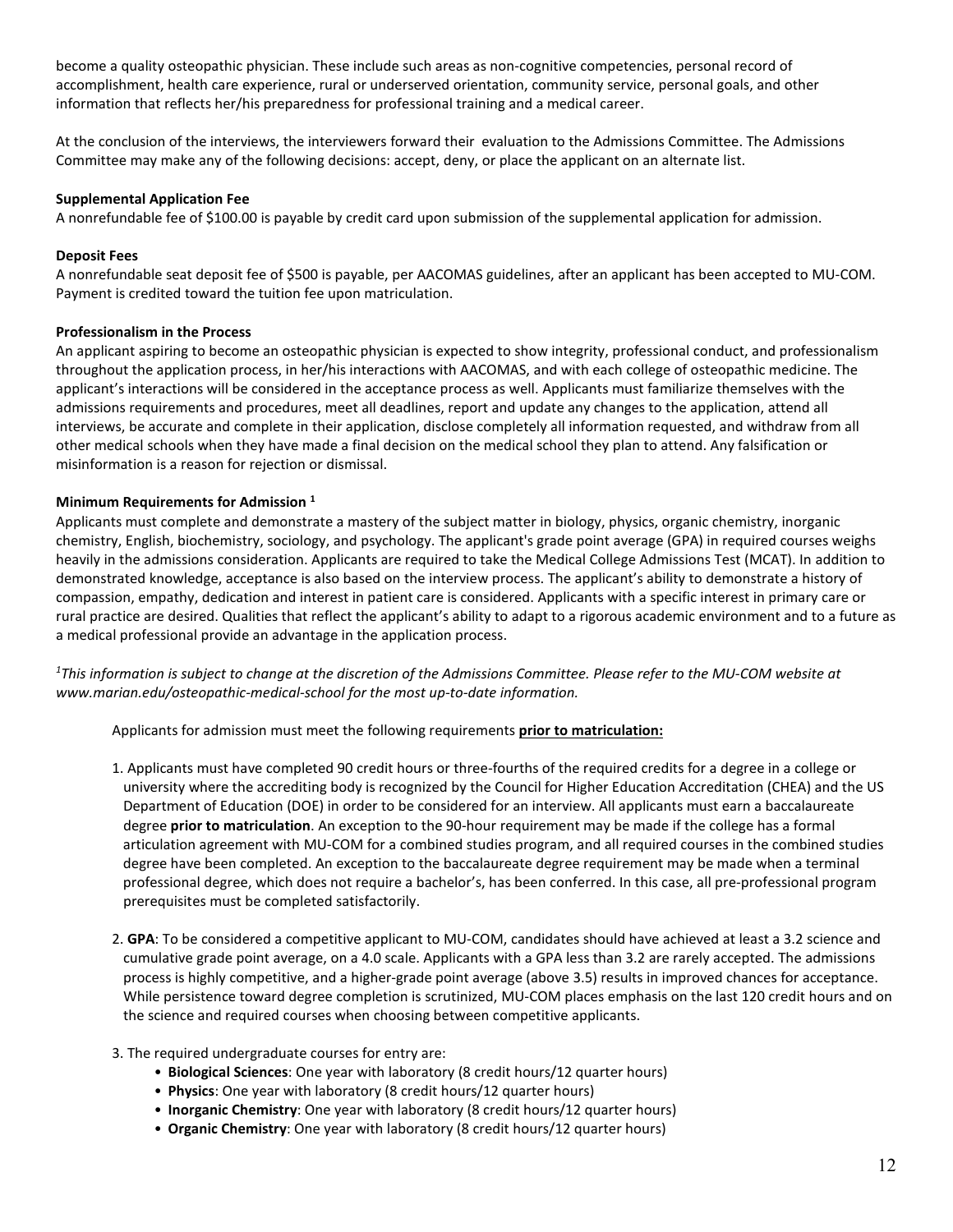- **English**: One year (6 credit hours/8 quarter hours)
- **Biochemistry**: One semester (3 credit hours/4 quarter hours)
- **Behavioral Sciences**: One Year (6 credit hours/ 8 quarter hours)
- Recommended: Three (3) additional science hours each from courses in **Molecular Biology and Genetics** to enhance the applicant's success in medical school).

**Note**: Courses with equivalent content will be reviewed. MU follows the AACOMAS definition of science courses to determine science GPA and science hours. (See AACOMAS website)

*Note: The Admissions Committee can waive additional prerequisites at their discretion.*

The Marian University College of Osteopathic Medicine accepts advanced placement credit as long as such credit appears on the undergraduate transcript and indicates either specific subject credit (e.g. Organic General Chemistry - 4 units) or specific course credit (e.g. Chemistry 101 - 4 units). General advanced placement credit without such specifications is not accepted. Credits from CLEP examinations are not accepted.

- 4. **MCAT**: Applicants must submit scores from the MCAT. For the current admissions cycle, the College will accept MCAT scores from up to three years prior to the date of matriculation.
- 5. MU-COM also places a strong emphasis on the applicant's interview.
- 6. All applicants are required to meet the **Minimal Technical Standards for Admission** (listed below). All applicants must affirm that they meet the standards. Any falsification or misinformation regarding the ability to meet technical standards is a reason for dismissal.
- 7. **Applicants must submit all required application materials and meet all deadlines**. If not submitted as required, the offer of admission may be retracted.

#### <span id="page-12-2"></span>**Selection Process**

To be considered for an interview, an applicant must meet all the preceding admissions requirements. After the Office of Enrollment Management receives these materials, the applicant's file is reviewed to determine eligibility for an interview, based on the established criteria of the Admissions Committee. Each applicant who interviews with MU-COM will have the complete application reviewed by the Admissions Committee. Generally, an admissions decision will be provided to the applicant within two to three weeks of the interview date.

MU-COM reserves the right to deny admission to any applicant for any reason it deems sufficient. Matriculation will be denied to accepted applicants who have failed to maintain a satisfactory record of scholastic performance and/or personal conduct between the time of their acceptance and their matriculation at the MU-COM.

#### <span id="page-12-0"></span>**International Student Applicants**

Undergraduate coursework taken at a foreign institution must be evaluated for United States institution equivalence. Foreign coursework must be evaluated by any one of several services designated by AACOMAS for this purpose.

Applicants who will require either an F-1 or J-1 Visa must contact the MU-COM Office of Enrollment Management for immigration requirements at the time of application. At a minimum, the requirements include official, first source transcripts from previous institutions attended, MCAT, a statement of financial proof, and citizenship documents. In addition, scores from standardized tests as may be required by the educational institution such as the Test of English as a Foreign Language (TOEFL). Marian University's Office of Admissions is responsible for processing immigration documents in concert with the MU-COM Director of Enrollment Management.MU-COM will not accept transfer students from international schools.

### <span id="page-12-3"></span>**Transfer Applicants**

<span id="page-12-1"></span>Transfer applications will be considered only when there is a compelling need for transfer and the applicant is in good academic standing, or eligible for readmission, at a COCA or LCME accredited medical school.

According to this policy, good academic standing is defined as having earned a passing score on the first attempt of all applicable licensure exams, and provides a letter of good standing and acknowledgement of transfer from his or her existing dean. Transfer requests are submitted to the Dean of MU-COM and final determinations are made in consultation with the Director of Admissions and Chair of the MU-COM Admissions Committee.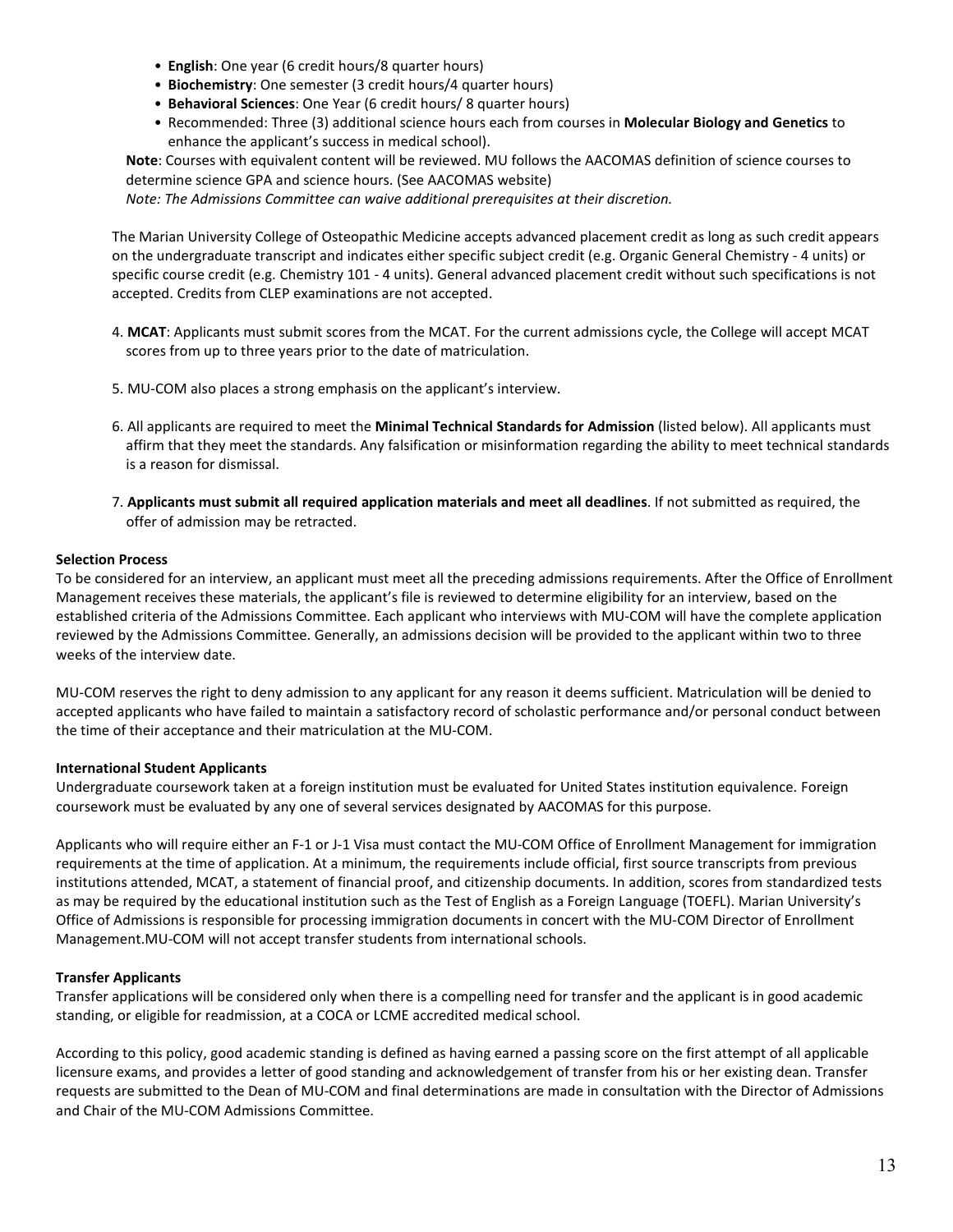Accepted transfer applicants are required to complete the final two years of their education at MU-COM. When applicants transfer from a LCME accredited medical school, MU-COM will articulate to the applicant the requirements necessary to obtain competence in osteopathic manipulative medicine and osteopathic principles and practice.

A letter delineating the course equivalency for transfer courses accepted will be placed in the file of the transfer applicant as a part of the permanent record. The courses will be listed on the transcript; however, credit will be designated as granted by the original institution.

### **Minimal Technical Standards for Admission**

MU-COM is committed to the admission and matriculation of qualified students and does not discriminate on the basis of race, ethnicity, color, sex, sexual orientation, gender, gender identity, national origin, age or disabilities, and religion. Regarding disabled (or physically challenged) individuals the College will not discriminate against such individuals who are otherwise qualified, but the College expects that minimal technical standards be met by all applicants and students as set forthherein. Students must have the ability to see, hear, and touch independently to optimally assess the physical, mental, and emotional status of patients. Where a deficiency occurs, it must be compensated with the aid of prosthetics to the extent that the student's functioning is equal to that of a non-impaired student. Reasonable adaptations are those that will enable the osteopathic student to function independently and, when necessary, in a team-like fashion with other health professionals in an unimpairedmanner.

The following standards reflect what has been determined to be reasonable expectations of osteopathic medical students and physicians in performing common and important functions, keeping in mind the safety and welfare of the patients for whom our graduates will care.

## **Observation and Visual Integration**

Applicants and students must have sufficient visual capabilities to observe demonstrations, experiments, and laboratory exercises in the basic and clinical sciences, as well as proper evaluation and treatment integration in order to assess asymmetry, range of motion, and tissue color and texture changes.

They must be able to observe a patient accurately at varying distances and with the ability to discern non-verbal communication.

### **Communication**

Applicants and students should be able to speak, hear and observe patients in order to elicit information, examine patients, describe changes in mood, activity and posture, and perceive nonverbal communication. They must be able to communicate effectively and sensitively with patients inEnglish.

Communication includes not only speech but also reading and writing. Applicants and students must be able to communicate effectively and efficiently in oral and written form with all members of the health care team in English.

### **Motor Function**

Applicants and students must have sufficient motor function to execute movements reasonably required to provide general care and emergency treatment to patients. Examples of movements reasonably required of physicians include, but are not limited to, cardiopulmonary resuscitation, administration of intravenous medication, the application of pressure to stop bleeding, the opening of obstructed airways, the suturing of simple wounds, the performance of obstetrical maneuvers and osteopathic manipulative medicine. Such actions require coordination of both gross and fine muscular movements, equilibrium and functional use of the senses of touch and vision.

### **Sensory Skills**

Applicants and students of osteopathic medicine must possess an enhanced ability to use their sensory skills. Individuals with disabilities who have significant tactile sensory or proprioceptive disabilities may require a thorough evaluation to determine if they are otherwise qualified, with or without reasonable accommodation. Such individuals may include those with significant previous burns, sensory motor deficits, cicatrix formation and malformations of the upper extremities.

### **Strength and Mobility**

Medical treatments, such as osteopathic manipulative medicine and cardio pulmonary resuscitation, often require upright posture with sufficient upper and lower extremity and overall body strength and mobility. Individuals with disabilities who have significant limitations in these areas may require evaluation to determine if they are otherwise qualified, with or without reasonable accommodation.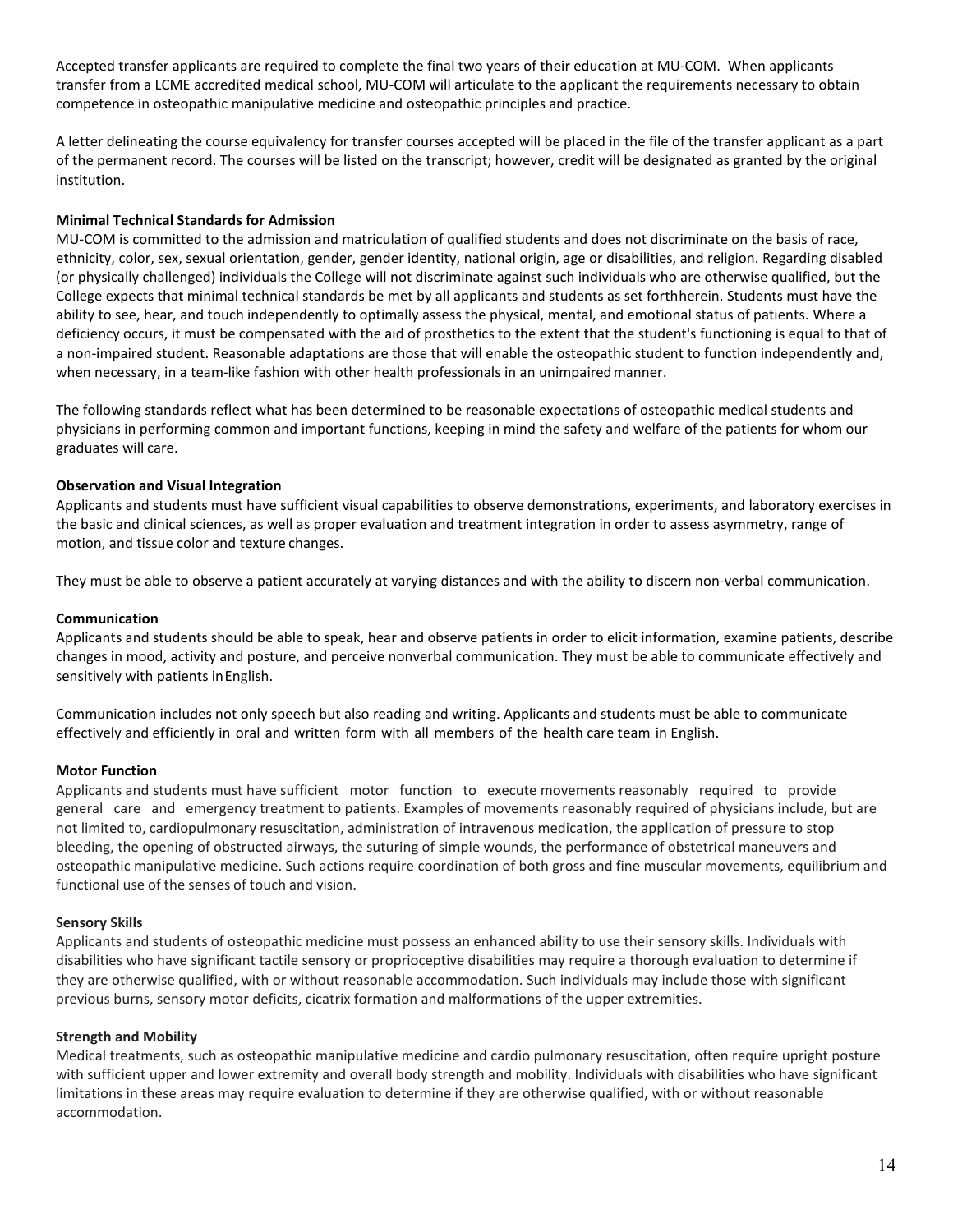## **Intellectual, Conceptual, Integrative and Quantitative Abilities**

Applicants and students must be able to concentrate, analyze and interpret data, and make decisions within areas in which there is a reasonable amount of visual and auditory distraction. They must perform these functions under a time limitation and do so under a reasonable amount of stress, as physicians are expected to be able to perform such duties in diverse clinical settings where others may be present and where there is a certain degree of noise. Applicants and students must be able to accurately write prescriptions, accurately perform basic mathematical functions, and accurately and quickly read charts with minimal error in areas where there may be distractions. They also must demonstrate ability to comprehend three-dimensional relationships, and to understand spatial relationships of structures.

## **Behavioral and Social Attributes**

Applicants and students must possess the emotional health required for full utilization of their intellectual abilities, exercise good judgment, and promptly complete all responsibilities attendant to the diagnosis and care of patients and the development of mature, sensitive and effective professional relationships with patients. Applicants and students must be able to tolerate physically taxing workloads and adapt to changing environments, display flexibility and learn to function in the face of uncertainties inherent in the clinical problems of many patients. Compassion, integrity, concern for others, interpersonal skills, interest and motivation are all personal qualities that will be assessed during the admissions and educational processes.

## <span id="page-14-1"></span>**Participation in Osteopathic Manipulative Medicine Laboratory and Clinical Care Encounters**

Active participation in Osteopathic Manipulative Medicine Laboratories and Clinical Care Encounters is an admission, matriculation and graduation requirement. During Osteopathic Manipulative Medicine laboratory and clinical care encounters, it is imperative to the educational process that the body region being examined and/or treated will need to be exposed for observation, palpation and treatment. The examination and treatment must be conducted in a respectful and professional manner.

The development of palpatory skills used for diagnosis and treatment is significant and required in osteopathic medical schools. Stedman's Medical Dictionary defines "palpation" as examination with the hands and fingers, touching, feeling or perceiving by the sense of touch. Palpation in the osteopathic educational context is the use of touch to examine the body. Palpatory skills are used in all areas of osteopathic medical practice and are especially important in the evaluation and treatment of the musculoskeletalsystem.

The development of palpatory skills and ability to perform osteopathic treatments are initiated in the first- and second-year labs. This learning requires active participation in all laboratory sessions where students palpate and will experience palpation by their peers and instructors of all genders to enhance the development of their own palpatory skills. Each student will palpate a variety of people with different body types to simulate the diversity of patients expected in a practice setting. Fingernails must be trimmed so as not to impair palpation or cause discomfort to the person beingpalpated.

The osteopathic medical profession uses a variety of treatment models through which the student will learn the art, science and skills of osteopathic manipulative treatment. Psychomotor skills are developed by repetition and reinforcement. Reading and observation, while helpful in understanding the didactic concepts, do not develop the skills required to perform palpatory diagnosis and manipulative treatment. Each student is required to actively participate in all skill development sessions.

# <span id="page-14-0"></span>**Dress Code in Osteopathic Principles and Practice Laboratories**

The dress requirement in clinical skills training sessions is designed to promote learning by providing optimal access to diagnostic observation and palpatory experience. Wearing inappropriate clothing interferes with a partner's experience of diagnosis and treatment.

Appropriate attire must be clean and includes:

- Shorts which are several inches above the knee (no jean shorts, cut-offs, cargo, thick-seamed shorts, spandex, short shorts or knee lengthshorts)
- T-shirts all genders will be asked to remove t-shirts while acting as patients.
- Sports bras or bathing suit tops for women these should expose the spine and ribs (not wide t-back styles).
- Students may wear scrubs (or other apparel approved by the course director) over the laboratory attire when not in the role of the patient.
- When in the role of the patient, each student is expected to remove their shoes (no shoes are permitted on the tables).
- Hats or head coverings (other than for religious purposes) are not permitted in lab.
- Religious head coverings must be modified when necessary to allow palpation when they would obscure the immediate area to be examined or treated (e.g., head, neck, upper back). Modifications can include: adjustment of the covering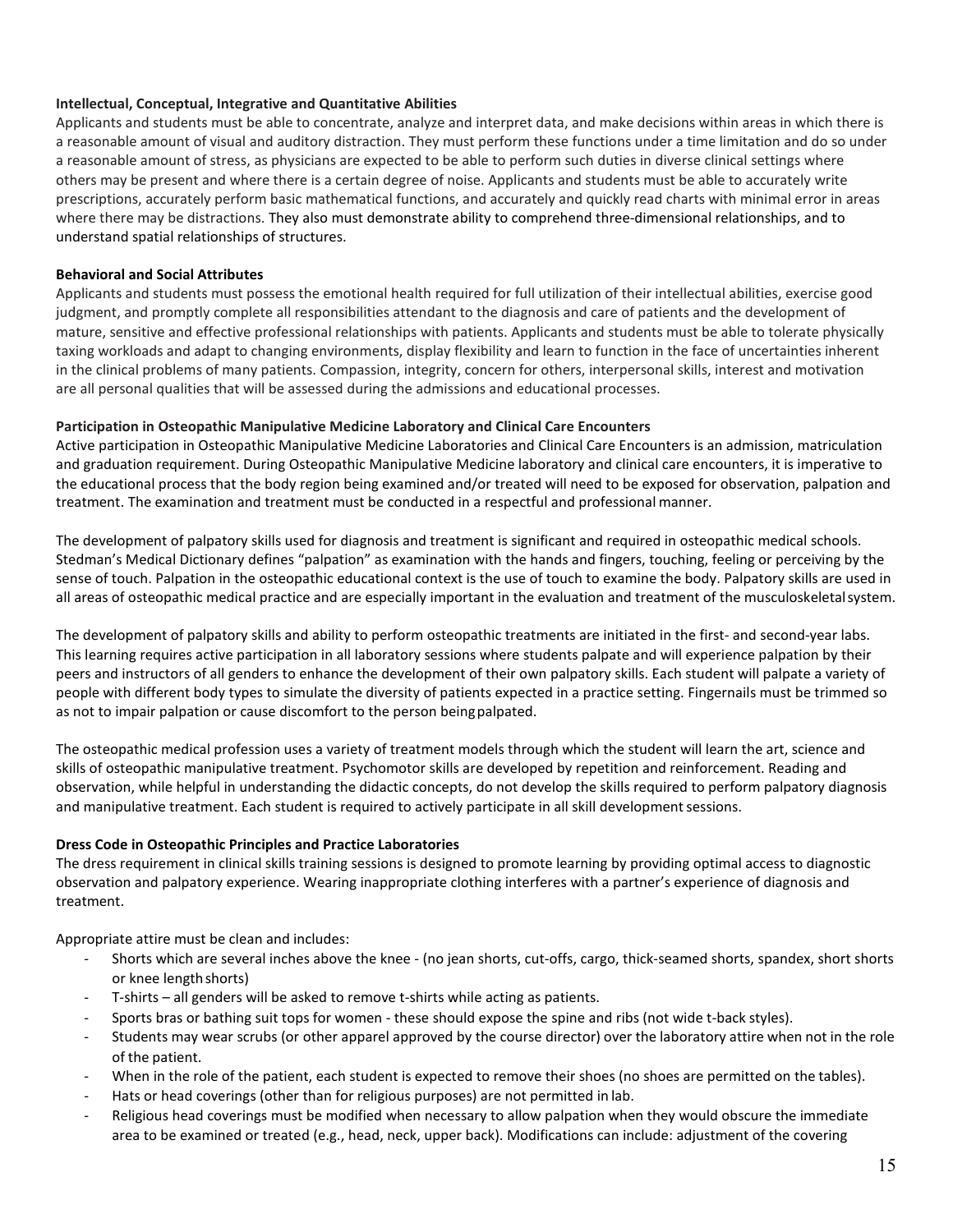permitting unobstructed palpation beneath the covering; or substitution of a thinner material that allows for adequate evaluation and treatment.

Each student must be appropriately attired before class begins. Failure to be appropriately attired for class impedes the educational process.

Individuals who seek a reasonable accommodation as defined in Section 504 of the Rehabilitation Act of 1973, of the Americans with Disabilities Act, shall follow the University's procedures for verification of eligibility, which are available through the [Personalized](https://www.marian.edu/campus-life/personalized-learning-center)  [Learning Center.](https://www.marian.edu/campus-life/personalized-learning-center)

These Technical Standards, and any exceptions or accommodations granted to a learner, apply at the MU-COM only, and do not carry over to required licensing examinations or into residency. Therefore, each learner is independently responsible for meeting the requirements for licensure and residency.

### <span id="page-15-1"></span>**Self-Assessment and Meeting Technical Standards**

MU-COM is committed to making the accommodations that make a student successful. MU- COM is also committed to a safe and effective environment for patients, MU-COM students, faculty, staff, and visitors. If a student has a question as to their ability to meet the minimal technical standards listed above, they should contact the Personal Learning Center in advance of applying to determine if the standard can be met with accommodations or so reasonable testing may occur in advance.

## <span id="page-15-0"></span>**Health Requirements**

Noncompliance with mandatory health requirements, at any point during a student's enrollment at MU-COM may prevent matriculation or academic advancement. A list of current health care requirements can be found here https://www.marian.edu/osteopathic-medical-school/admissions/health-requirements.

MU-COM does not waive these requirements for religious reasons or personal preferences, as many of these immunizations and proof of immunity are required by the clinical training sites and are recommended to work with the public in a healthcare setting.

## **Personalized Learning Center (PLC)**

Marian University, through policy and practice, is committed to providing equitable access to learning opportunities for all students. In the Catholic, Franciscan tradition, we celebrate the dignity of each individual to ensure students with disabilities have equal access and opportunities as Marian Knights.

The Personalized Learning Center staff, along with students and faculty, engage in an interactive process to ensure accommodations are set up in a reasonable and supportive manner. This may also include connecting students to other on-campus resources, such as peer tutoring, academic success coaching, and career exploration services.

### *Applying for Accommodations*

At Marian University, we are committed to supporting students with all different types of disabilities and diagnoses including, but not limited to, attention-deficit/hyperactivity disorder (ADHD), learning disabilities, physical and sensory disabilities, medical and mental health conditions, autism, as well as temporary disabilities. More than 150 students actively engage with the accommodation process each year. The accommodation process is easy to engage with and can be started with an email to the PLC.

### *English as a Secondary Language*

The PLC additionally supports students, domestic and international, in which English may not be their primary language. Supports most generally include extended time testing support. To learn more about how this support is structured and what can be offered, students should contact the PLC.

Contact information: [plc@marian.edu,](mailto:plc@marian.edu) 317-955-6540, or check out our website [www.marian.edu/plc](http://www.marian.edu/plc)

### <span id="page-15-2"></span>**Background Checks**

MU-COM requires a criminal background check for all students at the time of matriculation and may require additional background checks during a student's tenure at MU-COM. Students must arrange and pay for the background checks through American Databank.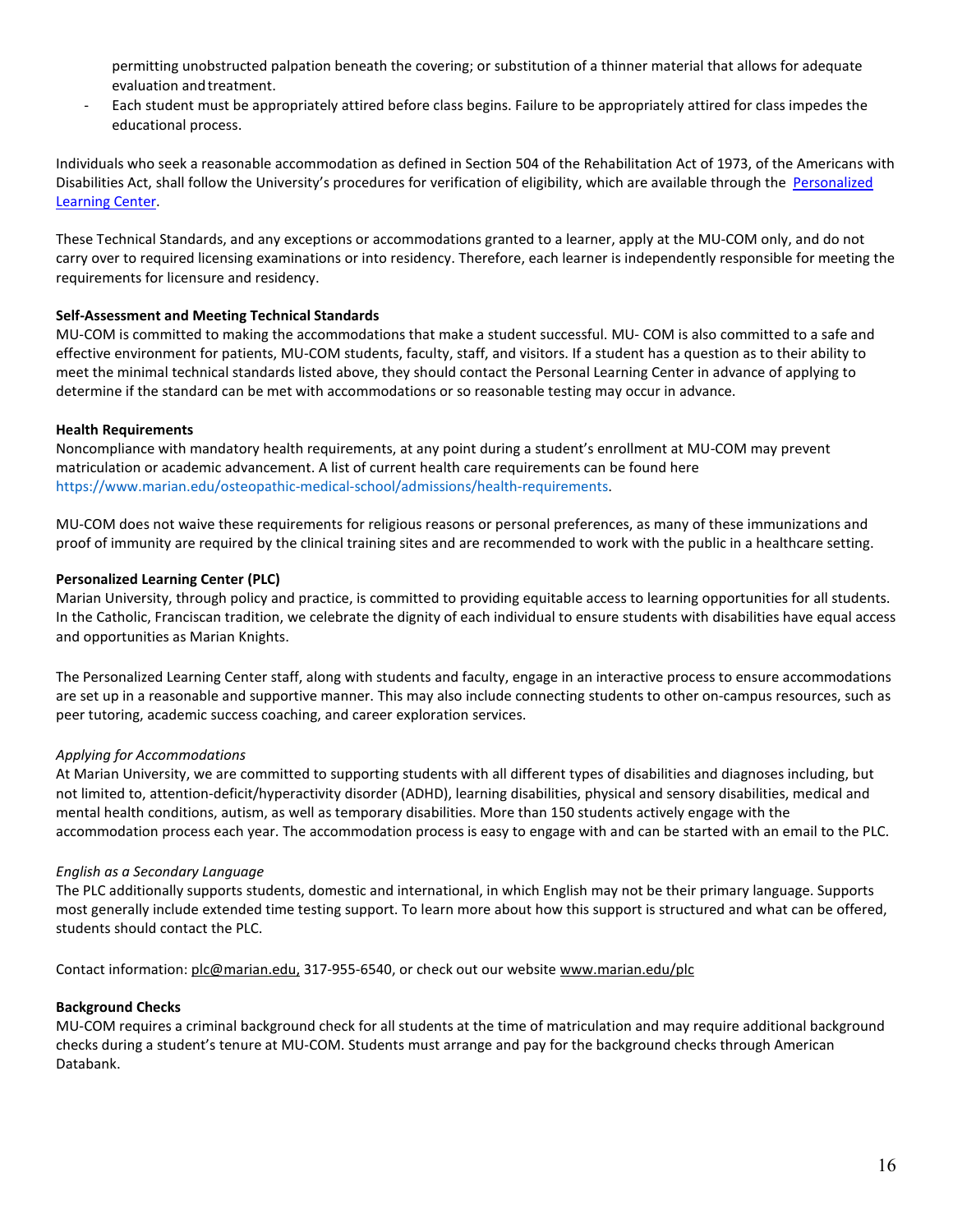## <span id="page-16-0"></span>**Finances**

The tuition and fees that each student pays to Marian University meet only about 60 percent of the expenses incurred by the university in providing a student's education. The remainder of these expenses is met through gifts and grants made to the university by individual and business donors, contributed services of the religious faculty, and from other sources. Despite the reduced tuition and fee charges, some students face difficulty in meeting their university financial obligations. Therefore, a variety of financial aid opportunities are available to Marian University students to help offset expenses.

### <span id="page-16-5"></span>**Tuition and Fees**

A complete listing of current fees is available on the Marian University website at https://www.marian.edu/business-office.

#### <span id="page-16-4"></span>**Tuition and Fee Payment Policy**

Tuition and fees for each semester are due and payable by the published tuition due date for all students who are not formally enrolled in a monthly payment plan with the approved provider. Students who fail to pay tuition on time or make a scheduled payment plan payment may be charged a late fee.

Student accounts must be paid in full in order for students to enroll in or attend classes for any subsequent semester. Academic records, including transcripts and diplomas, are encumbered until the student account is paid in full. Financial restrictions will prevent the release of academic information to external certification agencies and/or testing centers.

Outstanding account balances for students who have ceased enrollment at Marian University may be forwarded to an outside billing service for installment billing or a collection agency for collection action. At the time the account is sent for installment billing or collection, the account may be assessed interest. All collection costs associated with the collection of an outstanding balance, which may include collection costs, interest, and attorney fees are the responsibility of the student. Marian University or its agent may report unpaid balances to national credit bureaus.

All students who make application to Marian University and who register for classes agree to this policy by signing and submitting their paper application or online application for admission.

#### <span id="page-16-1"></span>**Installment Payment Plan**

Marian University offers a monthly payment option which allows all or part of educational expenses to be spread over each semester without interest charges. The plan is currently administered by Nelnet Campus Commerce and is available to all students. Students may access the payment plan through the Student Finance section of MUHUB. The plan administrator charges a semester fee for use of the plan. Marian University reserves the right to change payment plan providers at any time.

### <span id="page-16-2"></span>**Reduction of Charges Due to Withdrawal from University or Approved LOA**

A student who officially withdraws from school is entitled to full or partial reduction of charges for tuition, fees, housing, and meal charges. Tuition, other related fees, and housing and meal charges will be reduced in the following manner in the event the student withdraws from Marian University after confirming registration:

Standard Medical School Semester Length Withdrawal/LOA in Week 1 or 2 = 100% refund Withdrawal/LOA in Week 3 or 4 = 75% refund Withdrawal/LOA in Week 5 or 6 = 50% refund Withdrawal/LOA in Week 7 or 8 = 25% refund Withdrawal/LOA in Week 9+ = No refund

Return of federal aid funds will follow federal law and regulations. See the Office of Financial Aid for specifics.

### <span id="page-16-3"></span>**Refund of Overpayment**

Refunding of student account overpayment, whether or not the student receives federal Title IV aid, will be made in compliance with federal guidelines for federal student loans. Students should enter a direct deposit refund option through the MUHUB upon admission.

### **Tuition Insurance**

Marian University offers a tuition insurance program through an outside provider. This insurance is available to any enrolled student for each semester of attendance. The insurance is available through the payment section of the MUHUB and must be paid in full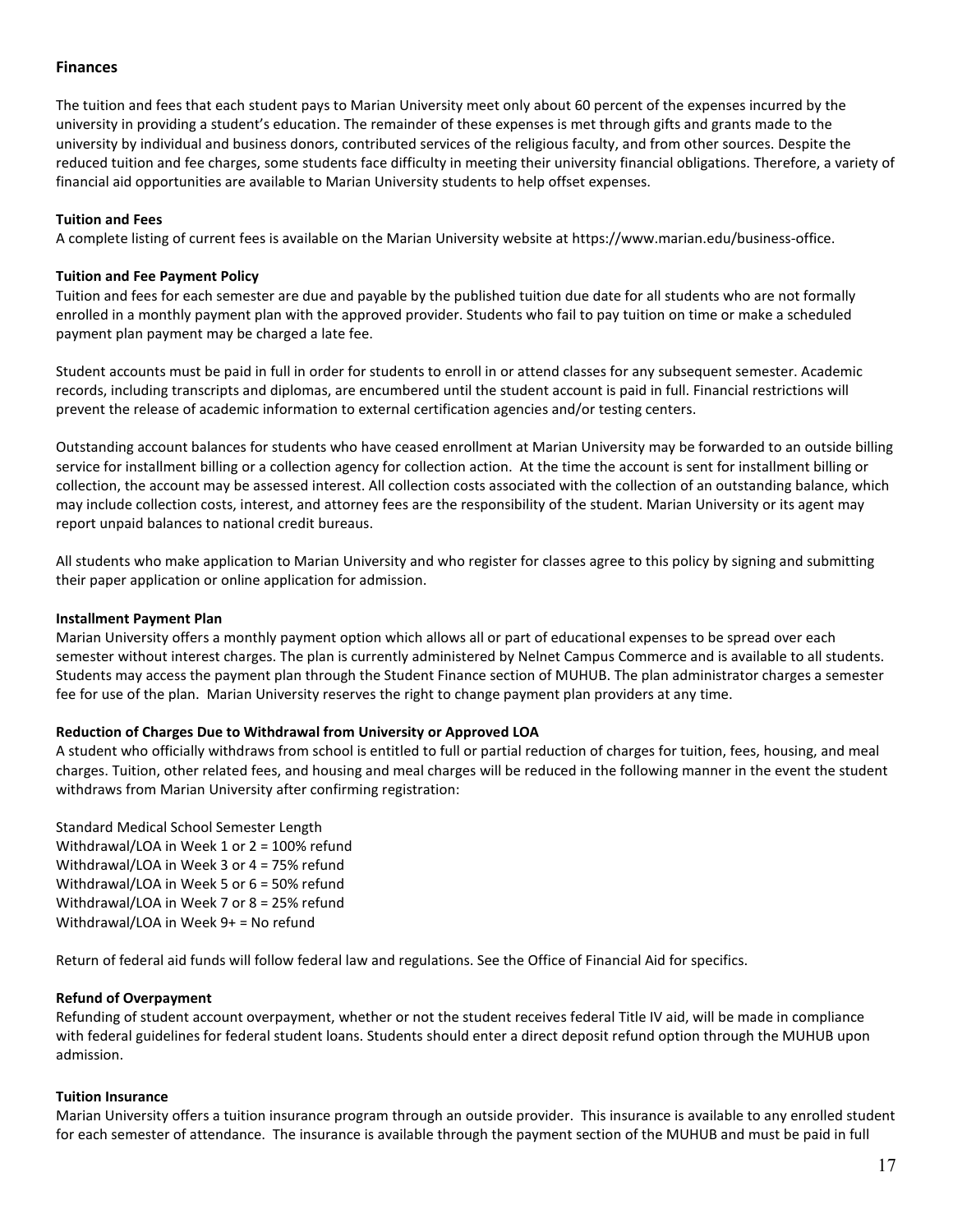before the first date of each semester. The insurance cost is based on the amount of insurance coverage the student elects. For information about the current provider and to obtain a quote for coverage, visi[t https://gradguard.com.](https://gradguard.com/)

## **Veteran Affairs Benefits**

Students receiving and using \*GI Bill® benefits should to go [www.marian.edu/current-students/registrar/gi-bill-benefits-information](http://www.marian.edu/current-students/registrar/gi-bill-benefits-information) to read how to start using the benefit at Marian University.

Marian University does not impose any penalty, including the assessment of late fees, the denial of access to classes, libraries, or other institutional facilities, or require that covered students borrow additional funds, if the student is covered and unable to meet financial obligations to Marian University due to any delayed disbursement funding from the VA under Chapter 31 or 33.

\*GI Bill® is a registered trademark of the U.S. Department of Veterans Affairs (VA).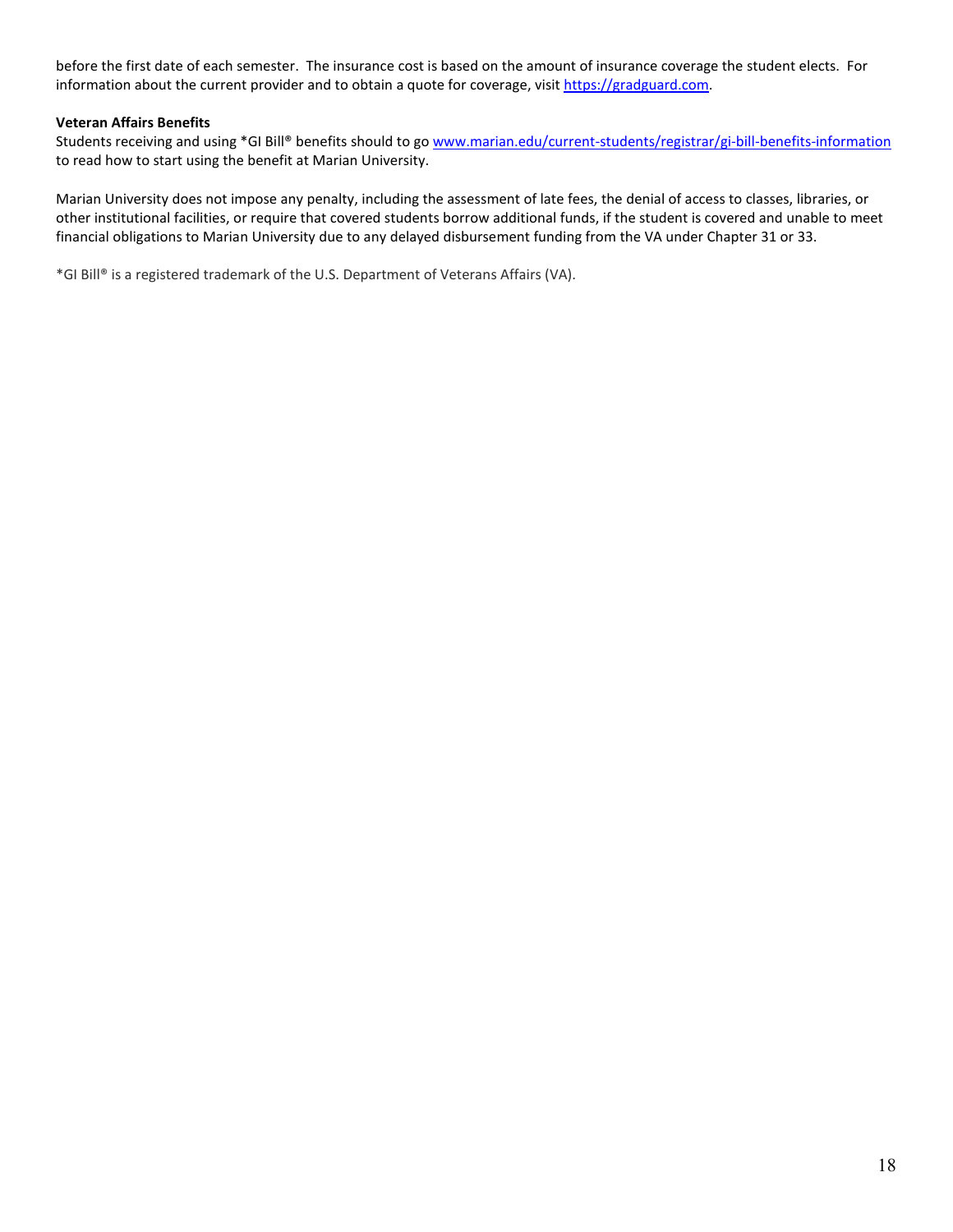# <span id="page-18-0"></span>**Financial Aid**

Marian University wants to work with you and your family to assist in financing your Marian University education. The Office of Financial Aid will help you consider the financial options that Marian University offers, so that you and your family can plan the best ways to manage your educational investment over the coming years. The professionals at Marian University's Office of Financial Aid are pleased to provide information and answer questions about the financial aid application process. Contact the Office of Financial Aid by phone at 800.834.5494 or 317.955.6040, or by email at finaid@marian.edu, or visit the web site at www.marian.edu/financialaid.

# **How to Apply for Financial Aid**

Students interested in applying for financial aid at Marian University must complete the following steps:

- 1. New students must apply and be accepted for admission to the university. In order to be considered for financial aid, students must be regularly admitted and enrolled in a degree-granting program at least half-time for federal and full time for state aid. Only students who are United States citizens, nationals, or permanent residents are eligible for federal and state aid through Marian University's Office of Financial Aid.
- 2. File your Free Application for Federal Student Aid (FAFSA) online at https://studentaid.gov. List Marian University, Title IV School Code 001821, on your FAFSA application.
- 3. If you have already filed the FAFSA yet did not list Marian University as a recipient of your FAFSA, please return to https://studentaid.gov and add the Title IV School Code 001821.

This information will be used to determine eligibility for all federal and state aid. Students applying for Marian University aid only are not required to file the FAFSA. However, they are still strongly encouraged to file, if only to determine student loan eligibility. The university will notify you if the federal government, through the verification process, requires you to send current federal tax forms (or additional documents) to the Office of Financial Aid.

Financial aid at Marian University is tentatively awarded as soon as possible after the student has been admitted and the FAFSA results have been received by the Office of Financial Aid.

To receive federal aid, a student must not be in default on a Federal Direct Loan, National Defense/Direct Student Loan, Income Contingent Loan, Consolidated Loan, Perkins Loan, Federal Stafford, SLS, or PLUS loan. In addition, a student must not owe a refund on a Pell Grant, Supplemental Educational Opportunity Grant, or State Student Incentive Grant at any institution.

A student's financial aid award will be based upon the number of credit hours for which they are registered. After classes begin, the enrollment status will be verified with the Office of the Registrar. Adjustments may be made to any student's financial aid if their enrollment status changes. If the adjustment drops a student below half-time attendance, the student will be ineligible to receive federal loans. Students must complete a separate application for the Federal Direct PLUS loan programs.

### <span id="page-18-1"></span>**Federal Loans**

For more information on the federal loans described below, please visit the Marian University financial aid website or Federal Student Aid website at studentaid.gov.

**Federal Direct Stafford** has two types of loans: (1) the Subsidized Loan, with an interest subsidy, and only available to undergraduate students (2) the Unsubsidized Loan, without an interest subsidy. Maximum annual loan limits depend upon:

- the student's status as a dependent or independent
- the student's year in college
- the student's financial need

**The Federal PLUS Loan for graduate students** allows the student to borrow up to the cost of attendance minus other aid available. A student must have no adverse credit history.

**Private Alternative Loans**: You will also find information on other loan resources at [www.marian.edu/financialaid.](http://www.marian.edu/financialaid)

All student loan programs have loan deferral provisions. All borrowers with outstanding indebtedness in the Perkins, Stafford, PLUS, and HPSL programs are eligible to consolidate their loans. Please contact the Office of Financial Aid for details.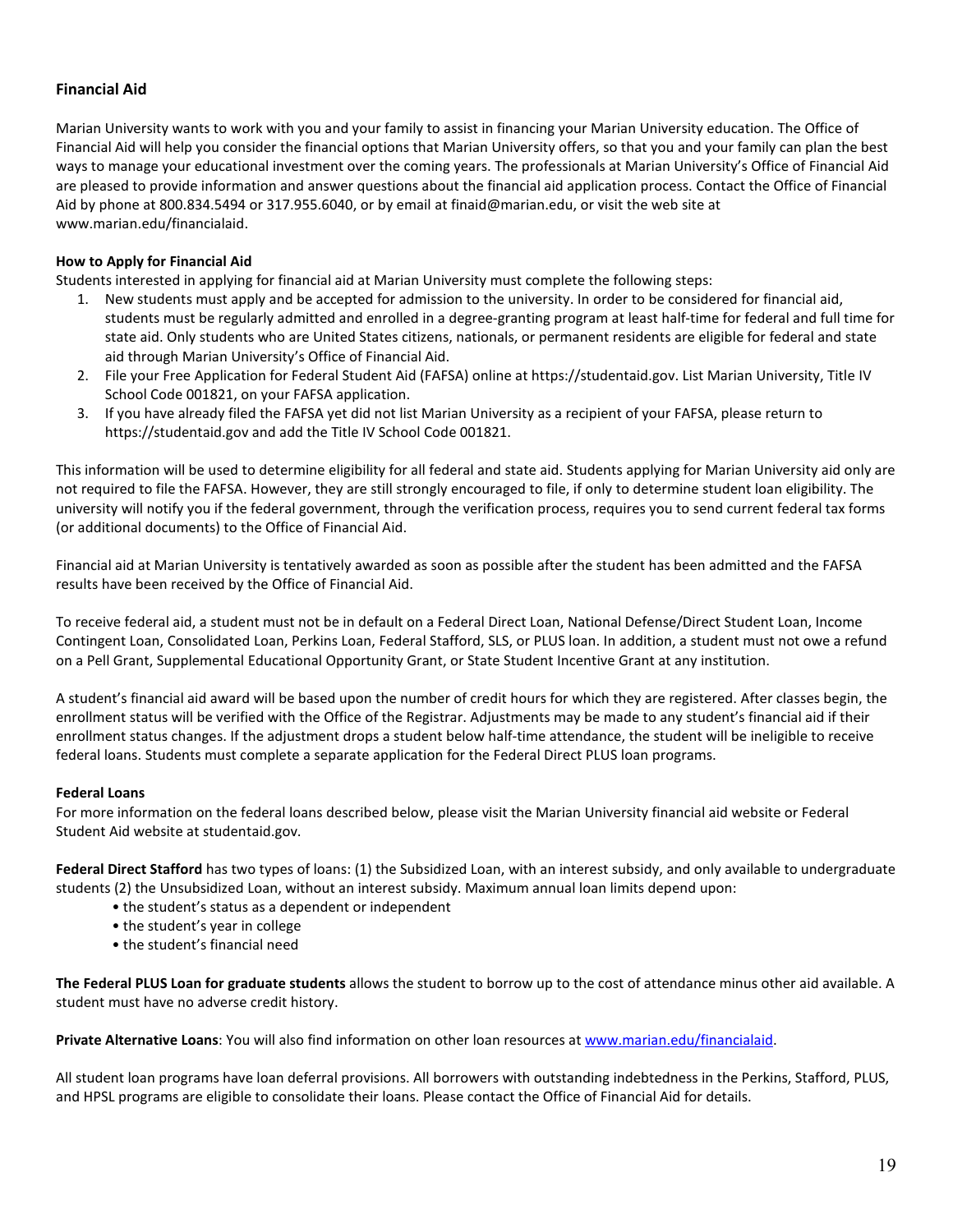# <span id="page-19-0"></span>**Academic and Student Services**

#### <span id="page-19-1"></span>**Campus Ministry**

Campus Ministry is an essential part of the mission of the total Church. It witnesses to the Gospel by teaching and preaching the Word of God, and by gathering together the community for worship and service. It promotes theological study and reflection on the religious nature of humankind. This ministry sustains the faith community on campus with pastoral care, liturgical worship, and other prayer opportunities, and calls the University community to serve the needs of its members and the wider community.

The director of campus ministry, the campus minister of music and liturgy, and a representative faculty student ministry committee coordinate the campus ministry services. All students, regardless of religious affiliation, are invited to participate in campus ministry activities.

The Bishop Chartrand Memorial Chapel is the center for liturgical services on campus. Mass is offered daily Sunday through Friday. At the opening of each school year, and on the regularly established holy days, special all-community liturgical celebrations are scheduled.

#### <span id="page-19-2"></span>**Campus Safety and Police Services**

Marian University Police are responsible for a full range of public safety services, including all crime reports, investigations, medical emergencies, fire emergencies, traffic accidents, enforcement of laws regulating underage drinking, the use of controlled substances, weapons, and all other incidents requiring police assistance.

The Marian University Police Department is located on the first floor of the Ruth Lilly Student Center. This office may be reached by calling 317.955.6789. If additional assistance is necessary, students should directly contact the Assistant/Associate Dean of Student Affairs.

The Marian University Police provide 24-hour-a-day patrol protection to the campus, including parking lots and residence halls. Marian University police officers are vested with full law enforcement powers and responsibilities.

On-campus services provided by the department include a 24-hour escort service; victim assistance program; motorist assistance program; disabled vehicle program; crime alert program when there is a crime problem in a particular area; crime prevention presentations, emergency management, and safety.

Note: Students who may require assistance in emergency evacuations should consult with their instructor as to the most appropriate procedure to follow. If there are questions regarding such a procedure, contact the Assistant Dean of Student Affairs, Clint Whitson (cwhitson@marian.edu) or the Director of Academic Support Services for additional information.

#### <span id="page-19-3"></span>**Clubs and Organizations**

Opportunities for student involvement are available through specialty areas of medicine, social interest, professional and nationally affiliated clubs and organizations. For a complete list of student organizations please contact the office of student affairs.

Numerous opportunities are available to develop leadership skills, interact with students, faculty and staff, and to share in personally enriching experiences through participation in student government, clubs and organizations and in class offices. Students who wish to engage in these leadership opportunities must be in good academic standing. Please contact the Office of Student Affairs for more information about this requirement.

#### <span id="page-19-4"></span>**Counseling and Consultation Services**

Counseling and Consultation Services (CCS) supports both the academic and personal growth of Marian University students. Individual counseling is available to assist students who are experiencing problems that interfere with the realization of their academic, interpersonal, spiritual, and vocational goals. Group counseling is available depending on student need and interest. Students may seek counseling for a variety of reasons, some of which may include problems with adjustment to university life, family conflicts, relationship difficulties, depression, anxiety, eating disorders, and substance abuse. In addition, students with disabilities or chronic medical conditions may find counseling services helpful in developing effective coping strategies for adjustment and adaptation to university life. Counseling services are provided free of charge, and coordinated care with other professionals is arranged for those who experience more chronic conditions. When necessary, and at the discretion of the counseling staff, referrals to community agencies may be required which would result in fee for service costs to the student.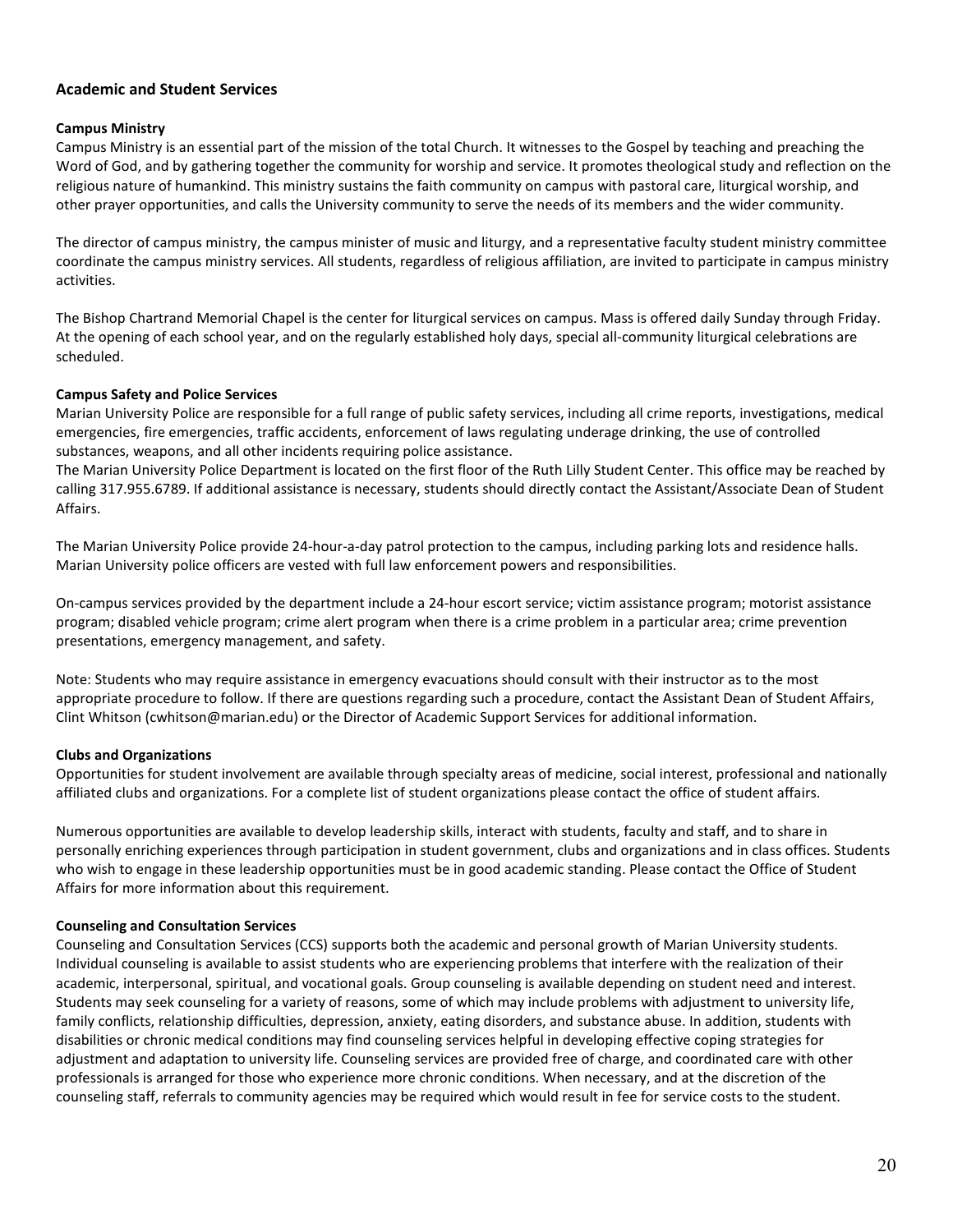The Counseling Services Program uses psychological assessment and screening tools by licensed and professionally trained clinicians to assist in the recognition of mental health issues and academic functioning. Where additional evaluation, psychiatric, or specialized mental healthcare is indicated, referrals are made to providers in the Indianapolis area or within the student's healthcare organization. Off-campus referrals are at the student's expense.

Counseling and Consultation Services staff members make use of educational programs and prevention workshops as part of their support services for the academic and personal growth of Marian University students. Information is provided on topics such as, depression, anxiety and panic disorders, eating disorders, stress management, communication skills, personal wellness, conflict resolution, sexual assault and domestic violence, substance abuse, and alcohol awareness. In addition, with permission of the student; consultation and collaboration with Marian University faculty and staff members are utilized to better serve the student's needs. CCS maintains and follows confidentiality and the professional ethical guidelines of the American Psychological Association.

## *Assessment and Screening*

Individual assessments are available to screen for learning difficulties, attention deficit issues, learning style, substance abuse, depression, anxiety, or eating disorders.

## *Crisis Intervention*

During normal daytime office hours (M-F 8-4:30), the CCS staff are available to provide crisis intervention services to all students. Resident students needing emergency mental health services during the evening or weekends are directed to contact their residence hall director or the Campus Police at 317.955.6789. Non-resident students should call the MHA Indianapolis Crisis Line number at 317.251.7575, 911 or 317-924-2750 to speak to the CCS counselor on call.

## <span id="page-20-0"></span>**Dining Services**

Dining with friends is an integral part of your college experience. Dining locations on campus include: the Dining Commons (located in Clare Hall), Subway (located in the Paul J. Norman Center), Knights Table and Starbucks (located in Alumni Hall) and P.O.D Market (located in the Evans Center).

For meal plan information and hours of operation, please visit the Marian University Aramark webpage at [http://www.Marian.CampusDish.com](http://www.marian.campusdish.com/) for addition information.

### <span id="page-20-1"></span>**Graduate Medical Education and Career Advising**

The Director of Graduate Medical Education (GME) Advising and Applications provides guidance and support to students during the GME application and selection process. This office provides support for individuals, couples, and groups to discuss the following topics: Residency Match planning, resources, statistics, and strategies (Military, Ophthalmology, Urology, NRMP, and SOAP); first year summer opportunities; deciding to take the USMLE; Office of Student Affairs Canvas course content; Clerkship Development Day content follow-up; Curriculum Vitae (CV); The Electronic Residency Application Service (MyERAS), interview preparation; letters of recommendation; Medical Student Performance Evaluation Support; personal statements; Alumni engagement and networking opportunities; exploring your options to find the right "fit" for residency; Fellowship application preparation and support.

The Director of Graduate Medical Education Advising and Applications also refers students to career advising consultants in specific specialty areas. Visi[t http://bit.ly/ChrisParr](http://bit.ly/ChrisParr) to schedule an appointment, visit the GME content within the Office of Student Affairs Canvas pages [\(https://marian.instructure.com/courses/3013947\)](https://marian.instructure.com/courses/3013947), or please contact Chris Parr a[t cparr@marian.edu](mailto:cparr@marian.edu) or 317-955-6605 anytime for support.

The Career Advisor and Graduate Medical Education (GME) Specialist serves as a lead career development advisor to provides oneon-one and group career development advising to the DO, BMS, and DNP student populations. The specialist coordinates activities related to the medical residency match process and assures all elements of residency application for all students are created, collected, and uploaded in a timely manner. Directly advises 1st and 2nd year medical students in self-exploration and medical specialty fit. Guides and supports students through the creation and submission of their match portfolios (CV, LORs, PS, and all supporting documents). Assists in the assembling of major medical residency application items like the Medical Student Performance Evaluation (MSPE). Identifies, implements, and maintains career exploration tools. Maintains and connects 1st year DO students and BMS students to summer experiential opportunities. Serves as an integral member of student success teams and committees in designing support interventions for struggling or at-risk students.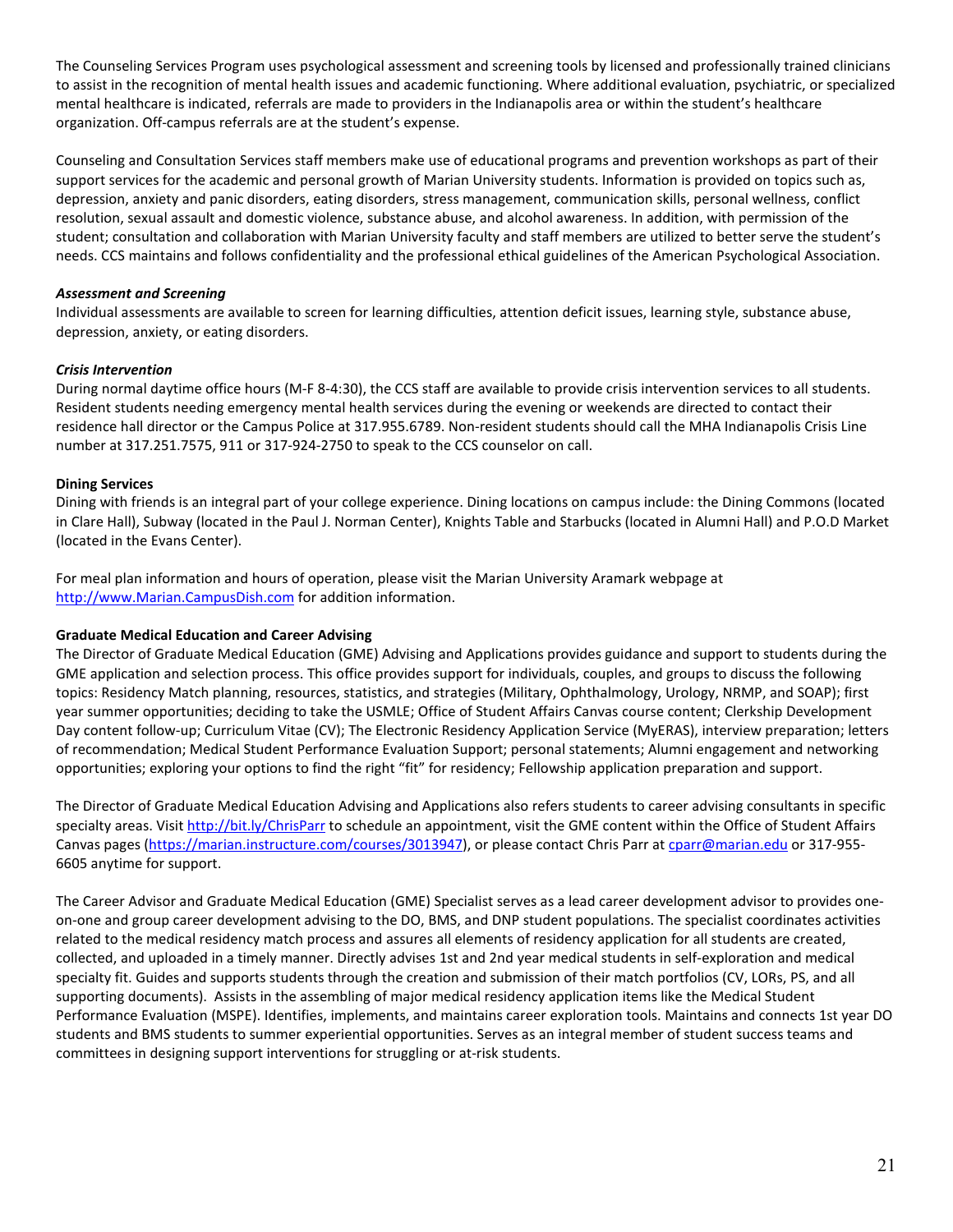The Career Advisor and GME Specialist also refers students to career advising consultants in specific specialty areas. Visit <http://bit.ly/ElishaHancock> to schedule an appointment, visit the GME content within the Office of Student Affairs Canvas pages [\(https://marian.instructure.com/courses/3013947\)](https://marian.instructure.com/courses/3013947), or please contact Elisha Hancock a[t ehancock@marian.edu](mailto:ehancock@marian.edu) or 317-955-6367 anytime for support.

### <span id="page-21-0"></span>**Graduate Student Academic Support Services**

The Academic Support Services Program supports all MU students in their quest for academic success. Individual consultation and group workshops are available to assist students who desire additional academic support. Students may seek academic support services for a variety of reasons, including poor academic performance, difficulties with time management and organization, help with study and test taking strategies, test anxiety, etc. All academic support services provided by MU are offered at no charge to students enrolled at MU-COM.

## *Peer Tutoring*

Peer tutors may be available in many academic subject areas. Peer tutors are students who have demonstrated academic excellence in a specific subject area and have been approved by student affairs. This service is dependent upon tutor availability for specific courses and is not guaranteed at all times throughout the semester.

## *Resource Library*

Various resources are available to students through the Graduate Student Academic Support course on Canvas. Resources include: USMLE and COMLEX review resources, time management, study strategies, note-taking, test anxiety, memory skills, stress management, wellness, and many others.

### *Peer Mentoring*

All first-year students have the opportunity to be paired with a second-year medical student as part of the OMS Peer Mentor Program. Peer mentors provide practical guidance on the transition to medical school, study strategies, and wellness.

### *Workshops*

Workshops are offered on a monthly basis. Topics may include study skills, test anxiety, board preparation, test-taking strategies, and time management.

### <span id="page-21-1"></span>**Health Insurance**

MU-COM students must maintain health insurance coverage, which must be current at all times. Students must provide proof of insurance when requested. Enrollment in sharing services or discount program, such as Medi-Share, does not satisfy the insurance requirements of this policy.

As a benefit of enrolling in one of Marian University's graduate health sciences programs, students have access to high quality student health insurance offered at significantly lower rates than most employer plans, family plans, and options on the exchange. Students will receive an email when open enrollment begins. If no action is taken by the end of the open enrollment period, the student will be automatically enrolled in the Marian University Student Health Plan.

For more information about the Student Health Plan you can find a Health Plan Summary and FAQ page at this site – [http://www.marianstudentinsurance.com/.](http://www.marianstudentinsurance.com/)

### <span id="page-21-2"></span>**Health Services**

The Marian University Student Health Center, provides the clinical opportunities for students to achieve their level of optimal wellness. The Catholic Franciscan heritage coupled with current medical information guide the implementation of clinical services. The Student Health Center addresses a wide range of needs and provides treatment for acute illness, wellness visits, immunizations, physical exams, minor injuries, breathing treatments, and can test for strep, mono and the flu. The health care providers in the Student Health Center are able to write prescriptions and provide some over the counter treatments. The Student Health Center also presents promotional health education programs, biannual health fairs and campus health events. Students must provide health insurance policy information

All students must complete a Student Health Record form and Student Immunization Record form (forms can be found on the Marian University Health and Wellness web site). The student's signature, (or parent's signature for a student younger than 18), is required for authorization to administer treatment.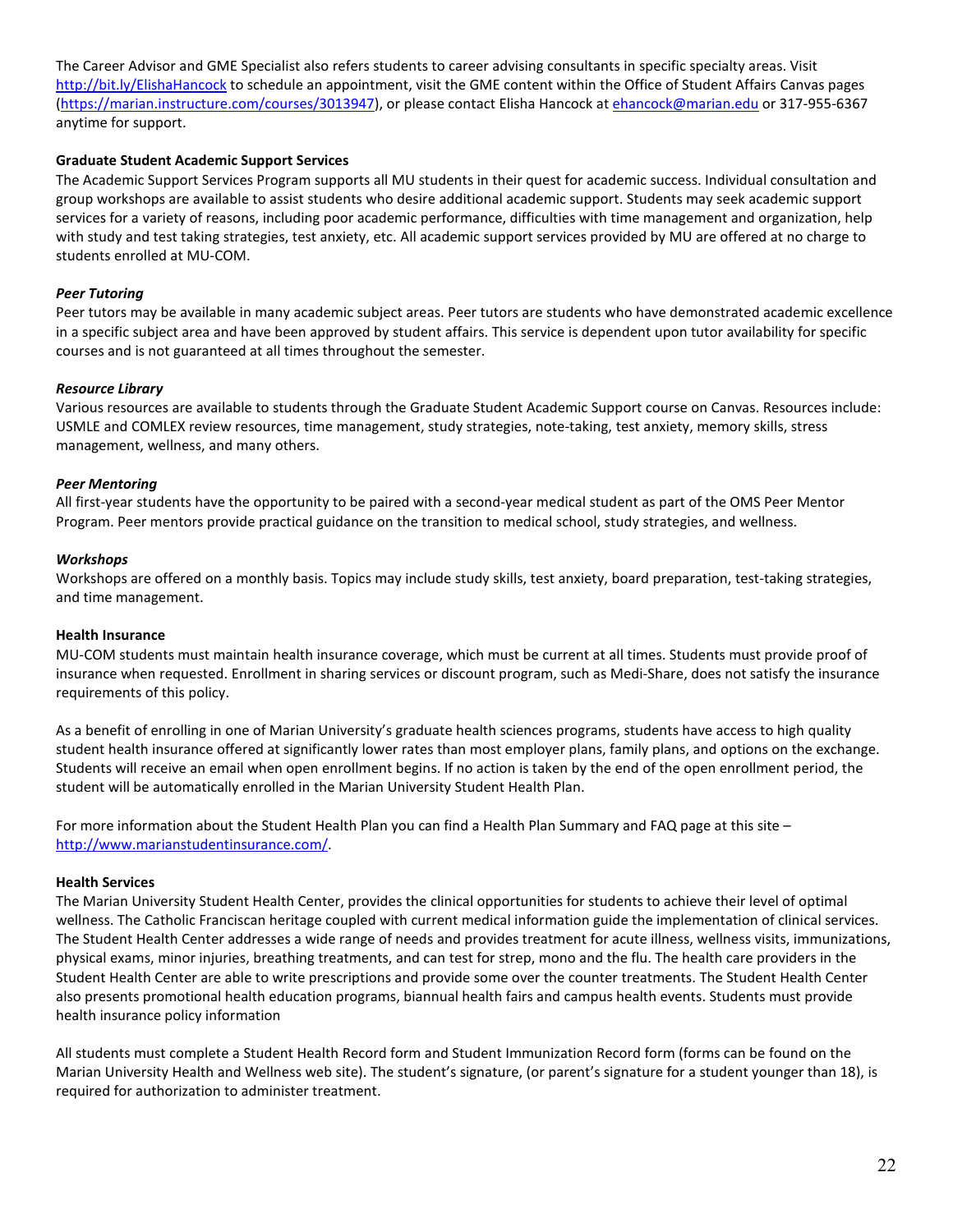## <span id="page-22-1"></span>**Housing (On-Campus)**

Students are responsible for their own living accommodations. There are currently several options available for graduate student housing on campus. Housing options are found here:<https://www.marian.edu/Campus-Life/Housing-And-Residence-Life>

### <span id="page-22-2"></span>**Inclement Weather**

In rare occurrences, inclement weather or adverse campus conditions may necessitate the canceling of classes and/or shutting down office operations. MU-COM may be open even if the rest of the University is closed. Students are responsible for checking with notification sites and/or email. If students are concerned about commuting to class in extreme weather conditions, those students should use their best judgment and notify their professor if unable to attend class.

#### <span id="page-22-3"></span>**International Student Support**

The Director of International Student Success and Global Engagement connects International students with services, provides academic support, and shares programs to help them become more familiar with the university and U.S. American culture. This office also assists in all matters regarding immigration (such as passports, visas, and employment), health insurance, as well as the celebration of our students' cultures. The director oversees Marian University's travel grants and exchange programs and serves as a resource for the university's International programs.

#### <span id="page-22-4"></span>**Intramurals and Recreation**

Consistent with students' needs and interests, the director of intramurals coordinates a comprehensive program of sports and recreational activities. For the active participant, activities are offered in team sports such as flag football, basketball, softball, volleyball, racquetball, tennis, and dodge ball. Opportunities for participation in low-intensity exercise programs are also provided in such sports as jogging, weightlifting, and aerobics.

#### <span id="page-22-5"></span>**Mother Theresa Hackelmeier Memorial Library**

The library is staffed by professional librarians whose goal is to meet the research needs of the Marian University community. It holds over 125,000 physical volumes and approximately 200 print journals. The library's electronic collection is vast; with subscriptions to over 100 databases, there is access to literally thousands of journals across multiple disciplines, and over 150,000 ebooks. The health sciences collection includes 1500 electronic medical texts and more than 2700 journals. Interlibrary loan services are available to obtain materials from other libraries. Open computing stations and printers are located on three floors to accommodate student need and access. Study carrels, seminar rooms and an auditorium are also available.

Student IDs are necessary to check out materials from the library, and log in credentials are required to access library resources both on and off campus. For more information about the library, please call 317.955.6090 or visit the website at http://www.marian.edu/library.

### <span id="page-22-0"></span>**Office of Student Affairs**

The Office of Student Affairs is committed to promoting an environment of safety and wellness, leadership development, cognitive development and enhancement, and milestone recognition. It is also our goal to integrate the Franciscan values of *dignity of the*  individual, peace and justice, reconciliation, and responsible stewardship into every facet of campus life. As a student you will find that these values fuse teaching and learning with intellectual, spiritual, moral, and social development.

At Marian University we offer many opportunities for you to become engaged with your faculty and peers inside and outside of the classroom. We suggest you consider building leadership skills through participating in student and professional organizations, maintaining physical and mental wellness through recreation and intramural programs, supporting the community around you through service engagement opportunities, and broadening your intellectual and professional scope by attending cultural, educational, and social events on campus and in the community.

We also offer many academic and advising services to support your educational journey. These range from general academic support, such as strategies for managing stress and test anxiety, to mental health counseling from licensed psychologists. MU also offers accommodation services for students with documented disabilities. In addition, MU provides a full campus police department for your safety and security.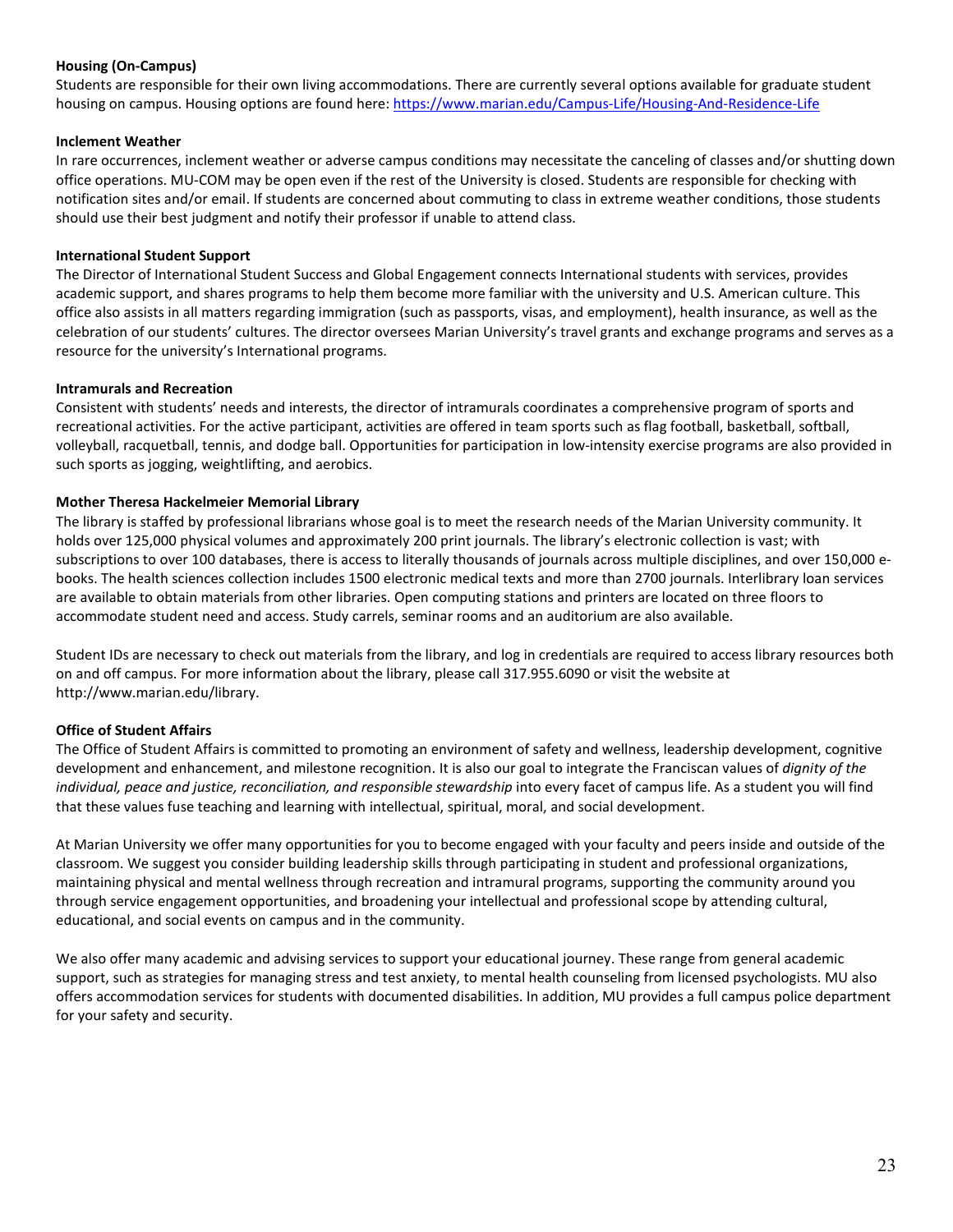### <span id="page-23-1"></span>**Standards of Conduct**

When a student enrolls, a commitment is made to abide by university policies. The policies are based on the university's foundational values. The Office of Student Affairs in the division of Student Success and Engagement assists students, faculty, and staff formulate guidelines intended to maintain an atmosphere conducive to attaining educational goals. This office is responsible for the administration of the Code of Students Rights and Responsibilities. To view the code, please go to [www.marian.edu/studentrights](http://www.marian.edu/studentrights)

#### <span id="page-23-2"></span>**Student Government Association**

The MU student government association provides an opportunity for the expression of student views and interest; all currently enrolled students are members. The governing board, elected representatives of the student body, is designed to assist in providing for students' social, cultural and physical well-being and to help promote better educational standards.

The student government association provides an opportunity for students to participate in the governance of the college. It also affords a means whereby students may gain experience and training through participation in community leadership, for student cooperation and communication with the faculty and administration, and for demonstrating that students may effectively and responsibly govern themselves.

#### <span id="page-23-0"></span>**The Exchange Career Development and Experiential Learning**

The Exchange staff works with students and alumni to explore and discern potential career paths and develop key skills critical to their long-term success. The Exchange connects students to the larger community early and often in the form of informational interviews, networking, internships, mentoring, and community-engaged learning.

The Exchange also coordinates application for on and off-campus employment, through our career service management system, Handshake, which can be accessed by students and alumni at www.marian.edu/exchange. Exchange staff members assist with resume and cover letter development and interview skills, as well as guidance on graduate school admission and competitive graduate scholarships and fellowships. The Exchange also hosts many career preparation events throughout the school year: career fairs, networking opportunities, employer visits and tailored workshops.

#### <span id="page-23-3"></span>**Unity Center**

Located on the first floor of Clare Hall, the Unity Center's mission is to develop and create stronger, more culturally competent, transformative leaders in their service to the world. The Unity Center is committed to fostering diversity and inclusion throughout campus and welcome all students, while specifically supporting underrepresented populations.

### <span id="page-23-4"></span>**Writing Center**

The Writing Center offers a range of writing and literacy related services for Marian University students, faculty, staff, alumni, and Indianapolis residents. The Writing Center is located in Mother Theresa Hackelmeier Memorial Library.

*Individual Consultations* – Peer Tutors are available to collaborate with English and Spanish language writers in generating ideas, responding to texts, composing drafts, identifying writing strategies, and navigating the academic and creative writing process. Individual consultations are available on a walk-in basis, but appointments are encouraged and may be made by visiting the Writing Center website at www.marian.edu/writing-center. Online individual consultations are also available.

*Workshops*– Workshops are regularly offered to Marian University students covering topics including research writing, plagiarism, professional writing, personal statements, developing ideas for essays, navigating writing situations, MLA/APA formatting, and general composing and revising strategies. Current workshop schedules are available at [www.marian.edu/writing-center.](http://www.marian.edu/writing-center)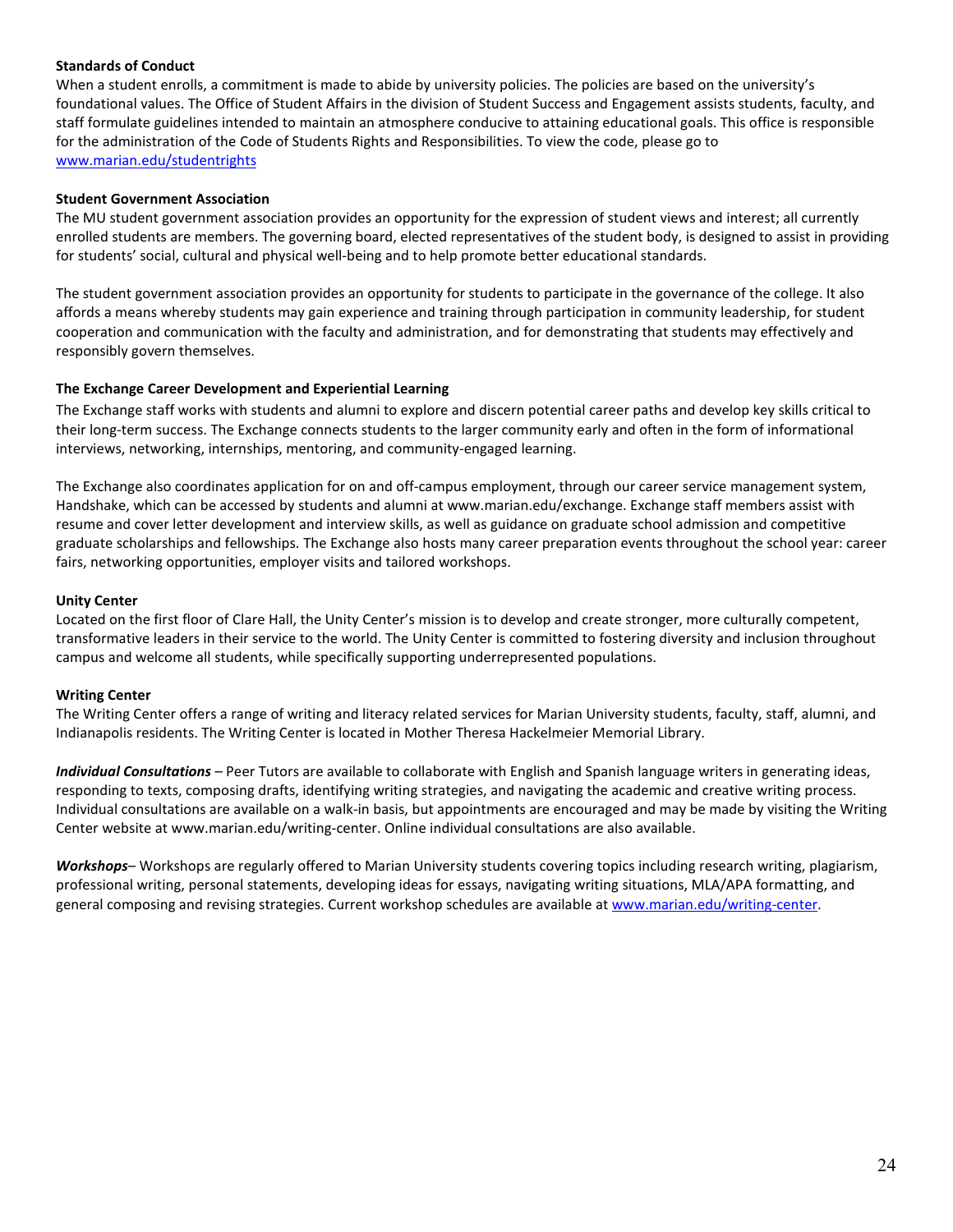# <span id="page-24-0"></span>**Academic Success and Progress**

#### <span id="page-24-4"></span>**Family Educational Rights and Privacy Act of 1974**

Marian University operates in compliance with the Family Educational Rights and Privacy Act of 1974 (FERPA), as amended. Students have the right to inspect all official records pertaining to them and to challenge inaccurate or misleading information. Exceptions are parents' financial records and confidential letters and statements placed in the record before January 1, 1975, or placed under conditions where students have signed a waiver of right of access.

All student academic information is considered confidential except for the following "directory" information available to the public: student's name, campus and off-campus address, e-mail address, telephone and voice mail number, date of birth, photograph, major field of study, participation in university activities and sports, physical and performance statistics of members of athletic teams, dates of attendance, full- or part-time status, degrees, awards, honors, dean's list, and the most recent previous institution attended by the student.

Students may waive the right of nondisclosure, allowing access to their records by anyone designated on the waiver form. The waiver form is effective through the student's graduation or until the student designates otherwise.

The student may request that directory information not be released. This must be made in writing to the Office of the Registrar within 15 days of the beginning of each term. Failure to notify the Office of the Registrar may mean university publications, such as team rosters, promotional brochures, or the student directory, may include some directory information.

#### <span id="page-24-5"></span>**Maintenance of Records**

A student record is comprised of three basic categories: admissions materials, academic information and financial aid materials.

MU maintains student records for the purpose of admissions, monitoring the progress of students through the curriculum, counseling students and assisting them in the completion of their academic progress, responding to requests for licensing purposes and for formulating letters of evaluation for students as they apply for internships and residency positions. MU-COM also uses information from student records to conduct studies designed to improve instruction and services to the students.

A student can request to review the information in his/her file with a 10-day written notice to the Office of the Registrar.

### <span id="page-24-2"></span>**Access to Student Records**

Access to student's record may be granted to school officials determined to have a legitimate educational interest. The custodian of the records must determine the legitimacy of each request. The school official is not authorized to share this information with a third party without the student's written permission. All other access to a student's record is granted in accordance with FERPA.

Transcripts or grade reports from other institutions, criminal background check(s), copies of scores from national tests (MCAT, National Board, Praxis etc.) and/or any other third party material will not be released by MU. Students must contact the institution that issued these documents to obtain copies.

### <span id="page-24-3"></span>**Assessment of Student Learning Outcomes**

The assessment of university outcomes is central to strategic planning, budgeting, and improvement of university programs and operations. Periodically, the university will conduct university-wide assessment activities to gather data for such purposes. Students and university personnel are expected to participate in annual data gathering, which may include placement testing, learning assessments, attitudinal surveys, and administrative/departmental annual reports and self-studies. The results of data analyses are used to improve academic programs and university services.

All degree programs have learning objectives to be attained by their graduates. Evidence for attainment is gathered annually, using a program-specific assessment plan and rubrics for evaluation. As part of annual institutional assessment, reports of program learning outcome attainment are sent to the Teaching and Learning Committee for review and compilation. Revisions in program curricula, academic strategic planning, and budgeting flow from assessment findings and recommendations. Academic departments are responsible for periodic evaluation of their assessment plans.

### <span id="page-24-1"></span>**Academic Integrity**

The search for truth, the transmission of knowledge, and the facilitation of moral development are the avowed goals of institutions of higher education around the world. These goals cannot be achieved unless the men and women who participate in their achievement are honorable persons with a common desire for the highest level of academic integrity.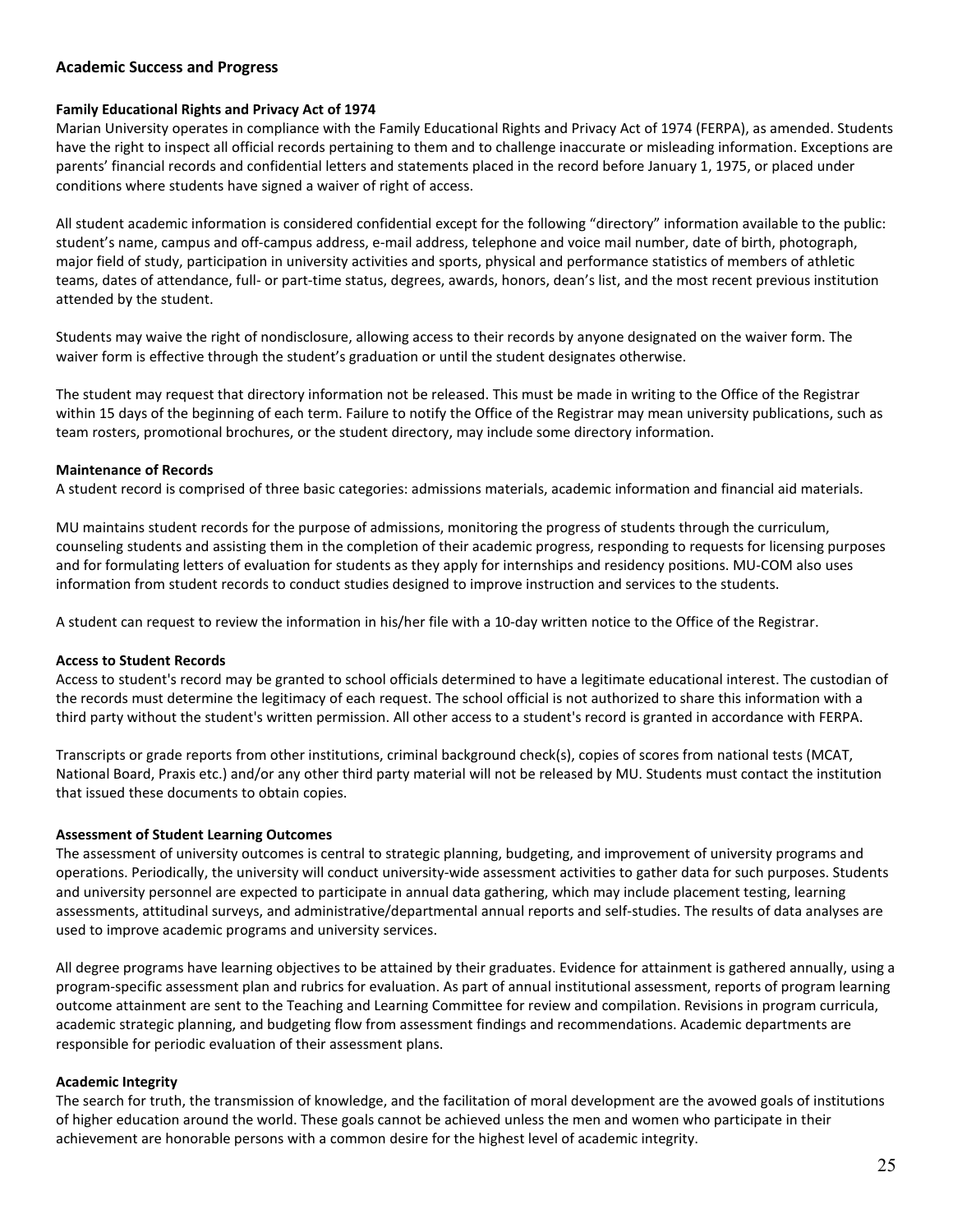Members of the Marian University community are expected to maintain the highest level of honesty in every phase of their academic lives and to help create and promote an ethical atmosphere in which the goals of the university can be fully realized. Students must understand that by accepting admission to Marian University, they have agreed to abide by all the provisions of the code. Their willingness to respect and comply with the code should depend less on an expectation of punishment for violation than on a sincere belief in the university's commitment to foster their intellectual and moral integrity.

The university has a positive obligation to protect this commitment by stating its code of academic integrity clearly and by taking decisive and responsible action when the code is violated. All Marian University students are responsible for knowing and avoiding academically dishonest behaviors. The code, the procedures and sanction (up to permanent dismissal from the university) for violation, are specified in the Code of Student Rights and Responsibilities.

## **Grading and Performance Standards**

## <span id="page-25-1"></span>**Grading System**

The quality of each student's work as determined by class achievement, tests, and examinations, is reflected in terms of letter grades. Points are given for each semester hour of credit in the course in which the grade is earned.

## <span id="page-25-0"></span>**Grading Policy**

Course directors determine the means by which the final grade will be computed, which will be in alignment with expectations articulated by the MU-COM Curriculum Committee in consultation with the Dean and appropriate Assistant/Associate Deans.

| Grade                     | <b>Grade Points</b> | <b>Score</b> | <b>Used in GPA</b> |
|---------------------------|---------------------|--------------|--------------------|
| Α                         | 4.00                | 95-100       | Yes                |
| A-                        | 3.67                | 90-94        | Yes                |
| $B+$                      | 3.33                | 85-89        | Yes                |
| В                         | 3.00                | 80-84        | Yes                |
| <b>B-</b>                 | 2.67                | 77-79        | Yes                |
| $C+$                      | 2.33                | 74-76        | Yes                |
| $\mathsf C$               | 2.00                | 70-73        | Yes                |
| CX Passed via remediation | 2.00                | 70           | Yes                |
| F                         | 0.00                | < 70         | Yes                |
| H Honors                  | 4.00                | 90-100       | Yes                |
| HP High Pass              | 3.00                | 80-89        | Yes                |
| PS Pass                   | 2.00                | 70-79        | Yes                |
| F Fail                    | 0.00                | < 70         | Yes                |
| I Incomplete              | none                |              | No                 |
| IP In Progress            | none                |              | No                 |
| AU Audit                  | none                |              | No                 |
| W Withdrawal              | none                |              | No                 |
| S Satisfactory            | none                | 70-100       | No                 |
| U Unsatisfactory          | none                | < 70         | No                 |

### **Note:**

1. Only letter grades will appear on the student's transcript.

2. The numerical grades will be used solely to calculate class quintiles after years 1 and 2.

**CX** Remediated C - Maximum grade for a course successfully remediated after failure.

<span id="page-25-2"></span>**I** Incomplete is given when it is determined that, in unusual circumstances, the student should have the opportunity to finish incomplete work. To be eligible to arrange an incomplete, the student must have completed substantial portions of the course and be in good academic standing in the course (2.00 GPA or above). In consultation with the faculty member, the student initiates the request; final approval of awarding an incomplete grade is determined by the Assistant Provost. An incomplete form must be submitted within one week after the last day of the semester, or the grade assigned will be changed to an "F". All incompletes must be removed by the end of the sixth week of the next semester or the incomplete becomes an "F."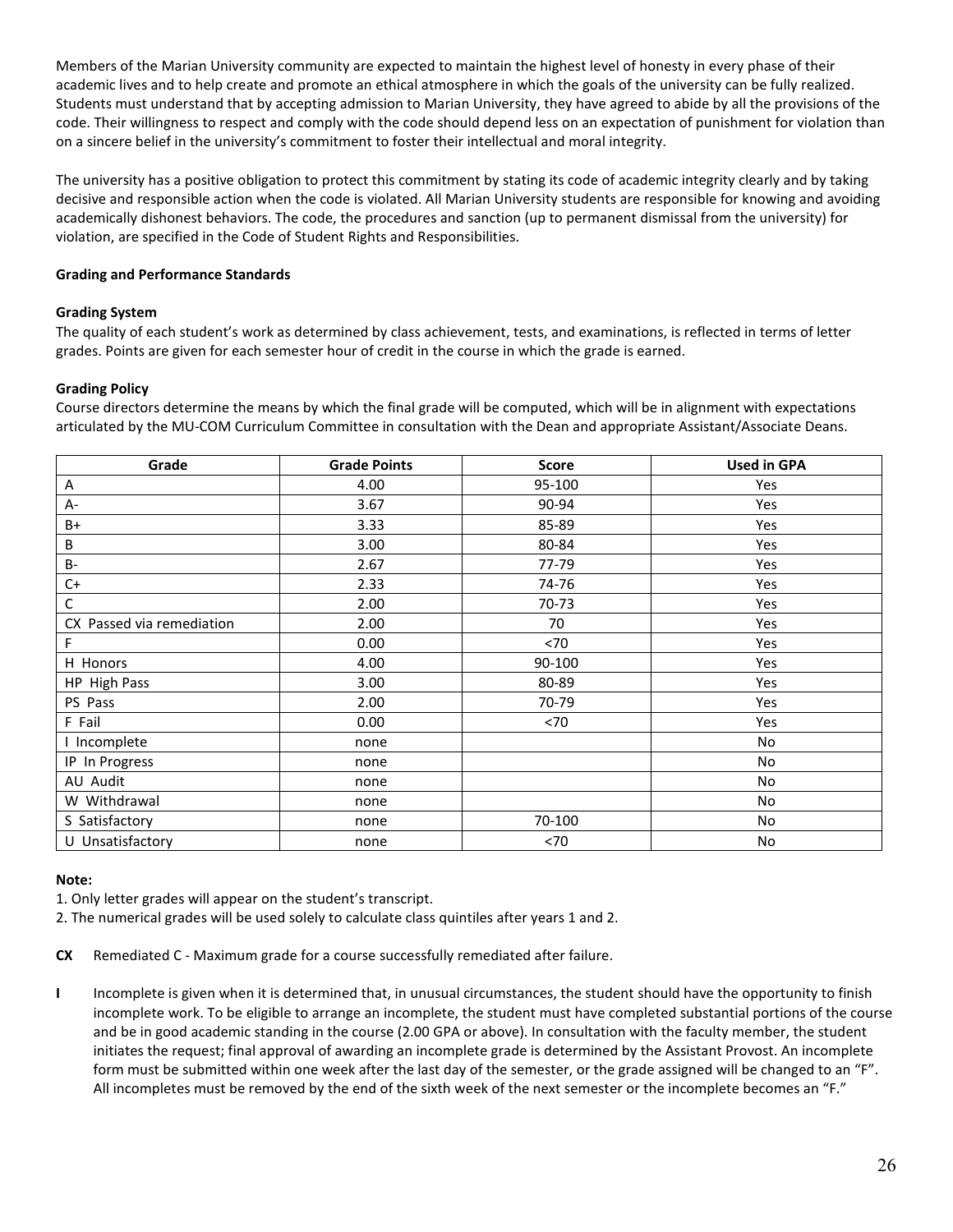- **IP** In progress grade for courses which span two or more semesters. The final grade and earned hours will be recorded for the course in the final semester.
- **AU** Audited courses carry no credit and no grade.
- **W** A grade of "W" is recorded when a student withdraws from a course during the second through the 10th week of classes for regular semester-long classes or by the end of the second week of classes for courses lasting at least five weeks but less than a full semester. The semester withdrawal is official only if the student completes the proper form and obtains authorization from the program director and the course instructor before filing the withdrawal request with the Office of the Registrar. A student who stops attending classes without processing this formal notice incurs an automatic "F" in the class. "W" grades are not given for courses lasting fewer than five weeks without complete withdrawal from the university.

Students withdrawing from all university classes must complete the withdrawal process prior to the scheduled final exam in order to receive a "W" in the classes. Students must process the necessary paperwork to document this withdrawal starting with the Office of the Registrar. Students withdrawing from the university are also removed from all future classes enrolled in through advanced registration.

- **S** Student has successfully passed the course. An "S" grade does not increase the number of divisor credits or grade points earned, but it does increase the number of credits earned.
- **U** Student has not passed the course. A "U" grade does not increase the number of divisor credits, credits earned, or grade points earned.

## <span id="page-26-0"></span>**Grade Point Average**

The grade point average is calculated by dividing the total number of GPA hours with the total number of quality points assigned to each course. Only courses taken at MU-COM are included in this calculation.

### <span id="page-26-1"></span>**Grade Reports**

At the end of each term, final grade reports are available online in each student's MUHUB account. Mid-term grades are not collected for doctoral level courses.

### <span id="page-26-3"></span>**Transcripts**

Official transcripts of credits earned at Marian University are available at the Office of the Registrar. Students can locate fee information and order transcripts online a[t www.marian.edu/current-students/registrar/transcripts.](http://www.marian.edu/current-students/registrar/transcripts)

### <span id="page-26-2"></span>**Student Promotion and Academic Progress**

MU-COM has an obligation to assess student performance from matriculation until graduation, and to endorse each student as meeting the prerequisite knowledge, skills and attitudes for retention, promotion and graduation. See the Student Handbook for the complete policy relating to grading, promotion, retention and graduation.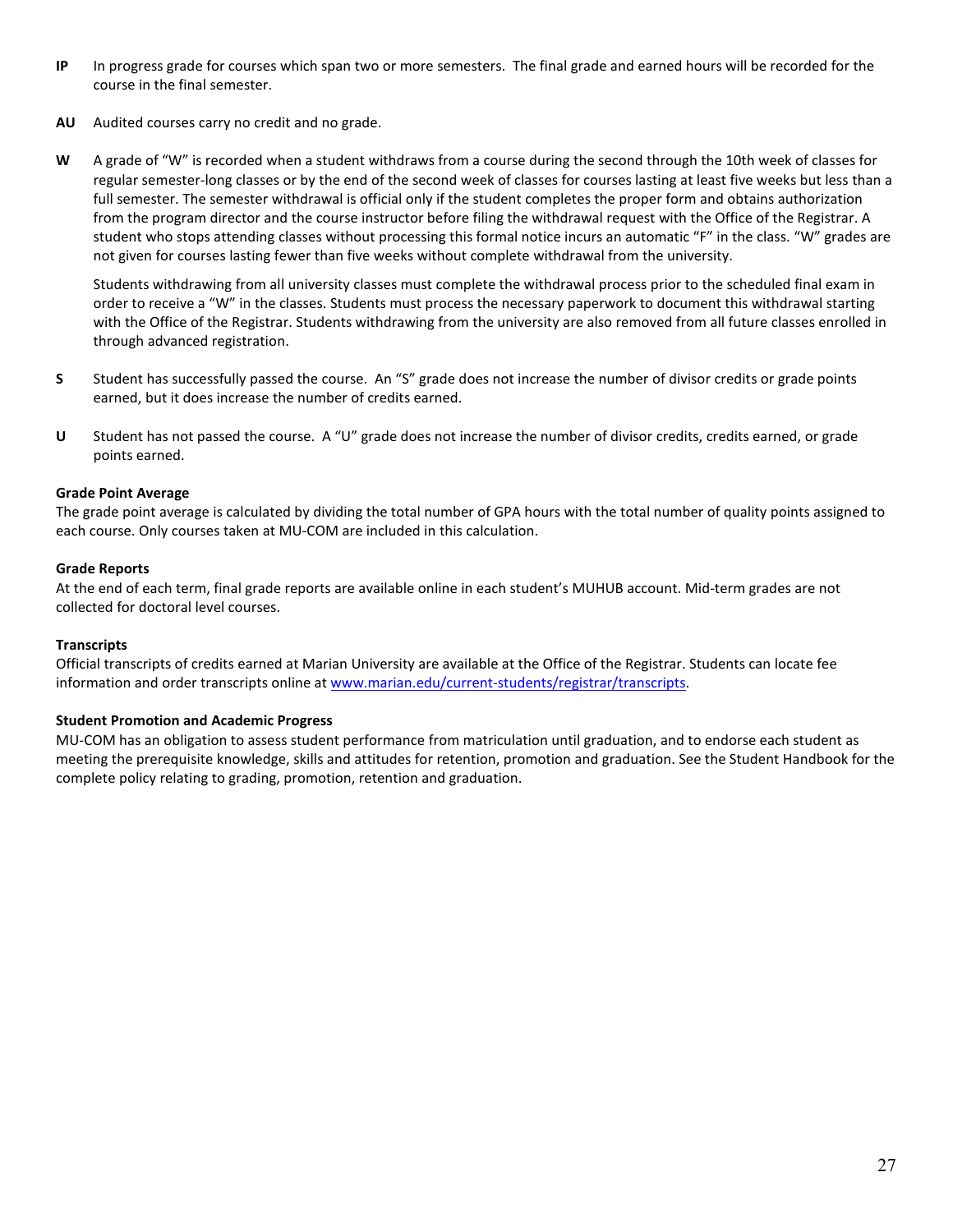# <span id="page-27-0"></span>**Registration Policies**

The Office of the Registrar serves as the custodian of student academic records and ensures the accuracy, integrity, and security of these records. Primary responsibilities include: creating and maintaining student academic records; publication of university catalogs and schedule of classes; course registration; transcript requests; interpreting and articulating academic policies and procedures; evaluating transfer credits; publication of the final exam schedule; FERPA training and compliance; certifying completion of degree requirements degree candidates; enrollment/degree verifications; academic status verifications.

The Office of the Registrar is located on the first floor of Marian Hall and is open Monday through Friday from 8 a.m. to 4:30 p.m. For additional information and resources and a complete listing of staff members go t[o www.marian.edu/current-students/registrar.](http://www.marian.edu/current-students/registrar) Email: [regis@marian.edu;](mailto:regis@marian.edu) Main phone: 317.955.6050; Fax: 317.955.6575.

#### <span id="page-27-3"></span>**Registration and Class Changes**

Students should register for classes via MUHUB during the registration dates as published in the academic calendar. Students are eligible to register for available course sections if all financial obligations have been met. The university reserves the right to edit the schedule including the cancelling of course sections, day/time changes, instructor changes, etc. Students are required to meet with an academic advisor prior to registration. Students must register online through the MHUB.

For additional registration information, please visit: [https://www.marian.edu/current-students/registrar/online-registration](https://www.marian.edu/current-students/registrar/online-registration-resources)[resources](https://www.marian.edu/current-students/registrar/online-registration-resources) 

For information regarding withdrawal, please visit[: https://www.marian.edu/current-students/registrar/schedules-for-withdrawal](https://www.marian.edu/current-students/registrar/schedules-for-withdrawal)

#### <span id="page-27-4"></span>**Course Load**

The minimum course load for a full-time graduate student is 9 credits per semester.

#### <span id="page-27-5"></span>**Course Remediation**

A student who successfully remediates a course will receive a grade of CX (70%) in that course and that grade will be used to calculate the GPA. In the event a course and the remediation of that course are failed, or the remediation of that course is not completed, the original course grade will be recorded on the transcript.

#### <span id="page-27-6"></span>**Course Repeat Policy**

Based on the SPAPC and/or course failure guidelines, a student may be required to repeat a course for which he/she has received credit. The last grade and credit replace the previous ones in computing the grade point average. A student who fails a repeated course for which he/she received credit forfeits the original grade and credit earned. All courses attempted are listed on the student's records.

#### <span id="page-27-2"></span>**Class Attendance**

For required courses students must follow the requirements outlined in the course syllabus. Receiving an excused absence from a course activity does not affect the expectation that the student will meet the course requirements as outlined in the course syllabus.

Osteopathic medical student education is a participatory activity. Student participation in scheduled courses is expected and can be used in faculty's assessment of student performance. The MU-COM supports and understands the right of the faculty to expect student attendance and participation in many curricular components and the need to impose consequences if those expectations are not met.

Marian University reserves the right to administratively drop or withdraw students who are reported as never attending class(es). Administrative drops or withdraws may affect financial aid, billing, and enrollment status.

#### <span id="page-27-1"></span>**Changes of Enrollment**

There are five change-of-enrollment categories at MU-COM: Course Drop/Withdrawal, Student Requested Withdrawal from MU-COM, College Required Withdrawal or Leave of Absence, Leave of Absence, and Dismissal. Failure to file the appropriate paperwork to drop, withdraw or request a leave of absence within the appropriate time period may result in full tuition charges and a failing grade.

Detailed information about changes to enrollment are described below.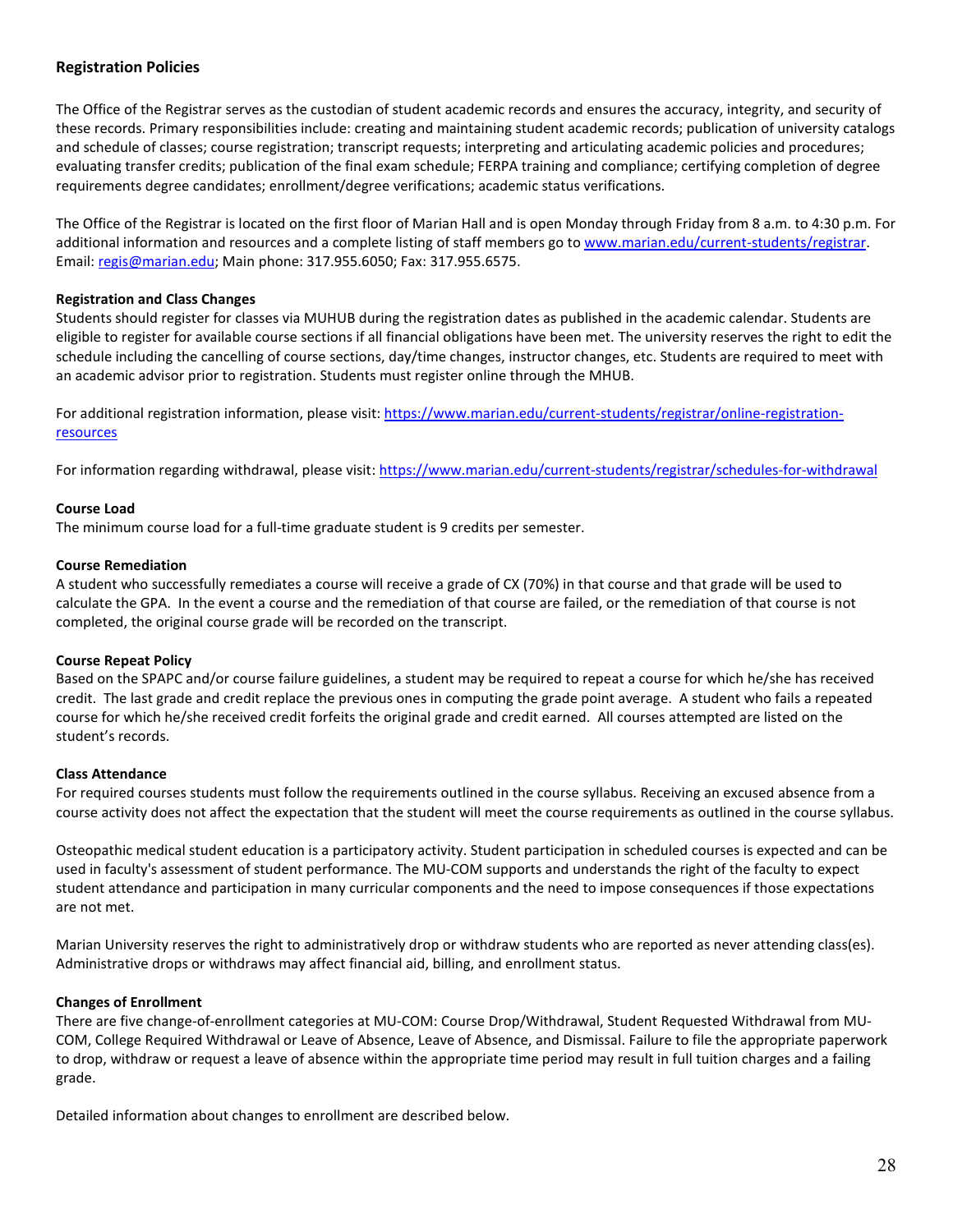### <span id="page-28-2"></span>**Course Drop or Course Withdrawal**

A student may withdraw from classes by completing the appropriate withdrawal forms and submitting them to the Office of the Registrar. For information regarding withdrawal, please visit: [https://www.marian.edu/current-students/registrar/schedules-for](https://www.marian.edu/current-students/registrar/schedules-for-withdrawal)[withdrawal](https://www.marian.edu/current-students/registrar/schedules-for-withdrawal)

### <span id="page-28-9"></span>**Student-Requested Withdrawal from MU-COM**

Students should contact the Office of the Registrar to ensure that all procedures are followed and forms completed.

#### <span id="page-28-8"></span>**College Required Withdrawal or Leave of Absence**

The College reserves the right, and the student, by the act of matriculation, concedes to the College the right to require withdrawal or leave of absence at any time the College deems it necessary to safeguard MU-COM standards of scholarship, conduct, and compliance with regulations or for such other reasons deemed appropriate by the College.

#### <span id="page-28-7"></span>**Leave of Absence**

Students considering any type of leave must complete the appropriate Leave of Absence Request Form and submit all required paperwork. Permission for a leave of absence is not guaranteed, unless the leave is required by law, or as indicated via institutional policy. MU-COM reserves the right to grant or deny leaves based upon what is deemed to be in the best interest of the student.

A student's ability to begin or return from a leave may be dependent upon the completion of requirements established by MU-COM. A failure to satisfy these requirements may prevent a leave from beginning or a student from re-entering the academic program. The timing of re-entry into the required MU-COM educational program is not guaranteed following any leave of absence.

See the Student Handbook for the complete policy relating to leaves of absence.

#### <span id="page-28-5"></span>**Dismissal**

Dismissal is a complete separation from MU-COM. Dismissal from the College may result in charges to the student depending on when the dismissal occurs.

# **Graduation Information**

#### <span id="page-28-1"></span>**Determining the Catalog in Effect for You**

Marian University students who maintain continuous enrollment each fall and spring semester use the catalog in effect at the point they first enroll at the university as a degree-seeking student. Sometimes a program change is approved for both new and current students, particularly when it is required for professional certification.

### <span id="page-28-3"></span>**Credits Required for Graduation**

Candidates for the Doctor of Osteopathic Medicine degree must complete a minimum of 190 credits and earn a minimum 2.00 cumulative GPA.

#### <span id="page-28-6"></span>**Graduation Application**

All graduating students must complete a Graduation Application. This form, available in the MUHUB, initiates the graduation audit and the process of preparing diplomas. Only students who meet the published graduation application deadlines can be assured of having their names appear in the commencement program.

#### <span id="page-28-0"></span>**Attendance at Commencement**

Doctoral candidates for degrees are required to wear the Marian University prescribed academic attire if attending the commencement ceremony. Degree candidates must be in good academic standing to participate in commencement. Graduate students who will complete all remaining degree requirements by August may attend the May commencement ceremony. December graduates are invited to participate in the graduation ceremony the following May.

#### <span id="page-28-4"></span>**Diplomas**

Diplomas are only issued to those who have fully completed all requirements and have met all financial obligations to the college. Diplomas are not presented to students during the commencement ceremony. Students will be notified of diploma availability by the Registrar's Office leading up to and after each graduation date in May, August, and December. Diplomas may be picked up or will be mailed to the permanent address of record within ten weeks of the ceremony.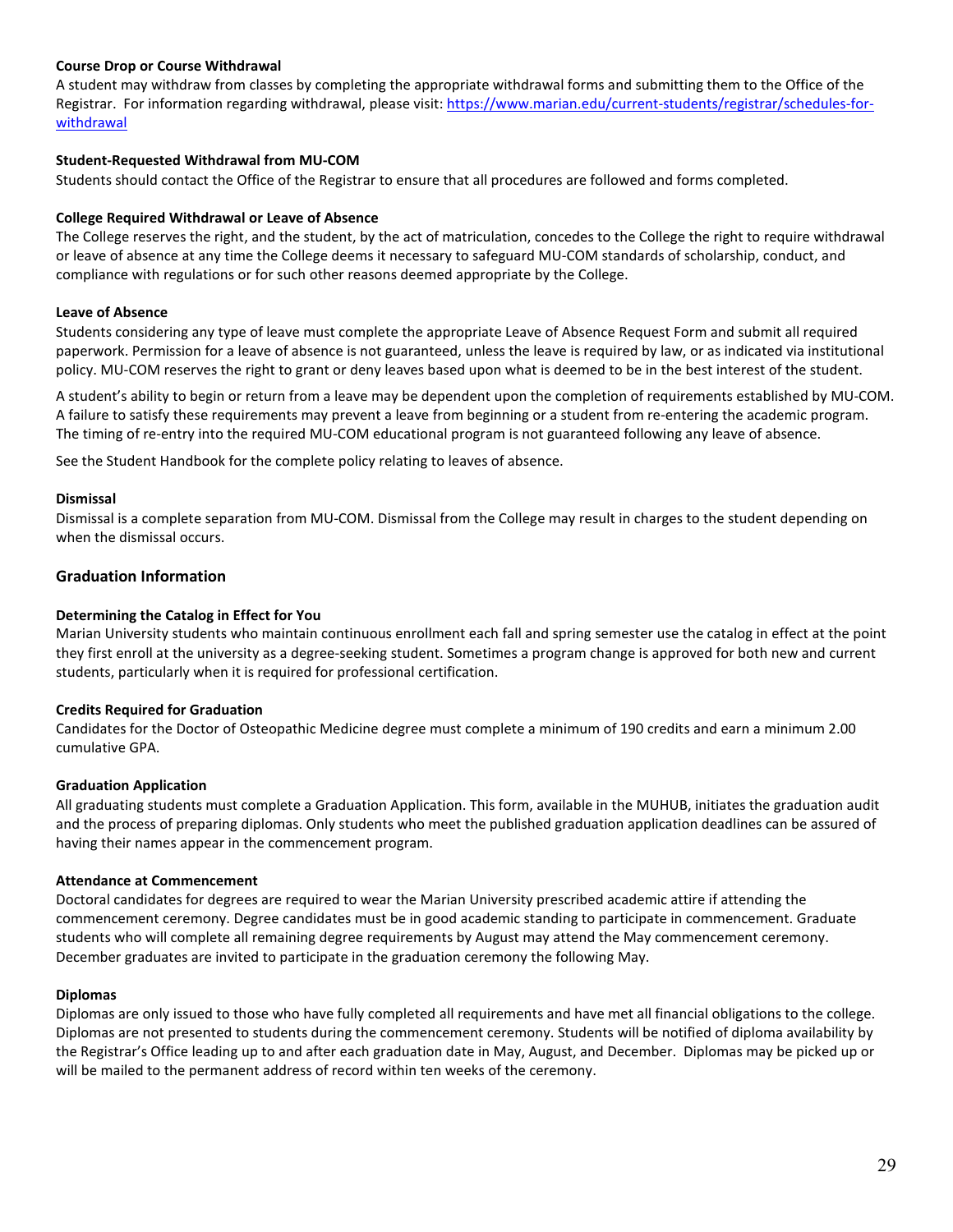# <span id="page-29-0"></span>**Graduation Requirements**

The Doctor of Osteopathic Medicine (D.O.) degree is conferred upon candidates who have satisfactorily completed all academic requirements, any requirements stipulated by the Student Promotion and Academic Progress Committee and the Committee on Professionalism and Ethics and satisfied all financial obligations.

The items that follow provide a descriptive overview of the individual elements needed for graduation from MU-COM:

• Satisfactory completion of all pre-clerkship and clerkship coursework. A minimum of two years must have been completed at Marian University College of Osteopathic Medicine.

• Completion of a minimum of 190 credit hours with a minimum 2.00 cumulative GPA.

• Satisfactory completion of all requirements for graduation within six years from the date of matriculation, including approved leaves of absence and periods of disenrollment.

• Successful completion of COMLEX-USA Level 1, Level 2 Cognitive Evaluation, and Level 2 Performance Evaluation examinations prior to graduation from MU-COM with a D.O. degree, unless an examination is not administered by the NBOME.

• Compliance with the curricular, legal, and financial requirements of the university.

• Demonstrated ethical, personal, and professional behavior in compliance with the Marian University Code of Student Rights and Responsibilities and MU-COM Student Handbook.

• Demonstrated suitability for the practice of medicine as evidenced by displaying integrity and competence in the conduct of clinical and academic activities.

Each graduating student must receive the endorsement of the MU-COM Faculty Association, the Marian University Faculty Assembly, the MU-COM Dean, and the Marian University Board of Trustees.

Completion of a program of study at Marian University College of Osteopathic Medicine does not guarantee placement in a residency program or future employment, licensure or credentialing.

### <span id="page-29-1"></span>**Required Coursework**

#### **Year 1**

| <b>Semester</b>     | <b>Course Number</b> | <b>Course Title</b>                               | <b>Credit Hours</b> |
|---------------------|----------------------|---------------------------------------------------|---------------------|
| Fall                | <b>MED 611</b>       | Scientific Foundations of Medicine                |                     |
| Fall                | <b>MED 612</b>       | <b>Essential Clinical Anatomy and Development</b> | 8                   |
| Fall                | <b>MED 615</b>       | Introduction to Clinical Medicine 1               |                     |
| Fall                | MED 616              | Osteopathic Principles and Practice 1             |                     |
| <b>Fall Total</b>   |                      |                                                   | 21                  |
| Spring              | <b>MED 617</b>       | Cardiopulmonary & Renal Systems                   | 14.5                |
| Spring              | <b>MED 625</b>       | Introduction to Clinical Medicine 2               |                     |
| Spring              | <b>MED 626</b>       | Osteopathic Principles and Practice 2             |                     |
| <b>Spring Total</b> |                      |                                                   | 20.5                |
| <b>Year 1 Total</b> |                      |                                                   | 41.5                |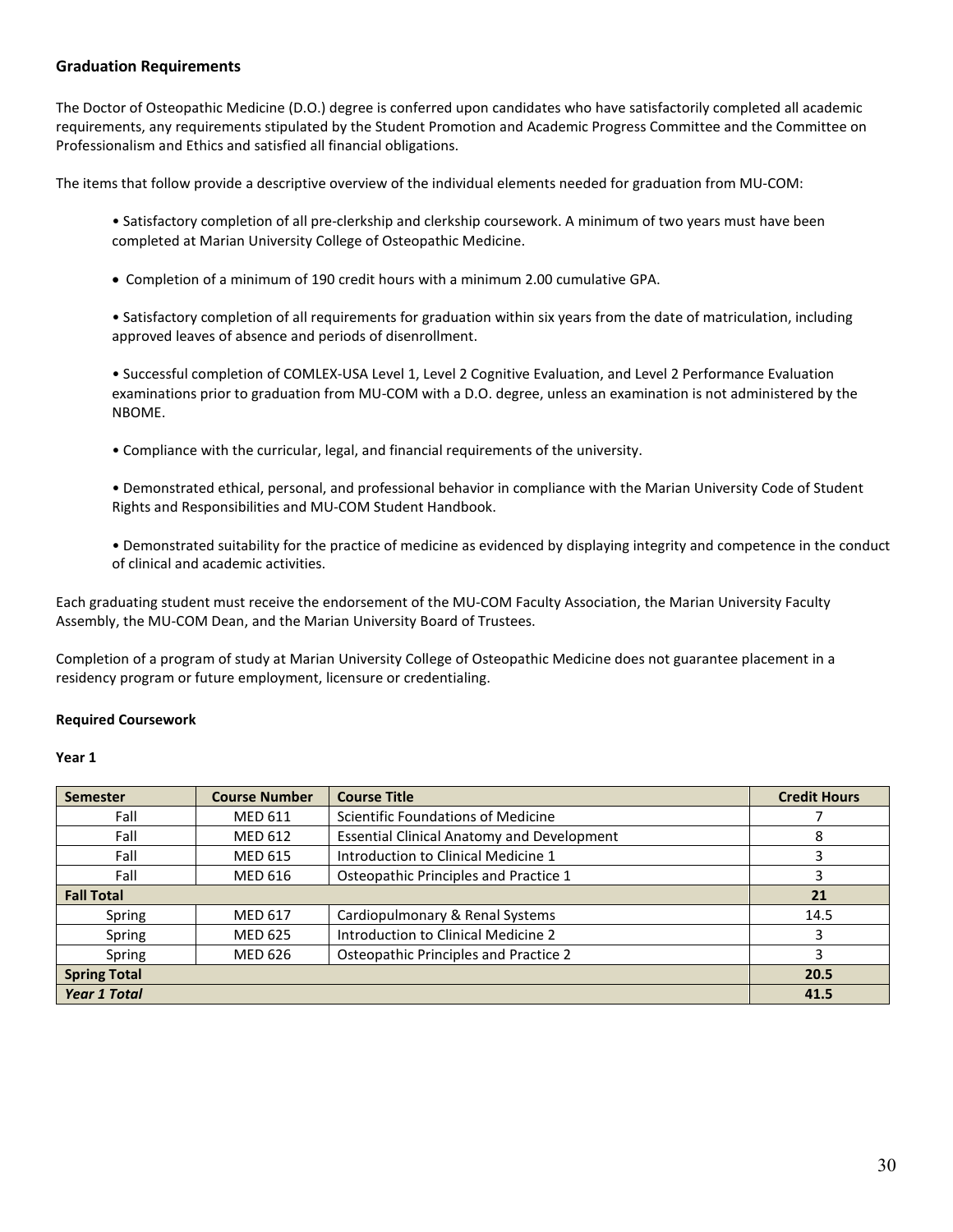#### **Year 2**

| <b>Semester</b>     | <b>Course Number</b> | <b>Course Title</b>                                   | <b>Credit Hours</b> |
|---------------------|----------------------|-------------------------------------------------------|---------------------|
| Fall                | <b>MED 627</b>       | Neurology, EENT, and Motor Systems                    | 9                   |
| Fall                | <b>MED 715</b>       | Introduction to Clinical Medicine 3                   | 3                   |
| Fall                | <b>MED 716</b>       | Osteopathic Principles and Practice 3                 | 3                   |
| Fall                | <b>MED 717</b>       | Dermatology, Immunology, Skeletal Muscle, Orthopedics | 7.5                 |
| <b>Fall Total</b>   |                      |                                                       | 22.5                |
| Spring              | <b>MED 718</b>       | GI, Endocrine, and Metabolism                         | 7.5                 |
| Spring              | <b>MED 720</b>       | Reproduction, Aging, and Psychiatry                   | 9.5                 |
| Spring              | <b>MED 725</b>       | Introduction to Clinical Medicine 4                   | $\mathcal{P}$       |
| Spring              | <b>MED 726</b>       | Osteopathic Principles and Practice 4                 | $\mathfrak z$       |
| <b>Spring Total</b> |                      |                                                       | 21                  |
| <b>Year 2 Total</b> |                      |                                                       | 43.5                |

#### **Years 3 and 4**

| <b>Type</b>                  | <b>Course Number</b> | <b>Course Title</b>             | <b>Credit Hours</b> |
|------------------------------|----------------------|---------------------------------|---------------------|
| Core Rotation                | <b>MED 800</b>       | Family Medicine 1               | 5                   |
| Core Rotation                | <b>MED 801</b>       | Family Medicine 2               | 5                   |
| Core Rotation                | <b>MED 810</b>       | Internal Medicine 1             | 5                   |
| Core Rotation                | <b>MED 811</b>       | Internal Medicine 2             | 5                   |
| Core Rotation                | <b>MED 822</b>       | <b>Emergency Medicine</b>       | 5                   |
| Core Rotation                | <b>MED 835</b>       | Surgery 1                       | 5                   |
| Core Rotation                | <b>MED 836</b>       | Surgery 2                       | 5                   |
| Core Rotation                | <b>MED 840</b>       | Obstetrics/Gynecology           | 5                   |
| Core Rotation                | <b>MED 850</b>       | Pediatrics                      | 5                   |
| Core Rotation                | <b>MED 860</b>       | Psychiatry                      | 5                   |
| Selective                    | <b>IMS XXX</b>       | Internal Medicine Selective     | 5                   |
| Selective                    | PCS XXX              | <b>Primary Care Selective</b>   | 5                   |
| Selective                    | <b>SUR XXX</b>       | <b>Surgery Selective</b>        | 5                   |
| Electives                    | MED XXX              | Medical Electives (five months) | 25                  |
| Internship                   | <b>MED 907</b>       | Sub-Internship                  | 5                   |
| Course                       | <b>MED 803</b>       | Clinical Colloquium 1           | 5                   |
| Course                       | <b>MED 804</b>       | Clinical Colloquium 2           | 5                   |
| <b>Years 3 &amp; 4 Total</b> |                      |                                 | 105                 |

# **Total credit hours required for graduation 190**

### <span id="page-30-0"></span>**COMLEX Policy**

The promotion and academic progress of students is governed by the Student Promotion and Academic Progress policy found in the Student Handbook. Students are responsible for understanding that policy, including the effect failure(s) of the COMLEX-USA examinations may have upon their ability to progress within the curriculum, and ultimately graduate.

All students must take the COMLEX-USA Level 1 before the start date of Clinical Colloquium I, in order to enter their clerkship rotations, unless an extension is granted by the Assistant/Associate Dean of Academic Affairs, or designee. A specific date by which the COMLEX-USA Level 1 must be taken will be identified by the Office of the Dean and communicated to students when available.

Students who successfully pass all required courses in years 1 and 2 of the curriculum will be conditionally promoted to year 3 pending achievement of a passing score on COMLEX-USA Level 1.

Students who do not receive a passing score on their second attempt of the COMLEX-USA Level 1 by January 1<sup>st</sup> of their third year will be removed from rotations unless an extension is granted by the Assistant/Associate Dean of Academic Affairs, or designee.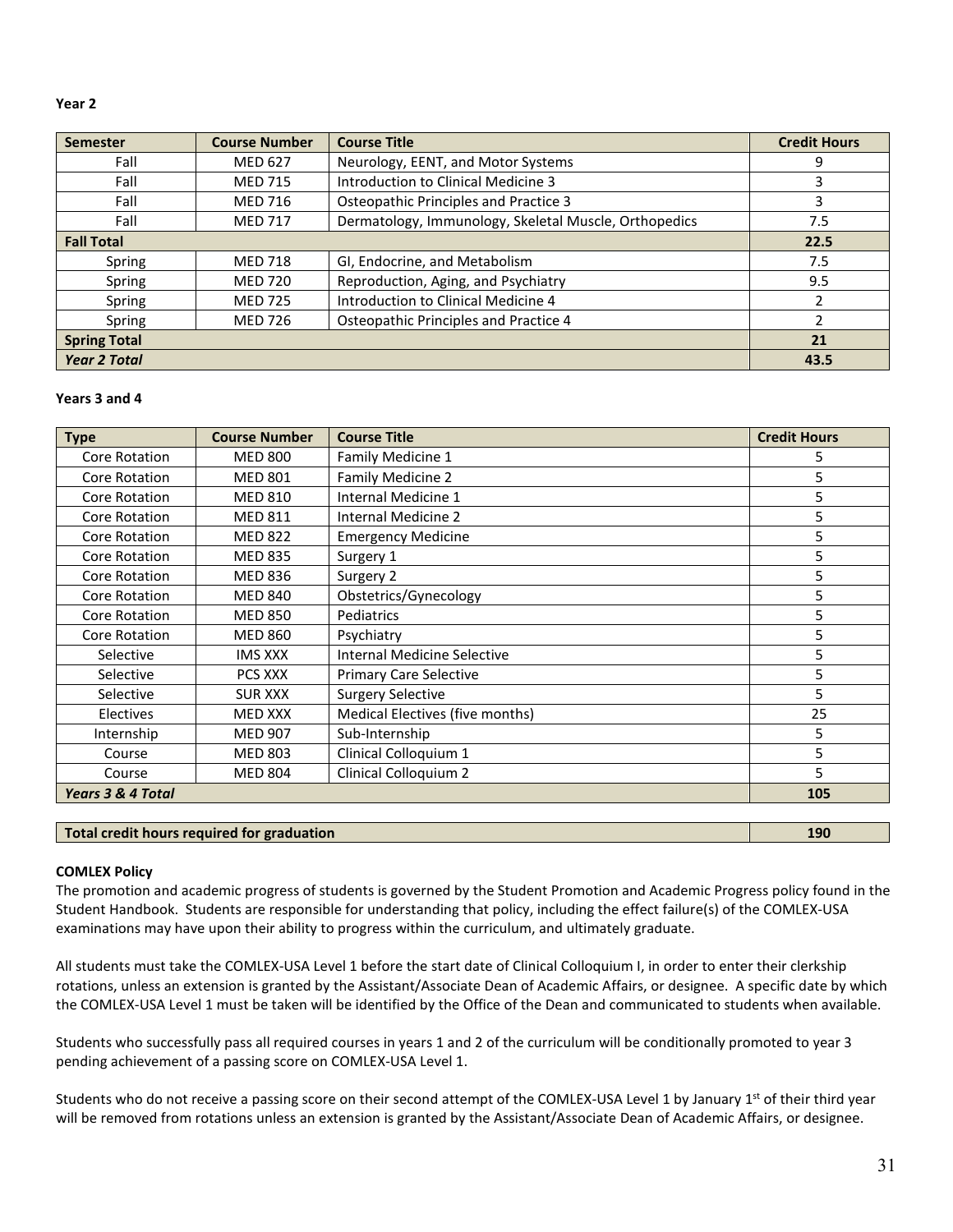Students must take the COMLEX-USA Level 2 CE before July  $31<sup>st</sup>$  and COMLEX-USA Level 2 PE between July  $1<sup>st</sup>$  but before August  $31<sup>st</sup>$ of their fourth year, respectively, unless an extension is granted by the Assistant/Associate Dean of Academic Affairs, or designee, or unless the examination is not administered by the NBOME.

# <span id="page-31-0"></span>**Catalog of Courses**

An alphabetical list of course descriptions is printed on the following pages. Each course is identified by a code of three letters and a three-digit number. The number of credits per course is listed.

#### **Numbers 500 and above** designate graduate level courses.

Not all courses listed in this catalog are offered each semester. The rotation code of each course is indicated at the end of the course description. The codes are as follows:

SEM – every semester FAL – every fall SPR – every spring SUM – summer 2FO – every fall of the odd year 2FE – every fall of the even year 2SO – every spring of the odd year 2SE – every spring of the even year ADD – at the discretion of the department

Prior to the beginning of registration, a schedule of classes is distributed and used as the immediate guide for planning the student's schedule. The university reserves the right to add to or delete from the semester's schedule as registrations warrant.

The Universit[y Catalog of Courses and Section Offerings](https://hub.marian.edu/student/courses?_ga=2.222789339.1176439821.1551185501-956312658.1540479362) is also available online. This provides real-time course descriptions and sections offerings for all courses, for all programs.

#### **MED 611 Scientific Foundations of Medicine 7 credits**

Emphasis in this course will be placed on foundational knowledge in the biomedical sciences relevant to an understanding of clinical medicine. Consistent with the systems-based courses that will follow, biomedical science disciplines will not be presented as separate courses. The foundations course will prepare the learner to have an understanding of the basic tenets of several biomedical sciencedisciplines. This course will cultivate the application of scientific fundamentals to a deep understanding of healthy and disease states in the systems courses that willfollow. (FAL)

#### **MED 612 Essential Clinical Anatomy and Development 8 credits**

The Essential Clinical Anatomy and Development course introduces the basic organization, function, and clinical importance of human structures. It serves as a framework from which to build a more in-depth understanding of the body systems and specialty clinical material presented in the integrated systems courses. Through this anatomy course, students obtain an expansive clinical and anatomical vocabulary, examine human tissues in detail, develop an understanding of human clinical anatomy, and discover the developmental basis of anatomic variants and a variety of clinical conditions. In addition, this course provides students with a first introduction to medical imaging modalities, furthering student familiarity with three-dimensional anatomic relationships. Students are routinely encouraged to integrate and apply the domains of anatomic knowledge during clinical anatomy lectures, team-based donor dissection, small group and interactive exercises, case-based interactive lecture sessions, and self-directed learning opportunities. (FAL)

## **MED 615 Introduction to Clinical Medicine 1 3 credits**

The Introduction to Clinical Medicine courses will develop skills in history-taking, physical examination, clinical reasoning, initiation of treatment, application of medical ethics and biostatistical/epidemiologic concepts, professionalism, health promotion and disease prevention, interprofessional collaboration, cultural sensitivity and competency, patient safety, and the provision of cost-effective care. ICM is taught longitudinally during the semester, with content integration from systems and OPP courses. (FAL)

#### **MED 616 Osteopathic Principles and Practice 1 3 Credits** 3 credits

The Osteopathic Principles and Practice 1 (OPP-1) course is designed to provide students with foundational knowledge of Osteopathic Medicine. The course introduces basic palpatory skills and clinical knowledge related to Osteopathic diagnosis and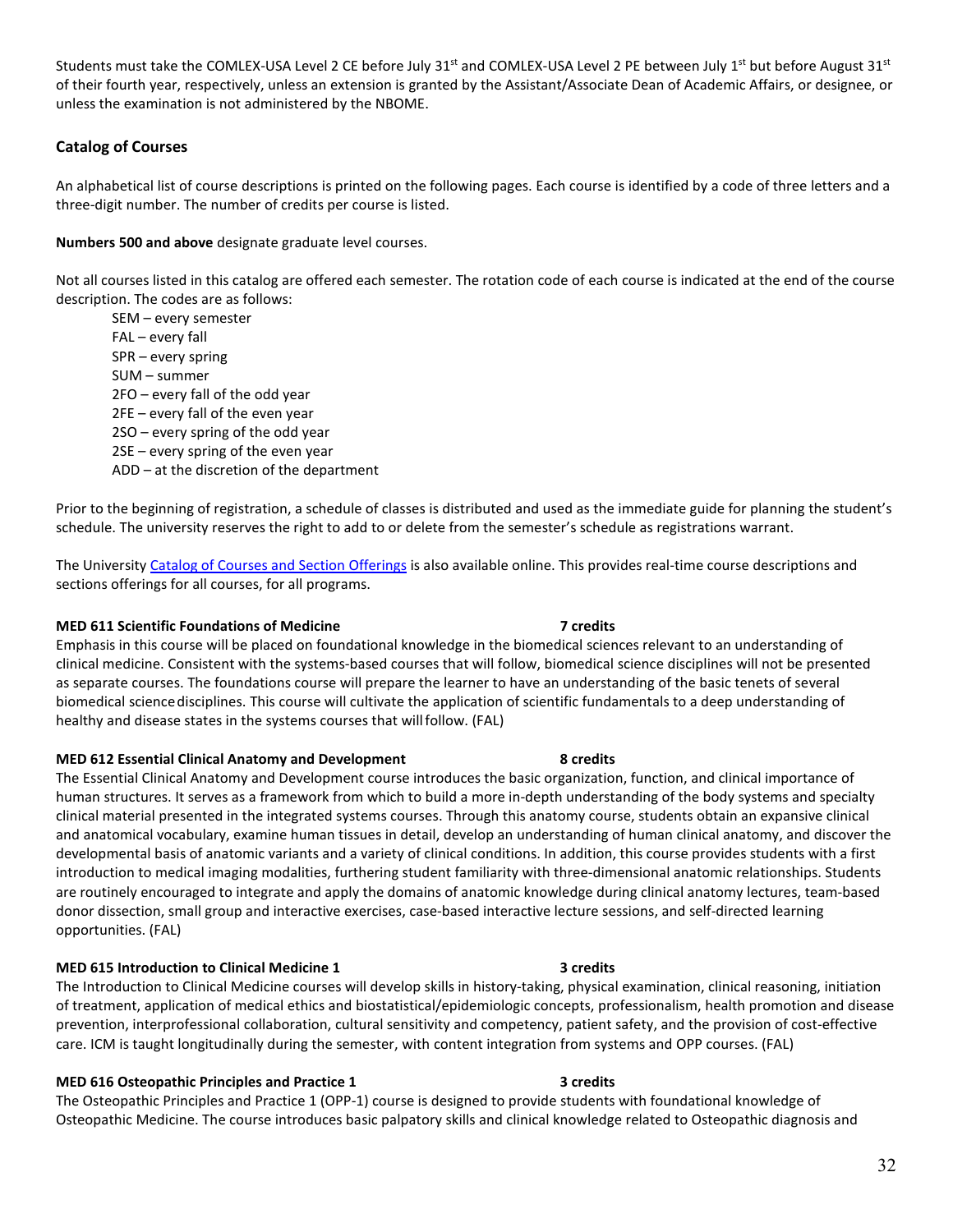# treatment. Knowledge and skills taught in OPP 1 will provide a foundation for further learning and practice in subsequent courses. (FAL)

# **MED 617 Cardiopulmonary & Renal Systems 14.5 credits**

This course covers the major biomedical and clinical science related to the heart, lungs, blood, blood vessels, and kidneys. Both the acute and chronic disease states of the cardiovascular, pulmonary, hematologic, and renal systems are presented, and all the systems are integrated to understand the dynamic relationship between them. (SPR)

# **MED 625 Introduction to Clinical Medicine 2 3 credits**

The Introduction to Clinical Medicine courses will develop skills in history-taking, physical examination, clinical reasoning, initiation of treatment, application of medical ethics and biostatistical / epidemiologic concepts, professionalism, health promotion and disease prevention, interprofessional collaboration, cultural sensitivity and competency, patient safety, and the provision of costeffective care. ICM is taught longitudinally during the semester, with content integration from systems and OPP courses. (SPR)

# **MED 626 Osteopathic Principles and Practice 2 3 credits**

The Osteopathic Principles and Practice 2 (OPP-2) course is designed to build on the knowledge and skills obtained in OPP 1. Students will expand their foundational knowledge of Osteopathic Medicine and palpation skills introduced in OPP 1. The application of Osteopathic diagnosis and treatment related to clinical presentations will be introduced. (SPR)

# **MED 627 Neuroscience, EENT, and Motor Systems 9 credits**

The purpose of this course is to provide the learner with a foundational understanding of the biomedical science concepts and most common diseases encountered clinically that involve normal anatomy, physiology and acute and chronic disease states of the nervous system, motor systems, the eyes, ears, nose, and throat. Biochemical and physiological regulation of systems covered are presented, and pharmacologic and non-pharmacologic interventions for common conditions are described. (FAL)

# **MED 698 Directed Research 1-4 credits**

This is an elective for OMS I/OMS II students performing mentored research with a Marian University faculty member. This research experience may be completed during the summer between first and second year or at other times as long as it does not interfere with class time or academic progress in the DO program. All elective research activities require students prospectively identify a mentor from a full time faculty member who agrees to provide appropriate mentorship. Research is broadly defined as the discovery of knowledge and may be undertaken in a variety of areas with a broad range of options including (but not limited to) human subjects research, educational research, health services research, laboratory research, or clinical research. The mentor and student will agree on a project and the expected time commitment. (SEM)

# **MED 715 Introduction to Clinical Medicine 3 3 credits**

The Introduction to Clinical Medicine courses will develop skills in history-taking, physical examination, clinical reasoning, initiation of treatment, application of medical ethics and biostatistical / epidemiologic concepts, professionalism, health promotion and disease prevention, interprofessional collaboration, cultural sensitivity and competency, patient safety, and the provision of costeffective care. ICM is taught longitudinally during the semester, with content integration from systems and OPP courses. (FAL)

# **MED 716 Osteopathic Principles and Practice 3 3 credits**

The Osteopathic Principles and Practice 3 (OPP-3) course is designed to expand on the knowledge obtained in OPP-1 and OPP-2. The students will apply the Four Tenets of Osteopathic Philosophy utilizing the Five Treatment Models of patient care, and will incorporate OMT and the advanced palpation skills that have been covered in previous courses. This course provides didactic and laboratory training to promote mastery in palpation skills and OMT that will be utilized by the students. (FAL)

# **MED 717 Dermatology, Immunology, Skeletal Muscle, Orthopedics 7.5 credits**

DISkO covers four somewhat related subjects. Dermatology and Immunology are integrated and delivered in the first 2/3rds of the course together. Skeletal Muscle and Orthopedics are integrated and presented in the last third of the course. Immunology is tightly related with dermatologic disease and symptoms, and immunology connects with musculoskeletal issues through rheumatology. (FAL)

# **MED 718 GI, Endocrine, and Metabolism 7.5 credits**

There are two major components of the GEM course. The initial focus of the course is on biomedical aspects of the normally functioning gastrointestinal tract and hepatic, biliary, and exocrine pancreatic functions as well as the pathophysiology of various disease states of these systems. Following this, the course covers the glands and tissues (including the endocrine pancreas) that are responsible for secreting hormone mediators for many biological and metabolic processes, including the signs and symptoms of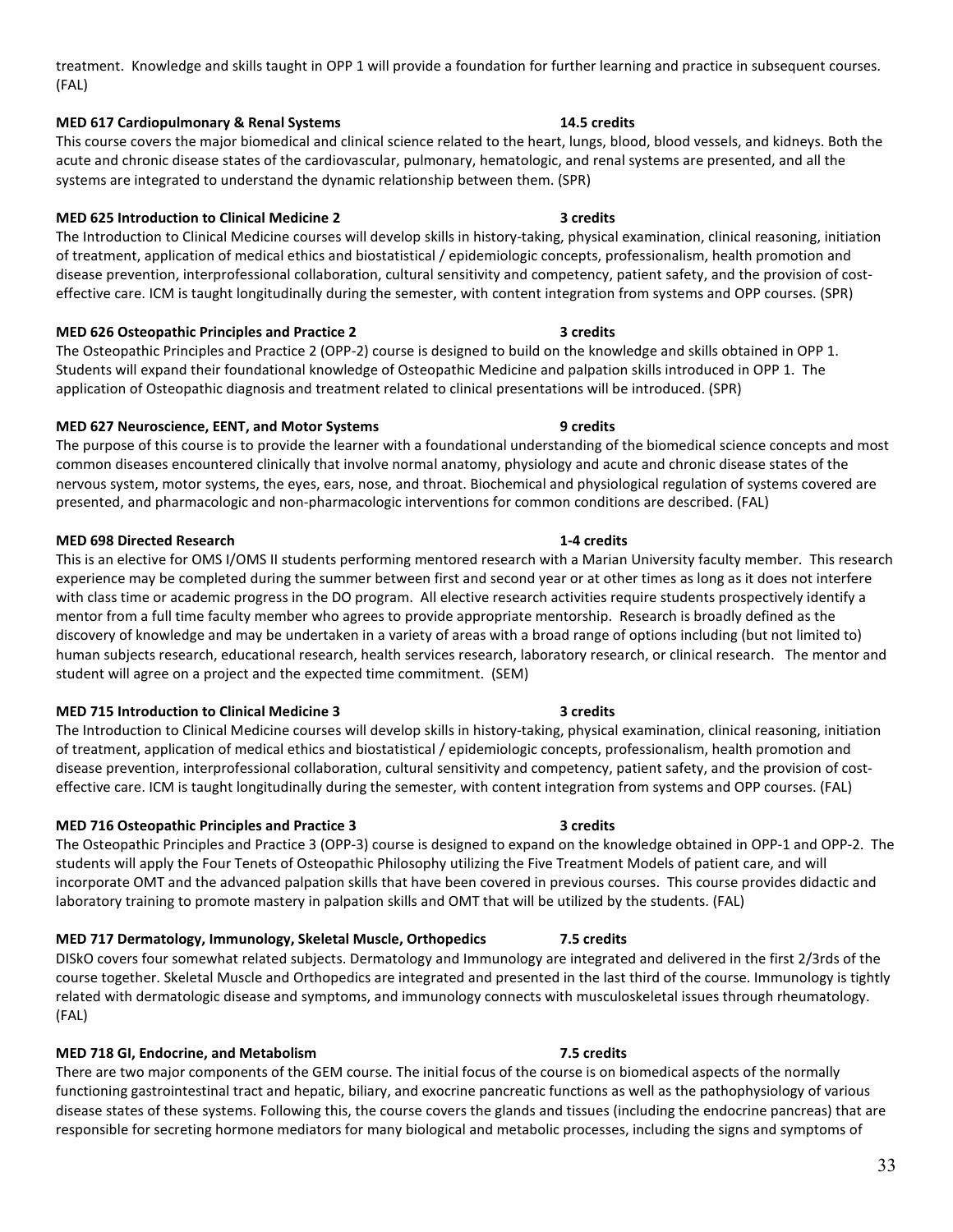endocrinopathies and diagnostic approaches to these potentially serious and life-threatening diseases. Emphasis is placed on diabetes and thyroid disorders as common examples of conditions that have far reaching consequences for public health, preventive medicine and the community and are likely to be encountered in a primary care setting. (SPR)

**MED 720 Reproduction, Aging, and Psychiatry 9.5 credits**

This course is delivered in three sequential sections: Reproduction, Aging (clinical considerations through the continuum of age including Pediatrics and Geriatrics), and Psychiatry. The Reproduction section of the course will provide medical students with an understanding of the structural and functional components of the male and female reproductive system. In addition, an introduction to the anatomic, metabolic and biochemical aspects of human pregnancy will be followed by a brief overview of common disorders of pregnancy. The Aging section of the course will entail the following stages of life: newborn, childhood, adolescence, and advanced age. The Psychiatry portion of the course will focus on adaptive and maladaptive patterns of behavior, including, developmental and pervasive disorders, mental health concerns and pathological conditions. Pharmacologic and non-pharmacologic approaches to mental health concerns/disorders are presented, and the basic biochemical basis is linked to pharmaceutical agents. As one of the last systems courses, foundational knowledge attained up that point will be synthesized and assessed to allow for a more nuanced understanding of disease. (SPR)

### **MED 725 Introduction to Clinical Medicine 4 2 credits**

The Introduction to Clinical Medicine courses will develop skills in history-taking, physical examination, clinical reasoning, initiation of treatment, application of medical ethics and biostatistical/epidemiologic concepts, professionalism, health promotion and disease prevention, interprofessional collaboration, cultural sensitivity and competency, patient safety, and the provision of cost-effective care. ICM is taught longitudinally during the semester, with content integration from systems and OPP courses. (SPR)

### **MED 726 Osteopathic Principles and Practice 4 2 credits**

The Osteopathic Principles and Practice 4 (OPP-4) course is designed to further expand on the knowledge from previous OPP courses. The emphasis will be on the clinical application of OPP and OMT in patient treatment, with primary focus on high frequency, high impact patient presentations that frequent an osteopathic generalist office. The student will assimilate knowledge from previous courses and apply the Five Treatment Models of patient care. This course provides didactics and supervised laboratory sessions in order to prepare the student for clinical rotations and clinical patient care. (SPR)

#### **MED 803 Clinical Colloquium 1 5 credits**

Clinical Colloquium is a month-long course designed to teach students the practical and professional skills necessary to become competent and compassionate osteopathic physicians. The goal of the course is to assist students with the transition to clerkship training. Students will expand their knowledge and skills related to the seven Osteopathic Core Competencies, as well as the 13 Entrustable Professional Activities. (FAL)

#### **MED 804 Clinical Colloquium 2 5 credits**

Clinical Colloquium is designed to further develop the practical and professional skills necessary for students to become competent and compassionate osteopathic physicians. The goal of the course is to assist students with the transition to the next year of clerkship training. Students will engage in activities related to the seven Osteopathic Core Competencies, as well as the 13 Entrustable Professional Activities (EPAs). (SPR)

### **MED 8XX Core Clinical Clerkships 6 and 200 cm control of the Secret Served Scredits**

The core clinical clerkships are designed to provide students with exposure to a comparable variety, scope, and breadth of clinical experiences, through patient encounters and assigned learning activities. The clinical experiential learning opportunities reinforce and expand students' understanding of concepts introduced during the first two years of the curriculum. Through guided practice, students will learn how to transfer that knowledge and skill to increasingly complex situations with increasing autonomy. (SEM)

### **MED 9XX Clerkship Electives** 6 **1999 1999 1999 1999 1999 1999 1999 1999 1999 1999 1999 1999 1999 1999 1999 1999 1999 1999 1999 1999 1999 1999 1999 1999 1999 1999 1999**

Clerkship electives are month-long opportunities for students to explore an area of personal or professional interest beyond the MU-COM required core and selective rotations. Electives provide a variety of healthcare-related experiences and learning opportunities to expand students' knowledge, ability, and understanding of the skills required to be successful in the medical profession. (SEM)

# **IMS 9XX, PCS 9XX or SUR 9XX Internal Medicine and Surgery Selectives 5 credits**

Internal Medicine, Primary Care, and Surgery (IM, PCS, SURG) Selectives allow students the opportunity for additional training in subspecialty areas of Internal Medicine, Primary Care, and Surgery. Selectives provide students with a comparable variety of clinical experiential learning opportunities to expand students' knowledge, ability, and understanding of the skills required to be successful in the medical profession. (SEM)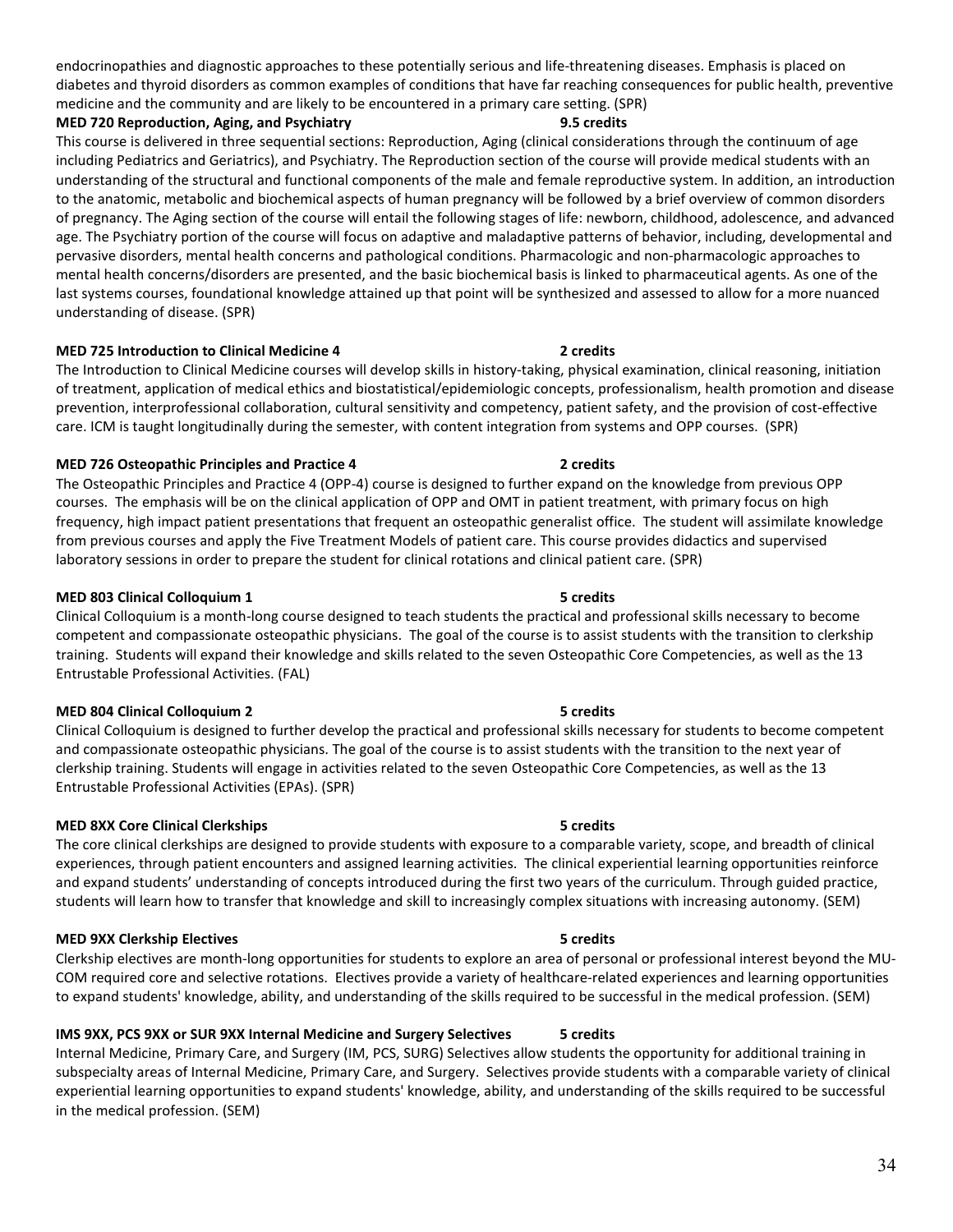#### **MED 907 Sub-Internship 5 credits**

A Sub-Internship (Sub-I) experience is designed to provide fourth-year (MS4) medical students with patient responsibility to a greater degree of autonomy than granted to a third-year (MS3) student. Students work in inpatient settings with a resident and/or attending physician conducting daily rounds, working on consulting services, and being more involved in the admission and discharge aspects of patient care. (SEM)

### **MED 1002 OMM Elective 1 credit**

The OMM honors program will introduce the student to the living history of Osteopathy, through reading, conversation and experiential lab. The students will first be introduced to the writings of Dr. Still as well as our present day understanding of his approach to the patient. The course will evolve to study the work of other distinguished Osteopathic physicians including the work of Dr. W.G. Sutherland, Dr. Louisa Burns, and others. This course will additionally be designed to teach students how to present the material they are learning and to enhance their communication and teaching abilities. A strong emphasis will be placed on the application of principles in the direct care of patients. Also, the students will be trained to table train, with an emphasis on teaching in the OMM lab for first year students. (SEM)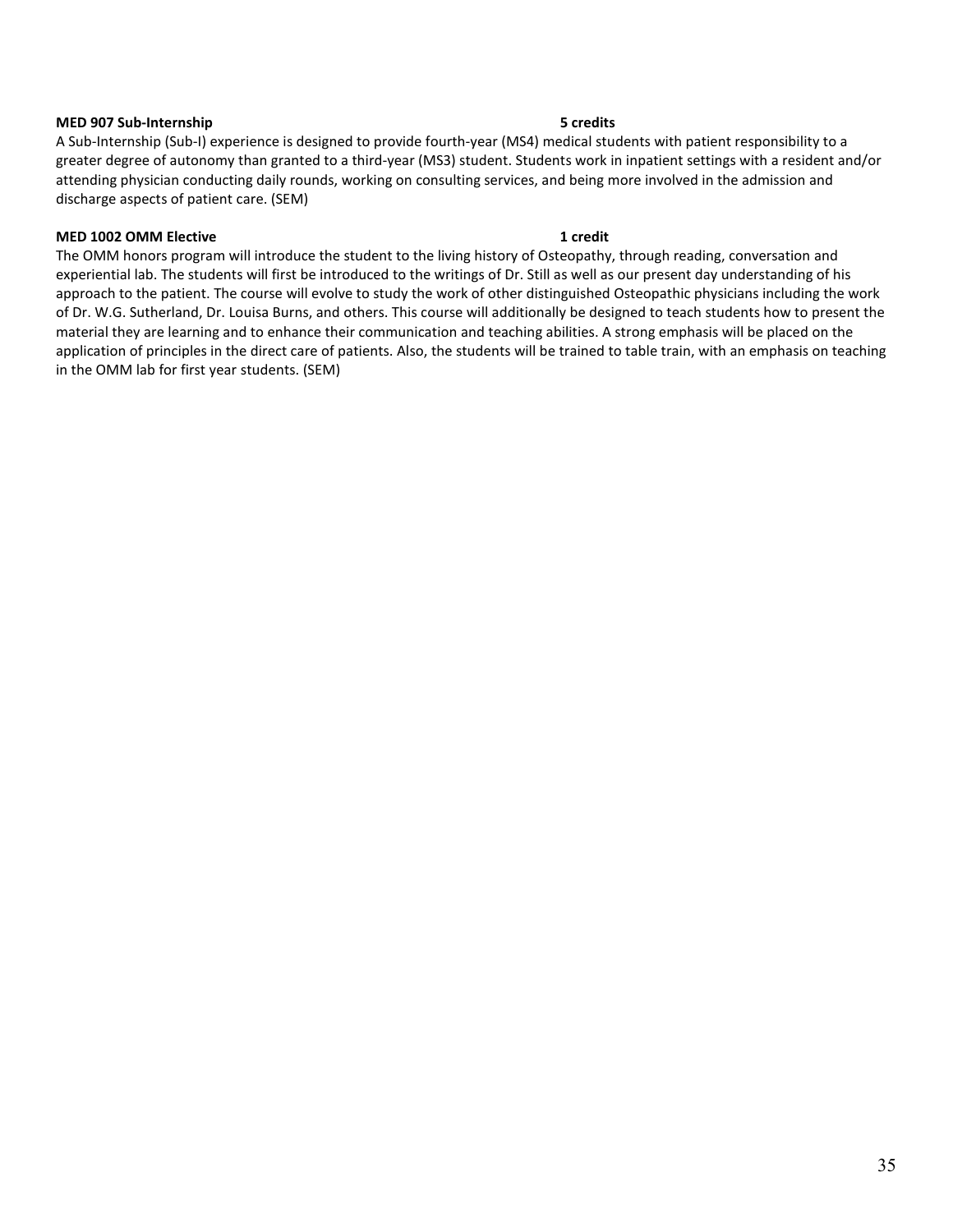# <span id="page-35-0"></span>**People**

<span id="page-35-1"></span>*(Every effort was made to capture the organizational structure and title changes at the time of print)* **Board of Trustees and Executive Officers**

**Michael Becher** Managing Partner, retired Deloitte and Touche LLP

**Fernanda Beraldi** Senior Director, Ethics & Compliance Cummins Inc.

**Melody Birmingham-Byrd** SVP, Supply Chain & Chief Procurement Officer Duke Energy

**Edward Bonach** Chief Executive Officer, retired CNO Financial Group, Inc.

**Mary Beth Bonaventura '76** Chief of Staff and General Counsel Office of Indiana Attorney General

**Earl G. Brinker '74** President and CEO, retired Irving Materials, Inc.

**Scott Bruns '96** Indianapolis Managing Partner Ernst & Young LLP

**John T. Cardis '63** National Managing Partner, retired Deloitte and Touche LLP

**Philip Carson '81** Agent - Owner Carson Agency, Inc.

**Sr. Jean Marie Cleveland, OSF '64** Sisters of St. Francis, Oldenburg

**Frank D. Cunningham** Vice President, Managed Healthcare Services Lilly USA LLC

**Mark Daniel '80** Vice President and Group Managing Counsel, Patents, retired Merck & Co., Inc.

**Joseph Doyle** Certified Public Accountant Consultant

**William P. Eckman '74** Executive Vice President and Chief Financial Officer, retired GEO Specialty Chemicals, Inc.

**Daniel J. Elsener** President Marian University

**Denise B. Feser '77** Consultant Self-Employed

**Sr. Christa Franzer, OSF '70** Congregational Minister Sisters of St. Francis, Oldenburg

**Fritz French** CEO and Chairman, retired Calibrium, LLC

**Anne M. Frye** VP, General Counsel & Secretary Vertellus Specialties Inc.

**Adairius Gardner '02** Director of Government Affairs Indiana University Health

**Theaodis "Ted" Gary, Jr.** President AMG Engineering & Machining

**Sr. Annette Grisley, OSF '74** Congregational Councilor Sisters of Saint Francis, Oldenburg

**Stephen J. Hackman** Partner Ice Miller LLP

**David Haire '71** SVP and Financial Advisor, Retired CAPTRUST

**Jeffrey A. Harrison** President & CEO Citizens Energy Group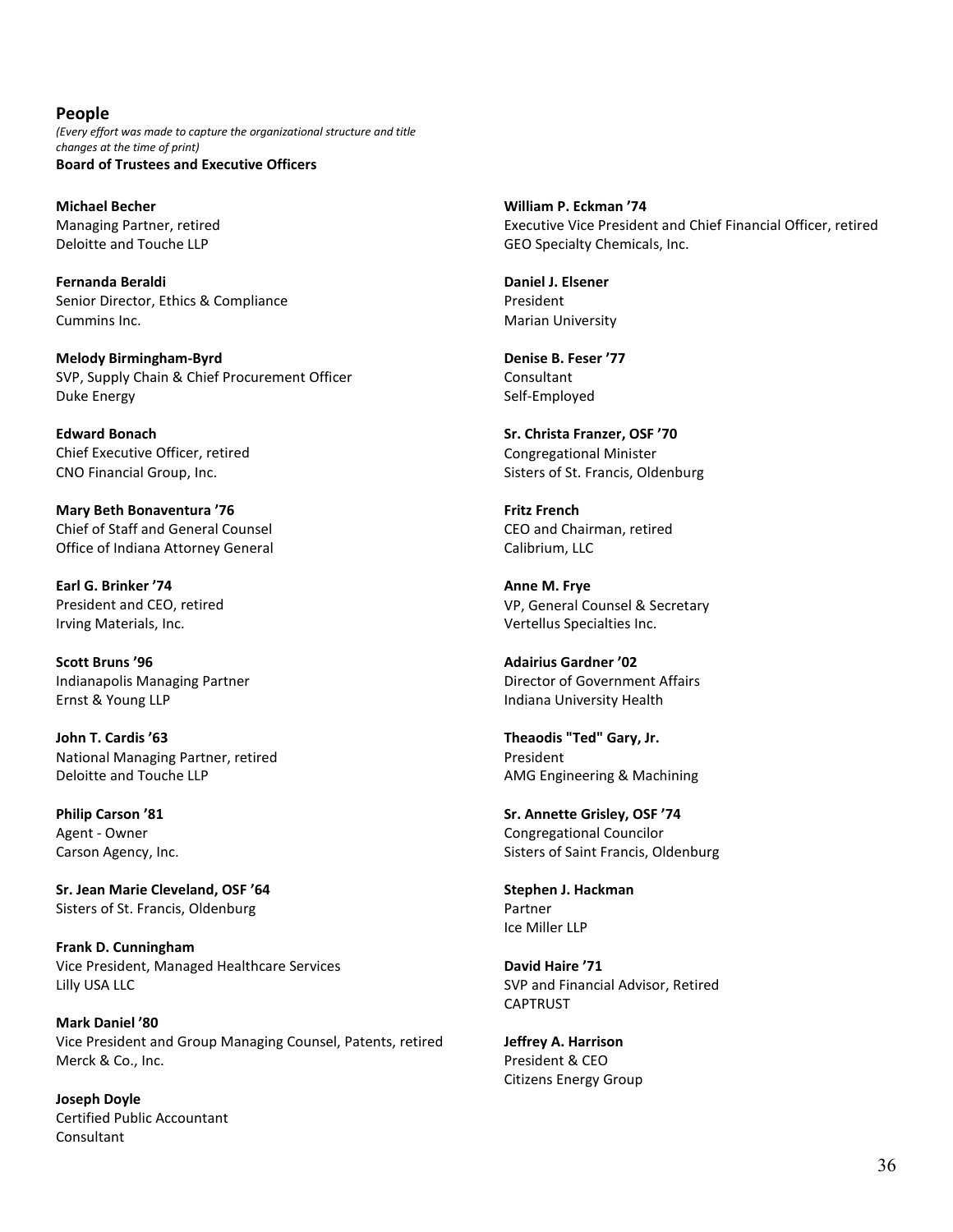**Sr. Marilynn Hofer, OSF '60** Sisters of St. Francis, Oldenburg

**Sr. Margaret Horney, OSF '75** Congregational Treasurer Sisters of St. Francis, Oldenburg

**Jerry Jones** President and Chief Executive Officer, retired Cannon IV, Inc.

**Fred S. Klipsch** Chairman of the Board Klipsch Group, Inc.

**Sr. Joanita Koors, OSF '77** Sisters of St. Francis, Oldenburg

**Rebecca Kubacki** Indiana Governor's Commission on Latino/Hispanic Affairs

**Joseph T. Kuzmitz '75** President and COO, retired Business Development Corporation

**Alan E. Leighton '62** Treasurer Marian, Inc.

**Tobin McClamroch** Managing Partner and CEO Dentons Bingham Greenebaum Doll LLP

**Sr. Joan Miller, OSF '73** Sisters of St. Francis, Oldenburg

**Jonathan S. Nalli** SVP, Ascension, and Ministry Market Executive Ascension St. Vincent

**Denis O'Brien '04** CEO/ Founder Indy Signature Group | Keller Williams

**Marianne Price Ph.D.** Executive Director Cornea Research Foundation of America

**John F. Ramsey, Sr.** Senior Pastor New Life Worship Center

**Msgr. Joseph Schaedel '70** Pastor St. Luke Catholic Church Archdiocese of Indianapolis **Jerry D. Semler** Chairman Emeritus OneAmerica

**Rachel Shockley, D.O.** Program Director Community South Osteopathic Family Medicine Residency

**Chad Slaughter '96** SVP, Managing Director Private Bank Sales Fifth Third Private Bank

**Michele Steele '91** VP Enterprise Strategy OneAmerica Financial Partners

**Sr. Bernice Stenger, OSF '77** Sisters of St. Francis, Oldenburg

**Len Strom '68** Human Resources Director, retired Archdiocese of Baltimore

**Robyn R. Werner** Partner Ernst & Young LLP

**Ramarao Yeleti, M.D.** Chief Physician Executive Community Physician Network

**Richard Andrew "Drew" Young** Owner Drew Young Law

**Scott Young '98** President George E. Booth Co., Inc.

**Raul Zavaleta** President and Chief Executive Officer Volatus Advisors LLC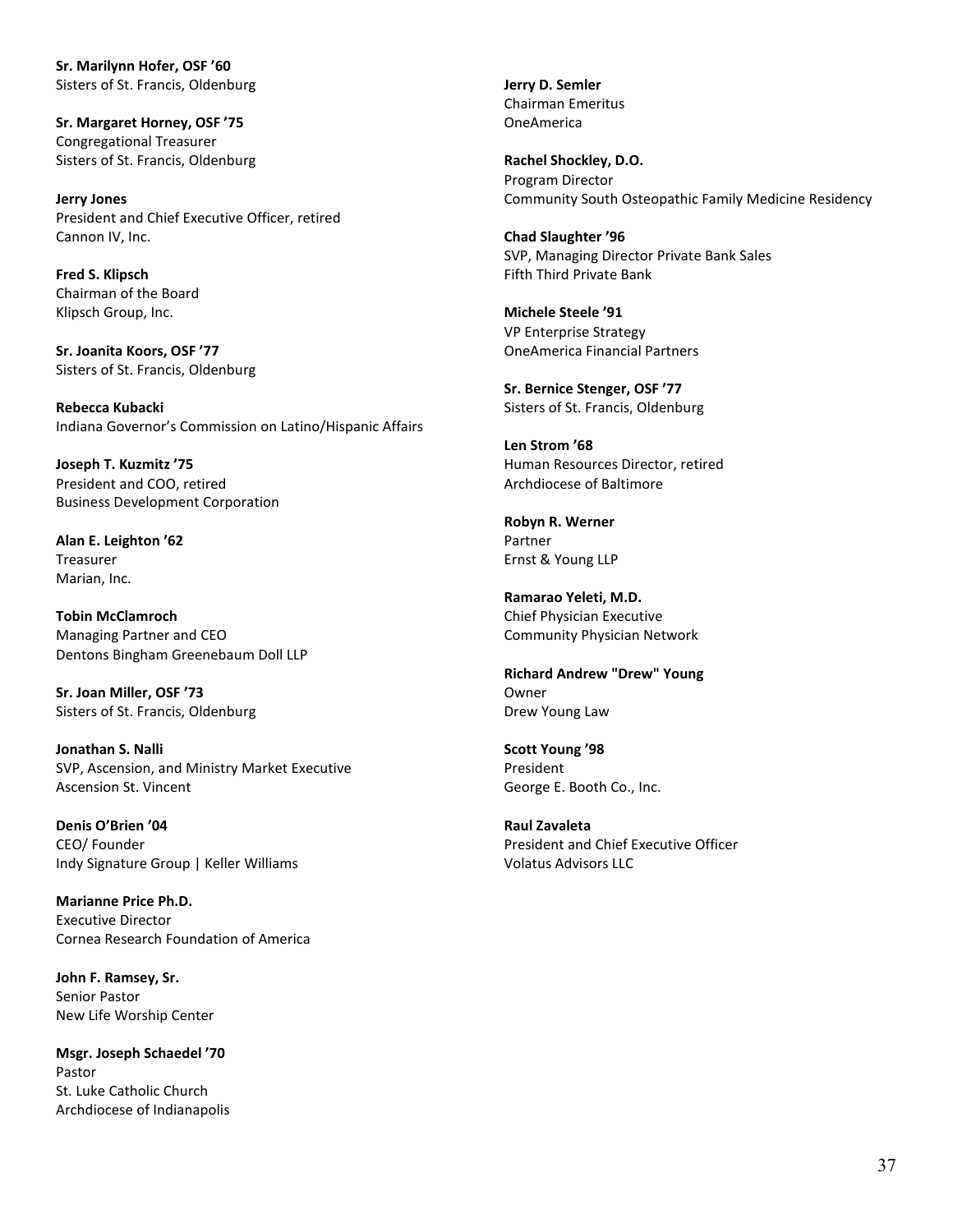#### **Trustees Emeriti**

Clark H. Byrum Robert G Decraene William V. Drew '65 Bain J. Farris '72 John H. Grogan Eugene Henn S. Michael Hudson William Kelsey '61 James F. Matthews Robert H. McKinney Charles O'Drobinak John A. Purdie Joseph L. Smith, Sr. '71 Jack R. Snyder, Chairman Emeritus D. Anthony Watt '69, Chairman Emeritus Mary L. Welch '68 Mary Young '47 Judge Gerald S. Zore '63

#### <span id="page-37-0"></span>**Executive Officers**

**Daniel J. Elsener** (2001) President B.A., Nebraska Wesleyan University, 1977 B.S., Nebraska Wesleyan University, 1977 M.S., University of Nebraska, 1980

#### **Alan J. Silva, Ph.D.** (2018) Executive Vice President and Provost

B.A., California State University, 1985 M.A., University of California, 1988 Ph.D., University of California, 1993

### **Gregory A. Ginder** (2009)

Senior Vice President for Personnel, Finance, Facilities & Technology B.S., Indiana University-Purdue University, 1981

#### **President**

**Daniel J. Elsener** President (See Executive Officers)

**Cyndi Kamp** (2006) Executive Assistant to the President

#### **Deborah Lawrence** (2002)

Senior Vice President for Strategic Partnerships and General Counsel B.A., DePauw University, 1984 J.D., The Columbus School of Law of The Catholic University of America, 1987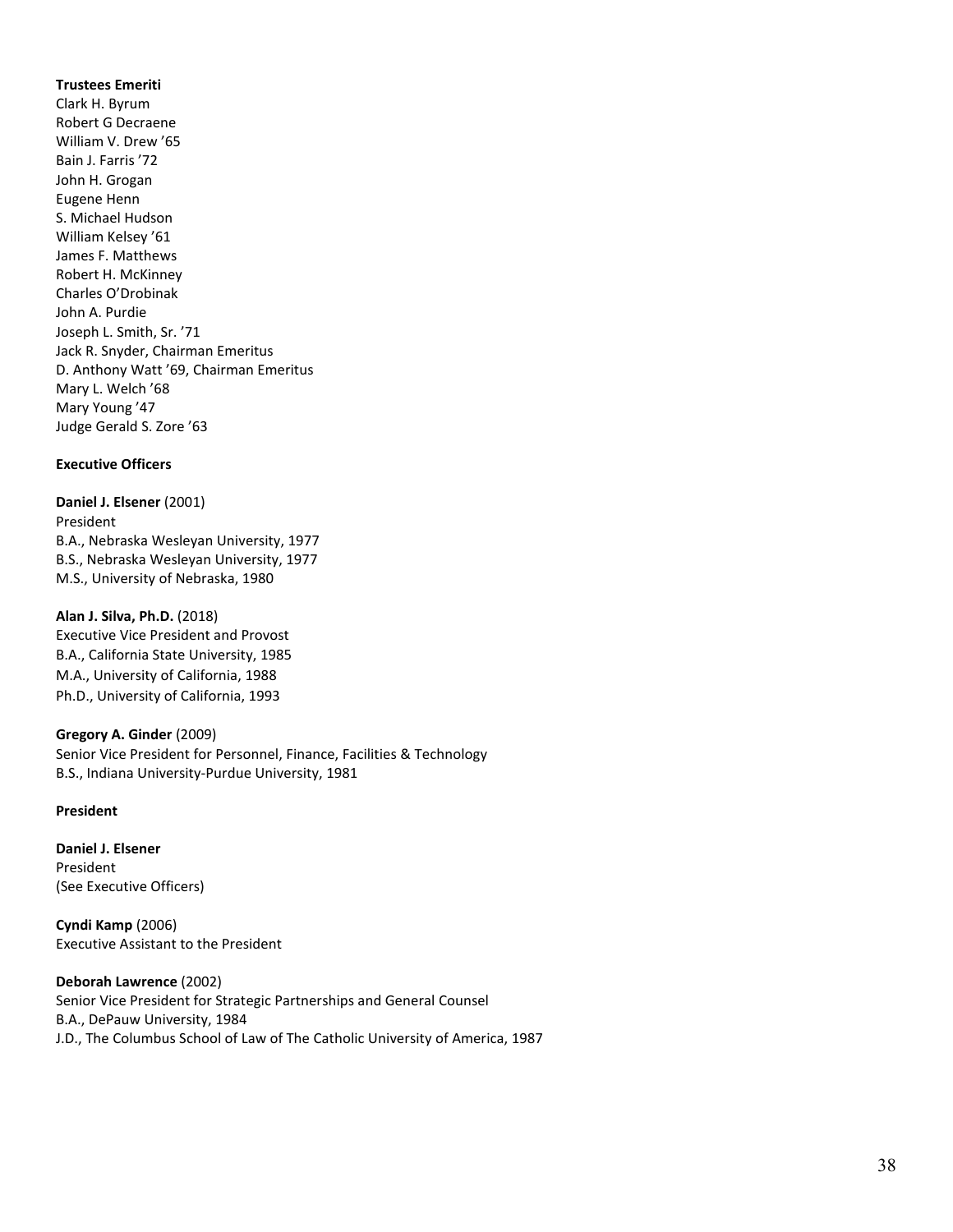**Erin Chandler** (2018) Coordinator of Correspondence B.A., Hanover College, 2008 M.A., University of Illinois at Urbana-Champaign, 2010 Ph.D., University of Illinois at Urbana-Champaign, 2018

# **Provost**

# **William B. Harting** (2000)

Assistant Provost for Accreditation and Administration B.A., DePauw University, 1988 M.S., University of Kentucky, 1991

**Elizabeth Reed Osika** (2017) Assistant Provost for Teaching and Learning B.S., University of Illinois, 1991 M.A., University of Illinois, 1993 M.S., Purdue University, 1997 Ph.D., Purdue University, 2004

**Dale Selbe** (2000) Executive Assistant to Provost

**Alan J. Silva** (2018) Executive Vice President and Provost (See Executive Officers)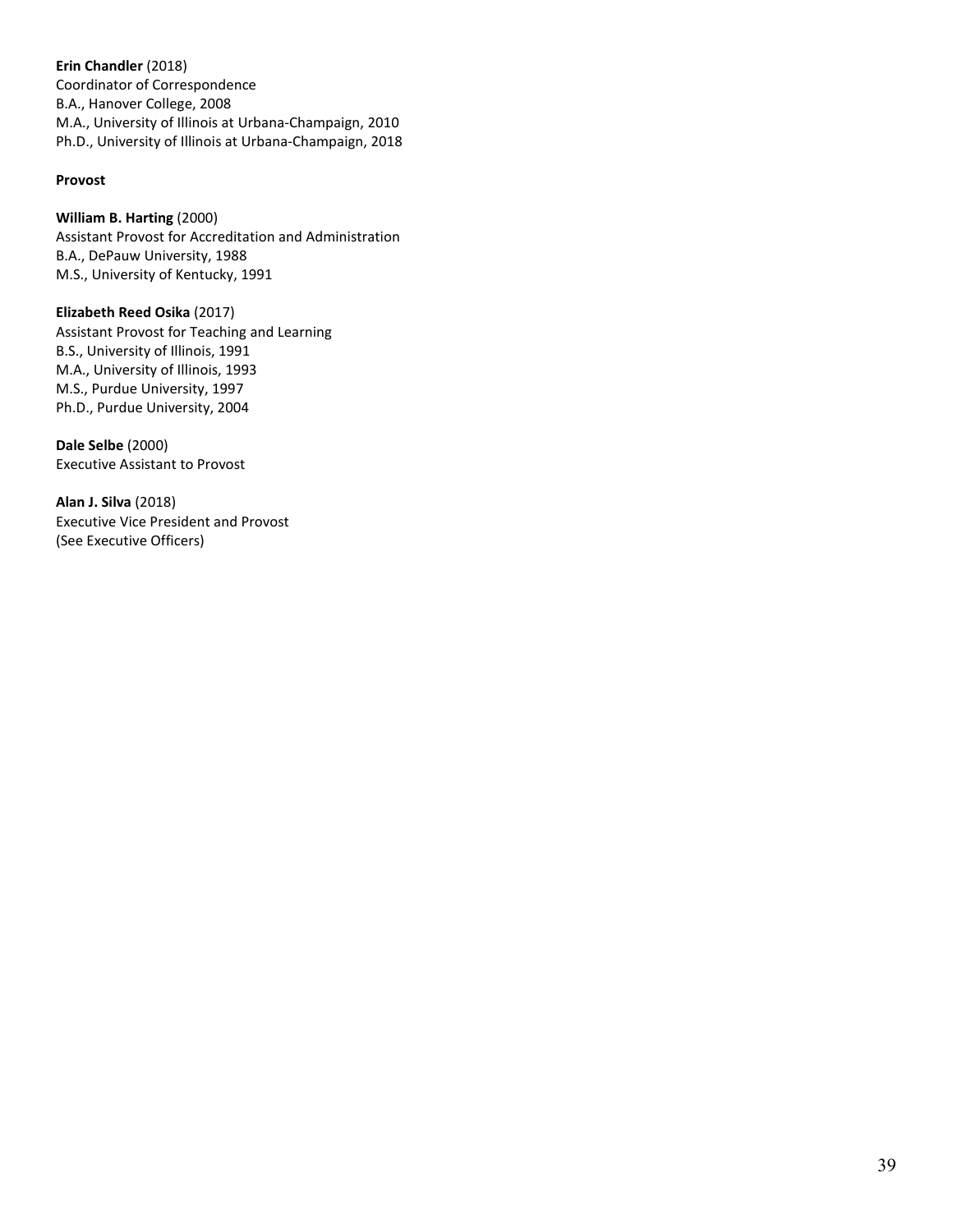#### <span id="page-39-0"></span>**Administration and Faculty of Marian University College of Osteopathic Medicine**

#### **Dean's Cabinet**

Amanda Wright, DO **Dean, College of Osteopathic Medicine** David Gardner, Ph.D. Professor of Biochemistry John Lucich, M.D. Chair of Internal Medicine Luke Nelligan, DO Senior Advisor to the Dean

#### **MU-COM Faculty**

Samina Akbar, Ph.D. Associate Professor of Microbiology Tafline Arbor, Ph.D. Associate Professor of Anatomy Medhane Cumbay, Ph.D. Associate Professor of Pharmacology David Dufeau, Ph.D. **Associate Professor of Anatomy** Daniel J. Fagan, M.D. **Assistant Professor of Internal Medicine** David Gardner, Ph.D. Professor of Biochemistry Dan Gelfman, M.D. Clinical Professor Emeritus of Medicine Jeremy Jones, DO Associate Professor of Primary Care Richard Klabunde, Ph.D. Professor of Physiology Clif Knight, M.D., CPE, FAAFP Associate Professor of Family Medicine Sophie LaSalle, Ph.D. Associate Professor of Biochemistry Jonathan Lowery, Ph.D. **Associate Professor of Physiology** John Lucich, M.D. **Professor of Internal Medicine** Luke Nelligan, DO **Assistant Professor of Family Medicine** Sumathilatha Sakthi Velavan, MBBS, DGO, MS Assistant Professor of Anatomy Naomi Schmalz, M.S. **Instructor of Anatomy** Brian Skinner, PharmD, BCPS Assistant Professor of Internal Medicine David Strom, Ph.D. Associate Professor of Pharmacology Michael Summers, M.D. Assistant Professor of Internal Medicine Annabel Vila, MD Associate Professor of Pathology David Williams, DO **Assistant Professor of Internal Medicine** Amanda Wright, DO **Associate Professor of Family Medicine** Emily Young, M.D. **Assistant Professor of Pediatrics** Christine Yu, Ph.D. **Assistant Professor of Anatomy** Sarah Zahl, Ph.D. **Assistant Professor of Family Medicine** 

#### **MS in Biomedical Sciences Faculty**

#### **Clinical Chairs**

Kristan Durbin Executive Assistant to the Dean Rhonda Garrison **Assistant Dean for the Continuum of Physician Education** Rhonda Garrison Clif Knight, M.D., CPE, FAAFP Assistant Dean of Clinical Affairs Sophie LaSalle, Ph.D. **Associate Dean of Academic Affairs** Associate Dean of Academic Affairs Elizabeth Petsche, JD Senior Advisor to the Senior Vice President of Health Professions Clint Whitson, M.S. **Assistant Dean of Student Affairs** Sarah Zahl, Ph.D. **Assistant Dean for Accreditation & Advancement** Assistant Dean for Accreditation & Advancement

Wilbert A. Derbigny, Ph.D. **Associate Professor of Microbiology and Immunology** David Eland, DO, FAAO **Professor of Osteopathic Principles and Practice** Michael LaFontaine, Ph.D. Professor of Medical Biochemistry, Director of Biomedical Sciences MS Program Lyree Mikhail, M.D. Associate Professor of Obstetrics and Gynecology Angela Wagner, DO **Angela Wagner, DO** Assistant Professor of Family Medicine and Osteopathic Practice and Principles

Erica Ausel, Ph.D. **Assistant Professor of Anatomy** Assistant Professor of Anatomy Bhupal Bhetwal, Ph.D. Assistant Professor of Physiology and Biochemistry Elizabeth Delery, Ph.D. **Assistant Professor of Microbiology and Immunology** and Immunology Julia Hum, Ph.D. **Assistant Professor of Physiology** Guang Xu, Ph.D. Assistant Professor of Biostatistics and Public Health

Ryan Bence, DO Clinical Assistant Professor of Emergency Medicine Jesse Clark, DO Clinical Assistant Professor of Family Medicine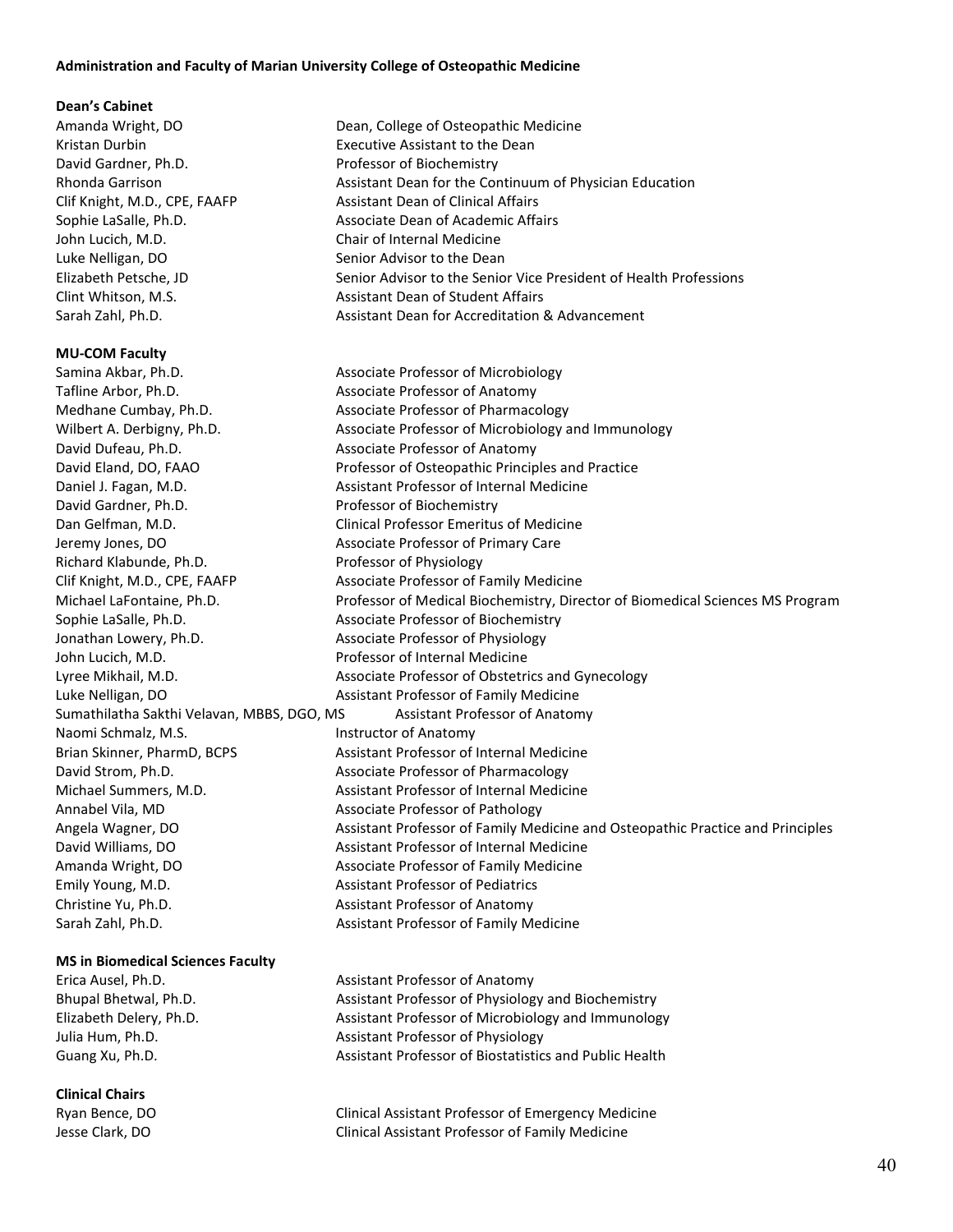#### **Clinical Affairs Staff**

#### **Biomedical Science Staff**

#### **Hill-Rom Simulation Center**

#### **Administrative Office Staff**

- **ADMISSION  [CLICK HERE](https://www.marian.edu/admissions/contact-us)**
- **ATHLETICS  [CLICK HERE](http://www.muknights.com/staff)**
- **BUSINESS OFFICE – [CLICK HERE](https://www.marian.edu/business-office/faculty-and-staff)**
- **CAMPUS MINISTRY  [CLICK HERE](https://www.marian.edu/Faith/Campus-Ministry)**
- **CAMPUS OPERATIONS – [CLICK HERE](https://www.marian.edu/campus-operations/our-staff)**
- **CAMPUS SAFETY – [CLICK HERE](https://www.marian.edu/campus-life/campus-safety/officers-and-dispatchers)**
- **CENTER FOR ACADEMIC SUCCESS AND ENGAGEMENT (CASE) – [CLICK HERE](https://www.marian.edu/campus-life/student-success-contacts)**
- **COUNSELING AND CONSULTATION SERVICES  [CLICK HERE](https://www.marian.edu/campus-life/counseling-services-and-programs/staff)**
- **THE EXCHANGE (Career Development and Experiential Learning) – [CLICK HERE](https://www.marian.edu/the-exchange/about-the-exchange)**
- **FINANCIAL AID  [CLICK HERE](https://www.marian.edu/Admissions/financial-aid/contact-us)**
- **HEALTH SERVICES – [CLICK HERE](https://www.marian.edu/campus-life/health-and-wellness/staff)**
- **HUMAN RESOURCES – [CLICK HERE](https://www.marian.edu/about-marian/human-resources/staff)**
- **INTERNATIONAL PROGRAMS OFFICE  [CLICK HERE](https://www.marian.edu/international-programs/contact-us)**
- **LEADERSHIP CABINET – [CLICK HERE](https://www.marian.edu/about-marian/leadership/cabinet)**
- **LIBRARY  [CLICK HERE](https://www.marian.edu/current-students/library/about/contact-the-library)**
- **MARKETING COMMUNICATIONS  [CLICK HERE](https://www.marian.edu/marketing-communications/this-is-who-we-are)**
- **MISSION EFFECTIVENESS – [CLICK HERE](https://www.marian.edu/faith/ministry-staff)**
- **REGISTRAR – [CLICK HERE](https://www.marian.edu/current-students/registrar/contact-the-registrar)**
- **SAN DAMIANO SCHOLARS PROGRAM – [CLICK HERE](https://www.marian.edu/faith/san-damiano-scholars#staff)**
- **STUDENT ACTIVITES AND ORIENTATION – [CLICK HERE](https://www.marian.edu/campus-life/student-activities-and-orientation/contact)**
- **TECHNOLOGY – [CLICK HERE](https://www.marian.edu/current-students/information-technology)**

#### **Colleges and School – Faculty and Staff**

- **BYRUM SCHOOL OF BUSINESS – [CLICK HERE](https://www.marian.edu/academics/byrum-school-of-business/faculty-and-staff)**
- **COLLEGE OF ARTS AND SCIENCES – [CLICK HERE](https://www.marian.edu/college-of-arts-and-sciences/faculty-and-staff)**
- **COLLEGE OF GRADUATE AND ONLINE PROGRAMS  [CLICK HERE](https://www.marian.edu/academics/marian)**
- **DEPARTMENT OF EXERCISE AND SPORT SCIENCE  [CLICK HERE](https://www.marian.edu/program-in-exercise-and-sports-science/faculty)**
- **KLIPSCH EDUCATORS COLLEGE – [CLICK HERE](https://www.marian.edu/educators-college/faculty-and-staff)**
- **LEIGHTON SCHOOL OF NURSING  [CLICK HERE](https://www.marian.edu/school-of-nursing/faculty-staff/undergrad-faculty-staff)**
- **SAINT JOSEPH'S COLLEGE – [CLICK HERE](https://findout.marian.edu/twoyearcollege/contact-us.aspx)**

Ann Cunningham, DO Clinical Assistant Professor of Psychiatry Mark DiLella, DO Clinical Assistant Professor of Surgery/Orthopedics Leah Gehring, DO Clinical Assistant Professor of Internal Medicine Barbara Matakevich, DO Clinical Assistant Professor of Obstetrics and Gynecology Heather Richardson, DO Clinical Assistant Professor of Pediatrics

Lisa Blake Clinical Affairs Administrative Assistant Beth Dragoo Clerkship Coordinator – St. Vincent's Maxine Gries Clerkship Coordinator Dawn Kidd Clerkship Coordinator – Community Health Network Wendy Labuzan Coordinator of Examinations Paula Meyer **Clerkship Coordinator** Kasey Myers **Clerkship Coordinator** 

Cristin Orman Biomedical Science Program Administrative Assistant – Program and Testing Laurie Ray Administrative Assistant Biomedical Science

David Patterson **Director**, Hill-Rom Simulation Center James Cooper Simulation, Technology Specialist Regina Marks **Standardized Patient Coordinator** Standardized Patient Coordinator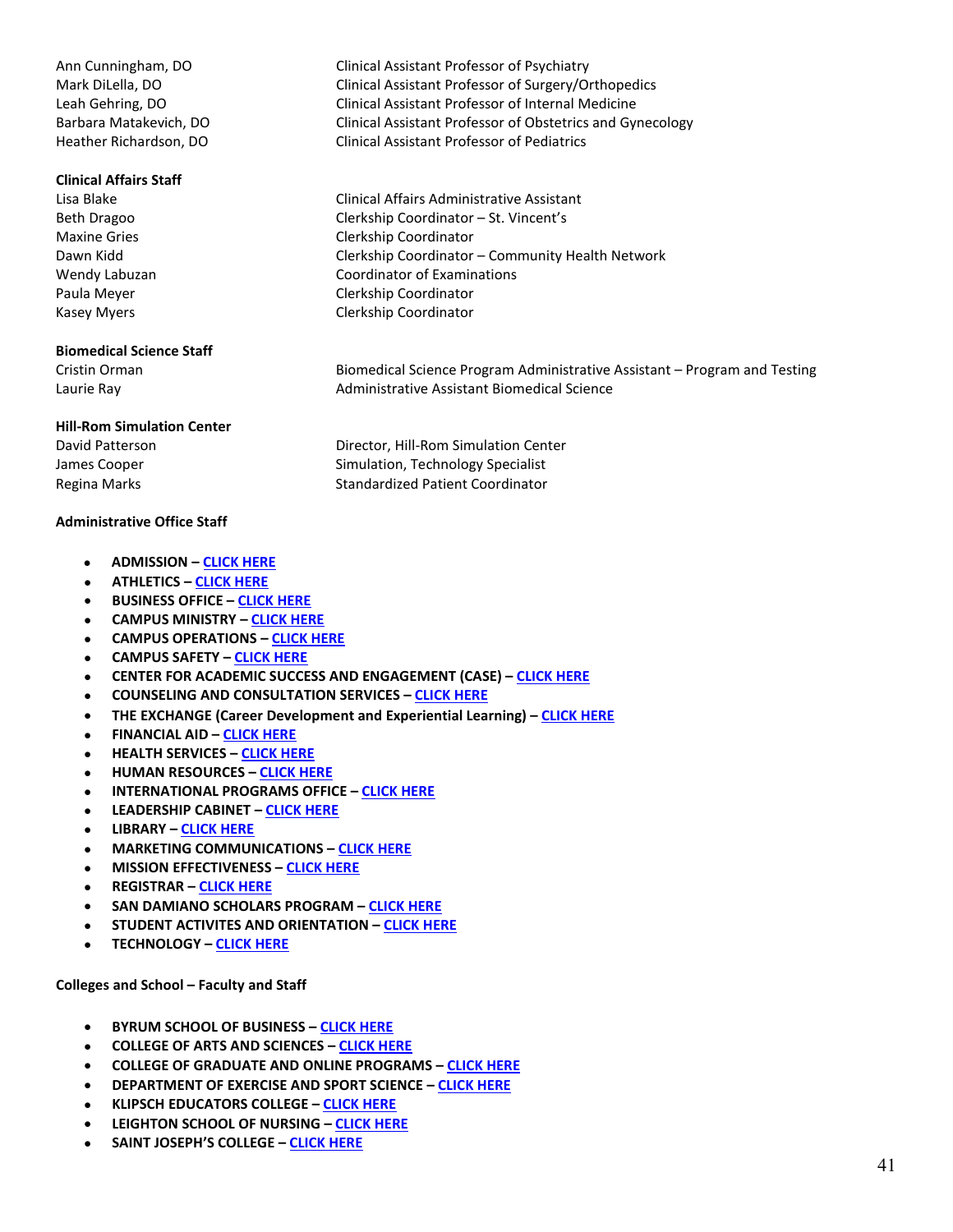#### **Faculty and Staff Emeriti**

**Timothy R. Akin, MBA, CPA, CFP, PFS** (1975 – 2015) Professor of Accounting & Finance, Emeritus

**Rev. Francis E. Bryan, M.Div.** (1974-) Assistant Professor of Theology, Emeritus

**James Divita, Ph.D.** (1961-2003) Professor of History, Emeritus

**William J. Doherty, Ph.D.** (1963-2000) Professor of History, Emeritus

**Thomas J. Enneking, Ph.D.** (2005-2018) Executive Vice President and Provost, Emeritus

**Shirley J. Friedman, MSN, RN** (1978-2000) Associate Professor of Nursing, Emerita

**Robert M. Gasper, M.S.** (1964-2013) Associate Professor of Mathematics, Emeritus

**Cassandra Grissom, Ph.D.** (1989-2019) Associate Professor of Education, Emerita

**Mary T. Haugh, Ph.D. '50** (1956-1998) Professor of Sociology, Emerita

**John A. Hill, M.A.** (1988-2013) Registrar, Emeritus

**Sister Marilynn Hofer, OSF, Ph.D. '60** (1967-1995) Professor of Education, Emerita

**Kevin Huston, MBA, CPA, JD** (1989-2019) Associate Professor of Accounting and Finance, Emeritus

**Russell Kershaw, Ph.D.** (2010-2019) Dean, Byrum School of Business, Emeritus

**Mary Malatesta, M.B.A.** (1957-1986) Professor of Business Administration and Accounting, Emerita

**Esther O'Dea, R.N., Ph.D.** (1991-2002) Nursing and Nutrition Sciences, Emerita **William Pedtke, M.A.** (1965-2000) Associate Professor of Philosophy, Emeritus

**Gladys Phillips** (1997-2018) Assistant Professor of Nursing, Emerita

**Rosanne R. Pirtle, Ph.D.** (1981-1999) Professor of Education, Emerita

**Faye Plascak-Craig, Ph.D.** (1983-2013) Professor of Psychology, Emerita

**Diane Prenatt, Ph.D.** (1995-2019) Professor of English, Emerita

**David Shumate, M.A.** (1986 – 2016) Assistant Professor of English, Emeritus

**Anita Siccardi, Ed.D., APRN, FNGNA** (2009 – 2016) Dean, Emerita

**Sister Carol Slinger, OSF '60** (1977-2014) Associate Professor of Mathematics, Emerita

**Diana Smith** (2005-2017) Associate Professor of Nursing

**Jerry L. Stumpf, Ph.D.** (1981-2012) Professor of Biology, Emeritus

**Douglas Uselding, Ph.D., H.S.P.P.** (2003 – 2016) Associate Professor of Psychology, Emeritus

**Constance Wesner, M.S.Ed.** (1974-2005) Associate Dean for Academic Affairs, Emerita

**Sister Olga Wittekind, OSF, Ph.D.** (1972-2000) Professor of Psychology, Emerita

**Megan Wright, M.F.A** (1986 – 2016) Associate Professor of Art, Emerita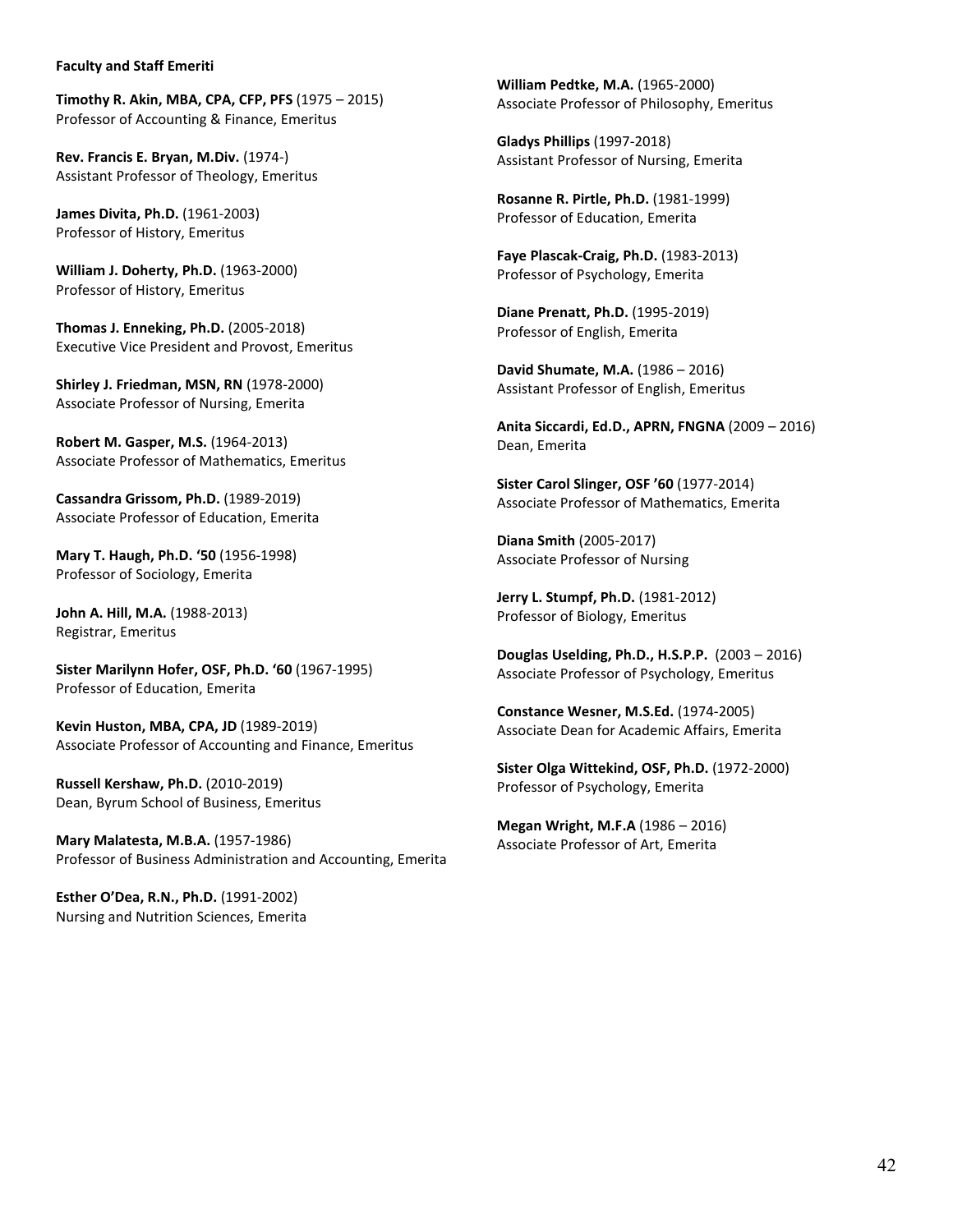# <span id="page-42-0"></span>**Index**

| А                                                       |
|---------------------------------------------------------|
|                                                         |
|                                                         |
|                                                         |
|                                                         |
|                                                         |
| Administration and Faculty (COM) 40                     |
|                                                         |
|                                                         |
| <b>Accommodations for Students with Disabilities 16</b> |
|                                                         |
|                                                         |
|                                                         |
| International Student Applicants 13                     |
| Minimum Requirements for Admission  12                  |
| Minimum Technical Standards for Admission 14            |
| Professionalism in the Process  12                      |
|                                                         |
| Self-Assessment/Meeting Technical Standards. 16         |
| Supplemental Application  11                            |
| Supplemental Application Fee  12                        |
|                                                         |
|                                                         |
|                                                         |

# B

# C

| Counseling and Consultation Services  20 |  |
|------------------------------------------|--|
| Course Drop/Course Withdrawal 29         |  |
|                                          |  |
|                                          |  |
|                                          |  |
|                                          |  |
|                                          |  |

# D

# E

# F

| Family Educational Rights and Privacy Act25 |  |
|---------------------------------------------|--|
|                                             |  |
|                                             |  |
|                                             |  |

# G

| Graduate Medical Education Advising  21        |  |
|------------------------------------------------|--|
| Graduate Student Academic Support Services  22 |  |
|                                                |  |
|                                                |  |

# H

# I

# L

## M

# O

|--|--|

# P